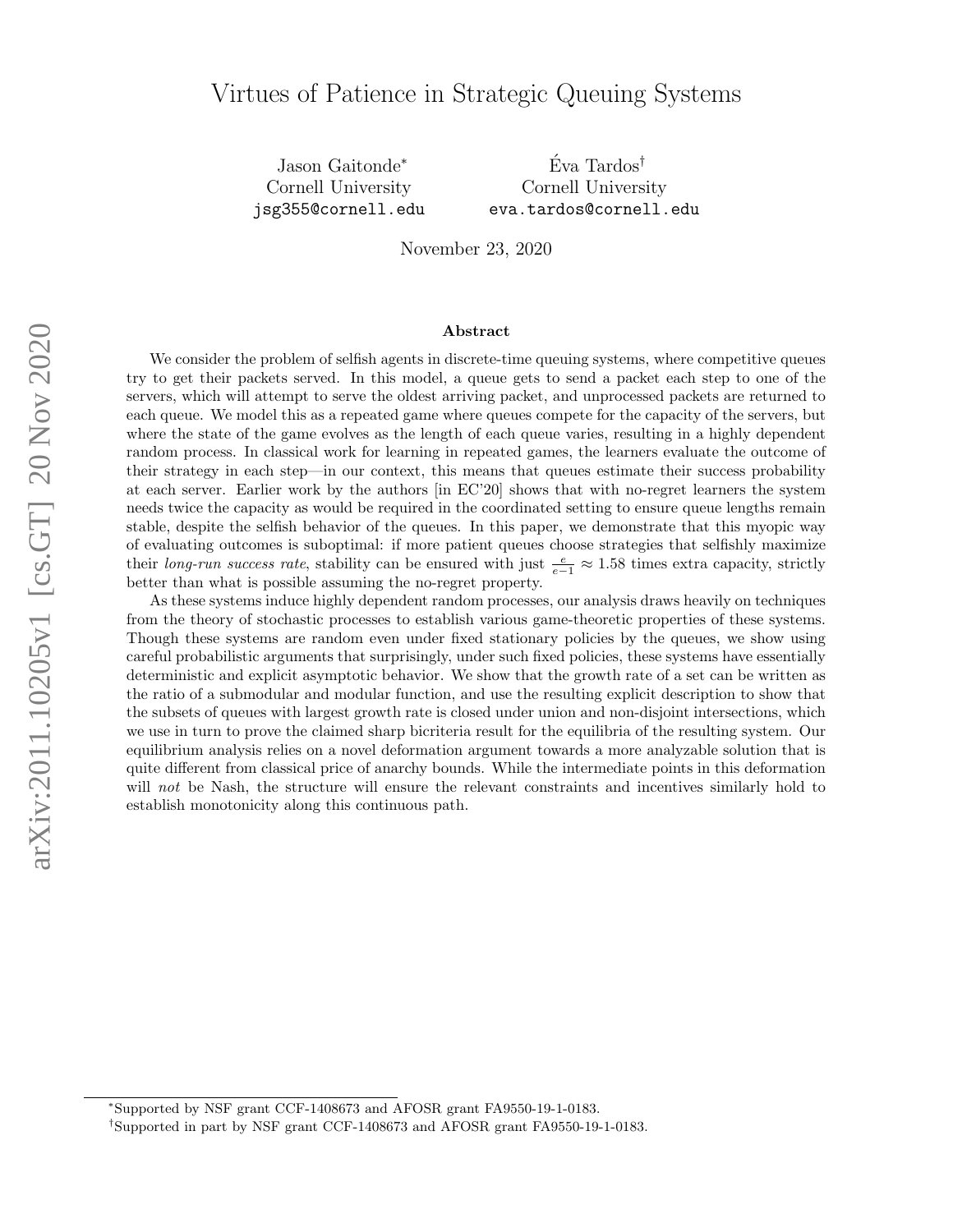# 1 Introduction

A fundamental aim at the intersection of economics and computer science is to understand the efficiency of systems when the dynamics are governed by the actions of strategic and competitive agents. A large body of work has established bounds on the price of anarchy of various well-studied games, which measures the gap between the social welfare at the worst-case Nash equilibrium with that of the social optimum attainable via coordination by the agents [\[KP99\]](#page-23-0); moreover, recent work has shown that in many cases, price of anarchy bounds often seamlessly extend when agents employ simple no-regret learning algorithms in repeated games [\[BHLR08,](#page-23-1) [Rou15,](#page-24-0) [LST16\]](#page-24-1).

However, a critical assumption of these models is that in each round, agents play an "independent" copy of the *same* game; that is, the past sequence of play does not fundamentally change the nature of the game except through their learning. In many settings, this approximation might be innocuous and valid, for instance in modeling routing in the context of the morning rush-hour traffic. In other applications, this assumption clearly does not hold; in modeling packet routing in computer networks, if a packet gets dropped, then this packet will be resent in future rounds and increase congestion. Therefore, developing a deeper theory of the efficiency of strategic agents in repeated games that retain state is of large practical importance.

Recent work by the authors [\[GT20\]](#page-23-2), to our knowledge, initiates the study of price-of-anarchy-style bounds when the repeated games carry state in a discrete-time queuing system. In this model, queues must compete for servers to clear their own packets which arrive at heterogeneous rates and servers give priority to serving older packets. This priority scheme induces strong dependencies between rounds, as a queue that fails to clear packets will have priority in future rounds. Their main result is that if queues use no-regret algorithms, then just a factor of 2 higher service rates than what is needed for centralized stability is sufficient to ensure selfish queues also remain stable.

In this paper, we show that no-regret behavior can nonetheless look short-sighted when considering the long-run dependencies at play in this queuing system, as seen in [Example 1.1.](#page-2-0) While no-regret learning is well-suited to "independent" repeated games, strategies satisfying no-regret need not be so well-adapted when adding state. We explore the outcomes of repeated games with state in this queuing setting when queues are sufficiently *patient* in evaluating the results of their strategies and select fixed randomizations over servers optimally conditioned on the policies of the other queues. We connect the game-theoretic incentives of this system with the asymptotic properties of these random dynamics by enforcing that each queue aims to minimize their linear rate of growth under these dynamics. Using a novel deformation argument, we show that just  $\frac{e}{e-1}$  < 2 times extra server capacity suffices to ensure every queue is stable in any Nash equilibrium of this game, strictly better than what is possible under no-regret dynamics.

## 1.1 Overview of Results and Techniques

In this paper, we consider a discrete-time queuing system where  $n$  queues receive packets at heterogeneous rates  $\lambda = (\lambda_1, \ldots, \lambda_n) \in (0, 1)^n$ . In each round, any queue that has any remaining packets must select exactly one of m servers with heterogeneous success probabilities  $\mu = (\mu_1, \dots, \mu_m) \in [0, 1]^m$ , to attempt to clear a single packet. Each server can only succeed in clearing at most one packet in each round, and most importantly, returns each unprocessed packet to the original queue, assuming for simplicity that servers have no buffer. We assume that servers choose to serve the *oldest packet* it receives in each round, thus giving priority to queues that have not been able to clear packets efficiently.<sup>[1](#page-1-0)</sup> Queue lengths can grow

<span id="page-1-0"></span> $1<sup>1</sup>$ An alternate choice is to assume that servers select packets uniformly at random among packets it receives in a given round to attempt to serve. However, it was shown in [\[GT20\]](#page-23-2) that adding even poly $(n)$  slack to the central feasibility conditions (given by [\(1\)](#page-6-0)) cannot guarantee stability in general, and patience by the queues does not help in this case either.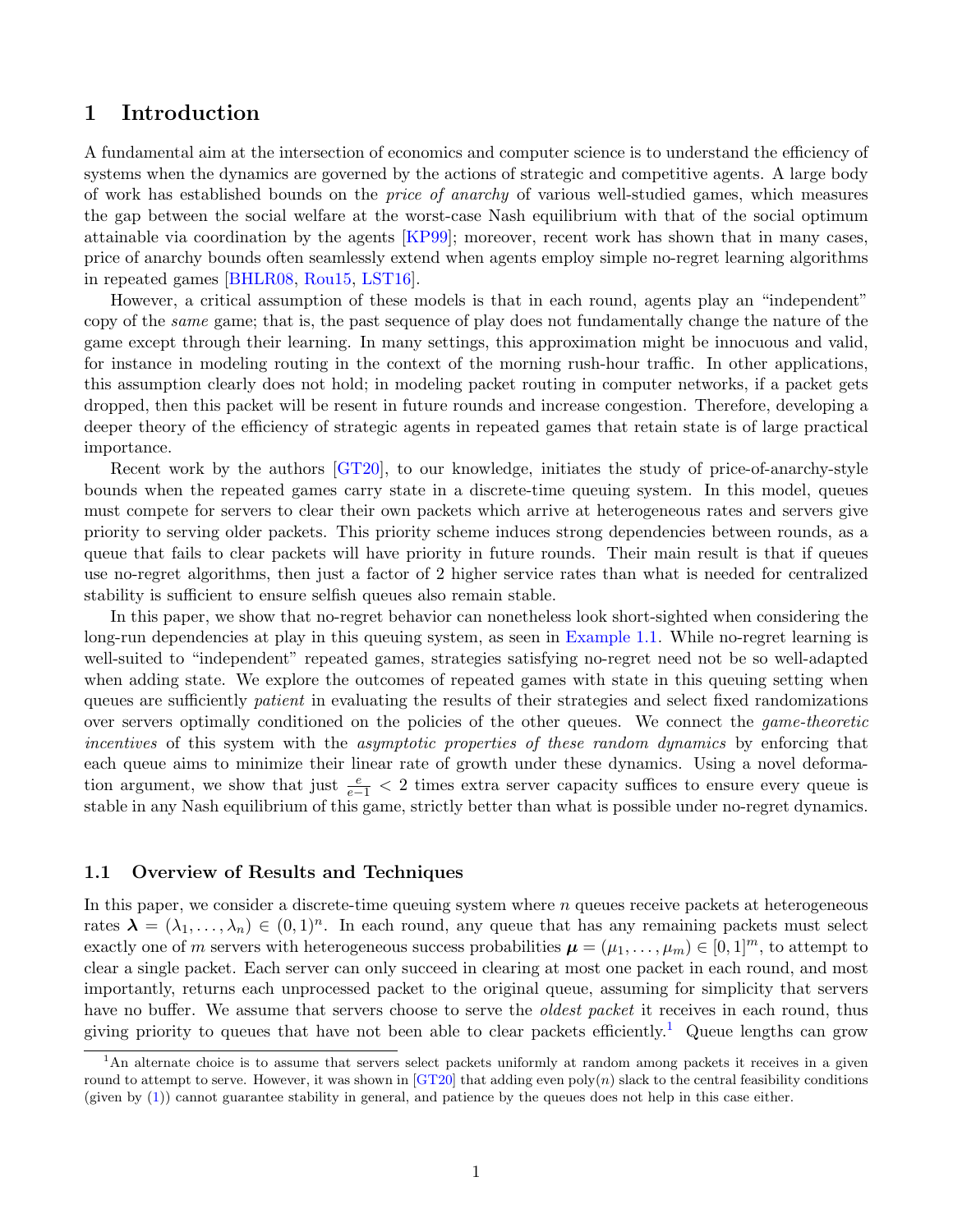arbitrarily, so the efficiency we consider is under what conditions on the service and arrival rates can it be ensured that the system remain stable? See [Section 2.1](#page-5-0) for precise definitions and the full specification.

The main result of this paper is to show that with patience by the queues, a factor of  $\frac{e}{e-1} \approx 1.58$ extra server capacity over what is needed in the centralized setting suffices to guarantee the stability of the system, despite selfishness. This is in contrast to the main result of [\[GT20\]](#page-23-2), where it was shown that if queues use no-regret learning, the system needs a factor of 2 extra server capacity. Their analysis derives this factor by leveraging the no-regret property along with concentration and a potential function argument to ensure that older queues use the most efficient servers sufficiently many times on long enough windows, or else some such queue must experience regret; the factor 2 arises in a natural way from these considerations, and can be shown to be essentially unimprovable just assuming the no-regret property. While their result provides a constant factor bicriteria result, [Example 1.1](#page-2-0) illustrates the value of patience in our model. In this example, there is a unique fixed no-regret policy for each agent, given the behavior of the other agent, but both agents would have been better off long-term had one even slightly deviated to an inferior server and the other stayed the same. In the classical setting with "independent" repeated games, this cannot occur.

<span id="page-2-0"></span>**Example 1.1.** Suppose there are two queues with arrival rates  $\lambda_1 = \lambda_2 = .51$  and two servers with  $\mu_1 = 1$ and  $\mu_2 = .49$ . In this case, each queue receives a new packet roughly once every two periods on average. One can show that if both servers send to the top rate server every period, the sequence of play will satisfy the no-regret property, as they roughly split the top server equally. Each server then roughly clears at a rate of 1/2 which is strictly better than deviating to the lower server, but this system will not be stable; packets arrive at a total rate of 1.02 while are cleared at a rate of 1 in expectation, leading to linear growth. However, if one queue commits to slightly deviate towards the inferior server, one can show that the resulting system will be stable.

No-regret algorithms like EXP3 empirically seem to exhibit similar behavior: the queue sending to the second server does have regret, despite doing better in the long term. However, if queues are viewed as sufficiently patient and could choose *fixed* strategies that optimize long-run stability by sometimes sending to suboptimal servers, they could experience better long-run stability. In the above example, this happens because if one queue starts mixing slightly on the slow server, then the other queue clears faster as she faces less competition on the high rate server. In turn, although the first queue sends to the fast server less often, she will tend to have priority more often when she does do so, so the long-run effectiveness of this server actually increases for this agent. These effects cause both servers to simultaneously clear, as we will see. Though such deviations look suboptimal, if the deviating queue is sufficiently patient, she will see that this change yields sharp asymptotic benefits.

#### 1.1.1 Patient Selfishness

While vanilla no-regret learning seemed to be the "correct" notion to study repeated games without carryover, examples like this suggest that perhaps this is not so when outcomes from previous rounds of the game directly affect the nature of the games in future iterations. In this work, we formulate and study a patient version of this model where queues optimize over the long term effect of fixed randomized strategies over servers. Each queue i's choice over servers can be described by a fixed vector  $p_i \in \Delta^{m-1}$ , where  $\Delta^{m-1}$ is the probability simplex over the  $m$  servers. We study this as a traditional game and consider the resulting Nash equilibria when each queue aims to choose their fixed randomization to minimize their *long-run aging* rate (equivalently, their long-run growth rate, see [Section 2.1\)](#page-5-0) conditioned on the others. Our main interest is understanding under what conditions on the service rates and arrival rates will the system remain stable in every Nash equilibrium? To study this, we face significant probabilistic and game-theoretic challenges: probabilistic challenges to establish the close form of asymptotic growth rates for given strategies, and game-theoretic challenges bounding the quality of Nash equilibria of this game. The techniques we use will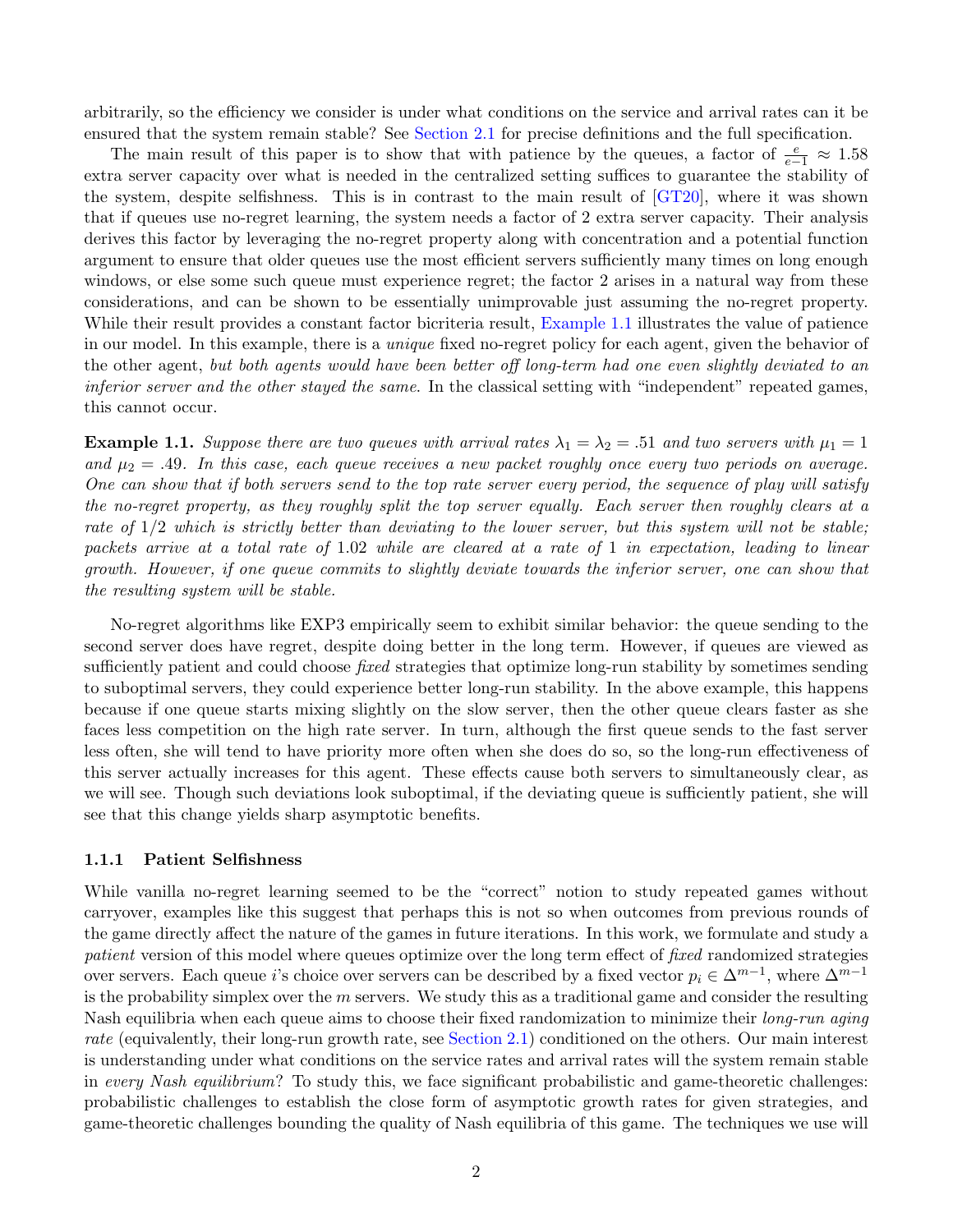prove useful in addressing these conceptually distinct difficulties, and thereby unifying the game-theoretic and probabilistic properties of our systems.

1. Asymptotic Growth Rates: In the above discussion, we stated that each queue aims to select a fixed randomization over servers to minimize their long-run aging rate in this system given the randomizations of the others. Our first task, to do any game-theoretic analysis of this system, is to analyze the long-run properties of this random process of queue ages (which typically will not even be recurrent). A major technical component of our work is showing that for any fixed, independent randomizations **p** by the queues over servers, not only do these long-run growth rates exist almost surely, they are *deterministic* and can be explicitly computed as a function of the strategies.

**Theorem 1.1** [\(Theorem 4.1,](#page-13-0) informal). There exists an explicit, continuous function  $r : (\Delta^{m-1})^n \to$  $\mathbb{R}_{\geq 0}^n$  such that, if queues independently randomize over servers according to  $\mathbf{p} \in (\Delta^{m-1})^n$ , then the (random) long-run growth rate of each queue i is  $r_i(\mathbf{p})$  almost surely.

To prove this result, we provide an alternate, *algorithmic* description of the long-run rates in [Sec](#page-7-0)[tion 3.1.](#page-7-0) Working just with this alternative definition, we show that the queues partition into groups such that all queues in a group age asymptotically at the same rate. We then return to the task of establishing that the true, long-run asymptotic aging rates of the queues for any choice of strategies coincides with the output of the algorithm. To do this, we repeatedly appeal to concentration bounds to show that each subset in the partition grows at the desired rate; as the priority structure changes rapidly round-to-round, we do so via a delicate argument that accounts for these changes. We then carefully apply the Borel-Cantelli lemma to establish the result. After more formally defining the various parameters of our queuing process, we prove this result in [Section 4,](#page-13-1) but defer some of the highly nontrivial and technical details to [Appendix C.](#page-26-0)

2. Game-Theoretic Properties: Equilibria and Price of Anarchy. Once we show that these limits almost surely are equal to an explicit, deterministic function of p, it might still not be the case that a Nash equilibrium exists in the induced game. However, we show that the cost function exhibits significant analytic properties which lets us reason about the structure of the sets that arise in the partition for any fixed strategy profile. Concretely, we show that each level set of the cost function corresponds to the minimizing subset of the ratio of a submodular and modular set function; this significant structure allows us to show that the subsets that minimize this ratio are closed under union and non-empty intersection. In particular, these considerations will be enough to show continuity as a function of the strategies [\(Theorem 3.1\)](#page-10-0) which along with other properties will enable us to show that an equilibrium exists using Kakutani's Theorem [\(Theorem 3.3\)](#page-13-2). While we show that the cost function of our game has significant structure, the correspondence between actions (randomizations) and costs is quite nonlinear, imposing new technical challenges.

Recall that our goal is to ensure stability in any Nash equilibrium, assuming some relationship on the service rates to the arrival rates. Our main result shows that the correct constant of system slack is  $\frac{e}{e-1} \approx 1.58$ , beating the best achievable constant of 2 in the no-regret setting of [\[GT20\]](#page-23-2):

<span id="page-3-0"></span>**Theorem 1.2** (Main, [Corollary 5.2,](#page-19-0) informal). If the service capacity is large enough so that the system would remain feasible when centrally managed even if capacities are scaled down by  $\frac{e}{e-1}$ , then in every equilibrium of this game, all queues are stable.

This result is tight—in a symmetric system where  $n = m$ , each queue has the same arrival rate, each server has the same success rate, and each queue chooses to uniformly randomize over servers, a simple balls-in-bins analysis yields this constant as  $m, n \to \infty$ .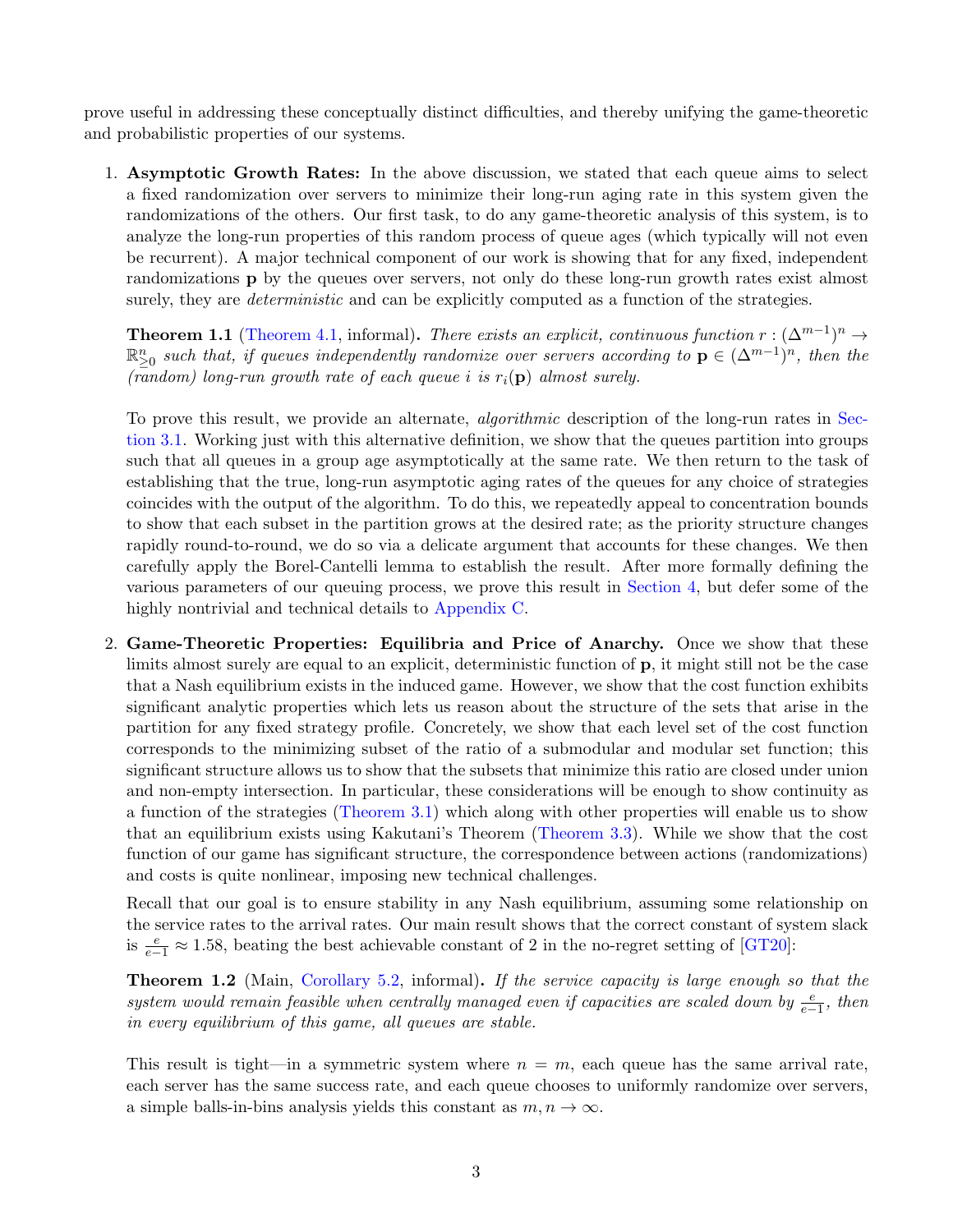To prove this theorem, we provide a novel argument that establishes the result by continuously deforming any Nash profile towards a carefully constructed strategy profile, while only monotonically decreasing the rate at which the top group clears. We then analyze the resulting profile to give a lower bound on the value of the Nash profile. The key difficulty is that the relevant incentives for each queue correspond to possibly many different subsets of queues that have maximal aging rate, subsets that collectively clear packets at the lowest rate relative to the rate they receive them. These constraints are difficult to directly compare; different choices of deviations in the strategy by a queue at any Nash equilibrium may violate distinct constraints, making it unclear how to argue about the quality of these equilibria. In particular, there does not seem to be a direct analogue of the Nash indifference principle in finite-action games where utilities are affine in the randomizations of each agent (recall [Example 1.1,](#page-2-0) where the queue moving to the lesser server will still appear to prefer the better server). To overcome these difficulties, we show that one can significantly reduce the number of incentive constraints one must consider for each queue [\(Proposition 5.3\)](#page-19-1). We can carefully perform our deformation of the collective strategy vector of the queues according to the structure of these sparsified constraints, and show that our deformation only hurts the quality of the Nash solution to provide a valid lower bound. We elaborate on these difficulties and prove [Theorem 1.2](#page-3-0) in [Section 5.](#page-18-0)

In contrast, almost every known price-of-anarchy-style result can be viewed via the very general smoothness framework of Roughgarden [\[Rou15\]](#page-24-0), which connects an equilibrium with the social optimum via discrete changes in the strategy profile. Our argument instead relies on a careful equilibrium analysis that smoothly interpolates between the equilibrium and a "good" profile which is easy to explicitly bound; however, during these deformations, these intermediate strategy profiles will not be equilibria. To prove the monotonicity of this deformation, we connect the incentives at Nash to the structure of the subset of maximizers of the long-run rate function, and show that the Nash constraints still hold in the directions we deform.

The organization of this paper is as follows: after formalizing the strategic queuing model in [Section 2.1](#page-5-0) and the relevant game in [Section 2.2,](#page-6-1) we describe how to compute the resulting aging rates for each fixed strategy  $\bf{p}$  by the queues in [Section 3.1.](#page-7-0) Roughly speaking, given any fixed  $\bf{p}$ , the set of queues partitions into subsets that all age at equal asymptotic rates determined by fractional bottlenecks in the system. Using this algorithmic description, we will then turn to establishing analytic properties in [Section 3.2;](#page-9-0) from these properties, we will be able to deduce the existence of pure equilibria in this queuing game in [Section 3.3.](#page-12-0) We then provide the proof that the algorithmic description of long-run queuing rates given in the previous sections indeed holds with probability one in [Section 4;](#page-13-1) as the details are rather involved, however, we defer some of the more technical auxilliary claims to [Appendix C.](#page-26-0) Finally, we establish our tight bound on the price of anarchy of  $\frac{e}{e-1}$  in [Section 5.](#page-18-0)

## 1.2 Related Work

Our work falls in a long tradition of establishing price of anarchy bounds for various games [\[KP99\]](#page-23-0), which roughly quantifies the difference in the performance of a competitive and selfish system with the social optimum that can be achieved through explicit coordination. As mentioned, our work is most closely related to the prior work in [\[GT20\]](#page-23-2). While our stability objective differs from usual objectives in this literature, our results qualitatively also resemble the bicriteria result of Roughgarden and Tardos [\[RT02\]](#page-24-2), which shows that in nonatomic routing, the cost incurred at any Nash flow is at most the optimal cost when twice the flow is routed. Unlike most such bounds which follow Roughgarden's *smoothness* framework [\[Rou15\]](#page-24-0), our argument is an equilibrium analysis that is more similar to Johari and Tsitsiklis [\[JT04\]](#page-23-3), who establish equilibrium conditions and modify their problem while maintaining the equilibrium condition to arrive at a version that is easy to analyze. In our argument, we also modify the equilibrium itself towards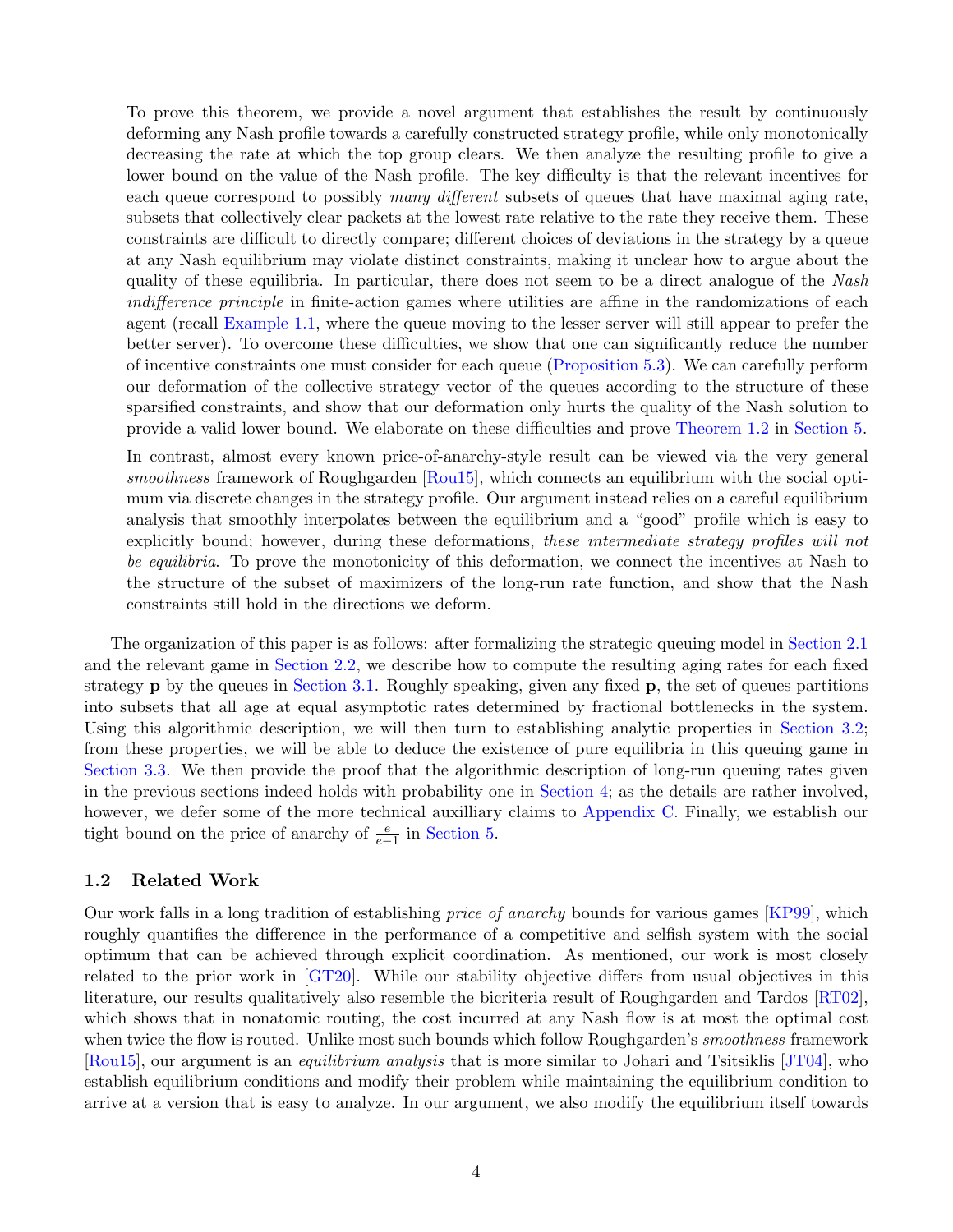a more tractable solution, but the intermediate points in this deformation will not be Nash, requiring additional arguments.

While the goal of our work is in establishing price-of-anarchy-style bounds in dependent systems, this necessitates a careful understanding of the analytic properties of our random queuing dynamics. In the probability literature, the long-run aging rates that form the incentives are known as (linear) escape rates of random walks [\[LP16\]](#page-23-4). A rich theory has emerged to study this in special networks, but it is unclear how to apply these techniques in our setting. Our work relies on careful, self-contained estimates leveraging concentration, coupling, and supermartingale arguments.

Our queuing setting bears resemblance to stochastic games, a generalization of Markov decision processes where multiple players competitively and jointly control the actions and transitions (see, for instance [\[FV12,](#page-23-5) [NS03\]](#page-24-3)). However, our work differs from this line in multiple ways: in our model, queues are unaware of the system state and parameters, and most importantly, we are interested in explicit bounds to derive price-of-anarchy-style results for stability.

## 2 Preliminaries

Notation. We use the following fractional sum operation  $\oplus : \mathbb{R}^2 \times \mathbb{R}^2_{\geq 0} \to \mathbb{R}_{\geq 0}$ :

$$
\frac{a}{b} \oplus \frac{c}{d} \triangleq \frac{a+c}{b+d}.
$$

<span id="page-5-1"></span>We will later repeatedly use the following simple fact:

**Fact 2.1.** For all  $a_1, ..., a_n \ge 0$  and  $b_1, ..., b_n > 0$ ,

$$
\min_{i\in[n]} \frac{a_i}{b_i} \le \frac{a_1}{b_1} \oplus \ldots \oplus \frac{a_n}{b_n} = \frac{\sum_{i=1}^n a_i}{\sum_{i=1}^n b_i} \le \max_{i\in[n]} \frac{a_i}{b_i}.
$$

Moreover, equality holds in either of the inequalities if and only if both inequalities are tight.

Given a  $n \cdot m$ -dimensional vector  $\mathbf{p} = (p_1, \ldots, p_n)$ , where  $p_i \in \mathbb{R}^m$ , we will write  $p_{ij}$  for the *j*th element of  $p_i$ . Given a vector  $\mathbf{x} \in \mathbb{R}^n$  and a subset  $I \subseteq [n]$ , we write  $\mathbf{x}_I$  to denote the vector restricted to the components in I. As is standard, we say "almost sure" to mean with probability one. Given a set  $S$ , we will write  $\mathcal{P}(S)$  to denote the power set. We write  $\text{Bern}(\lambda)$  to denote a Bernoulli random variable that is 1 with probability  $\lambda$  and 0 with probability  $1-\lambda$ . We write Geom( $\lambda$ ) to denote a geometric random variable with parameter  $\lambda$ .

### <span id="page-5-0"></span>2.1 Queuing Model

We study the strategic queuing model introduced by the authors [\[GT20\]](#page-23-2), which is a competitive version of a queuing model considered by Krishnasamy et al [\[KSJS16\]](#page-23-6). As described above, queues receive packets with some fixed probability, and must select a server with heterogeneous success rates to send their oldest packet to. Each server chooses only the oldest packet it receives to attempt to clear, and returns each unprocessed packet to the original queue (as well as the packet it attempted to clear if it fails). Each queue receives only bandit feedback of whether their packet was cleared or not. In this work, we instead work with an equivalent, *deferred-decisions* version of this model that keeps track only of the oldest packet at each queue:

1. Time progresses in discrete steps  $t = 0, 1, \ldots$  At each time  $t, \widetilde{T}_t^i$  is the **timestamp** of the oldest unprocessed packet of queue *i* at time *t*.  $T_t^i = \max\{0, t - \tilde{T}_t^i\}$  is the **age** of the current oldest packet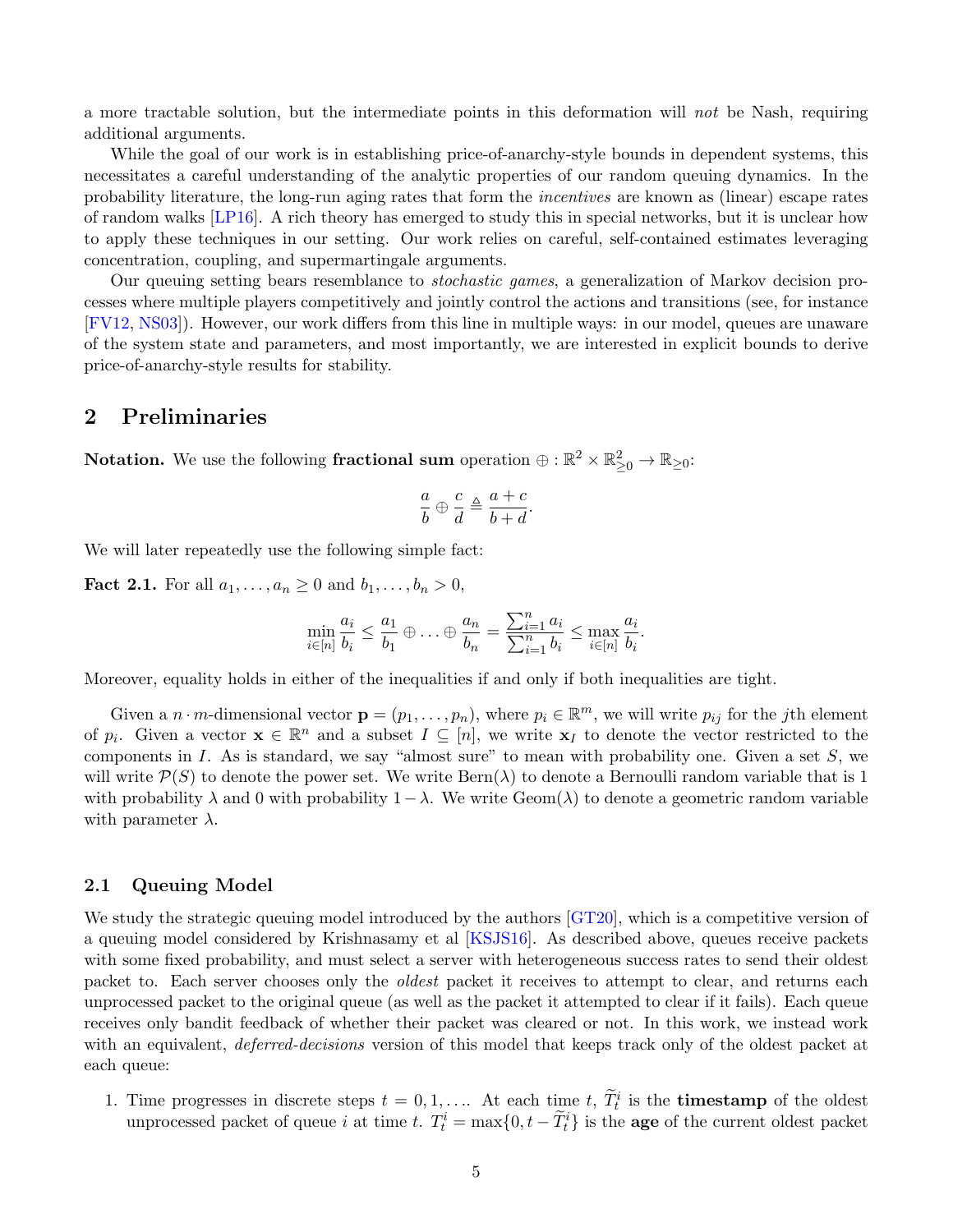of queue *i* at time step *t*. That is,  $T_t^i$  measures how old the current oldest unprocessed packet for queue i is.<sup>[2](#page-6-2)</sup>

2. Queue i can send a packet to any server j in this time step if  $t - \tilde{T}_t^i \geq 0$ . Each server j attempts to serve only the oldest packet it receives, and succeeds with probability  $\mu_i$ . If queue i's packet is successfully served, set  $\widetilde{T}_{t+1}^i = \widetilde{T}_t^i + X^i$ , where  $X^i \sim \text{Geom}(\lambda_i)$  is independent of all past events, and otherwise  $\widetilde{T}_{t+1}^i = \widetilde{T}_t^i$ .

See [\[GT20\]](#page-23-2) for a more formal explanation of the equivalence: it follows because the gap between a sequence of Bern $(\lambda)$  trials follows a Geom $(\lambda)$  distribution.

**Definition 2.1.** The queuing system under some dynamics is **stable** if for each  $i \in [n]$ ,  $T_t^i/t \to 0$  almost surely. The system is **strongly stable** if, for any  $r \geq 0$  and any  $i \in [n]$ , the random process  $\{T_t^i\}_{t=0}^{\infty}$ satisfies  $\mathbb{E}[(T_t^i)^r] \leq C_r$  where  $C_r$  is a fixed constant depending only on r, not on t.

It is shown in [\[GT20\]](#page-23-2) that strong stability is indeed stronger than stability, for here it implies that almost surely  $T_t^i = o(t^c)$  for every  $c > 0$ .

To set a baseline measure of when stability is possible under any coordinated policy, it is shown in [\[GT20\]](#page-23-2) that a simple criteria relating  $\lambda$  and  $\mu$  is both necessary and sufficient.

<span id="page-6-4"></span>**Theorem 2.1** (Theorem 2.1 of [\[GT20\]](#page-23-2)). Suppose that  $1 > \lambda_1 \geq \ldots \geq \lambda_n > 0$  and  $1 \geq \mu_1 \geq \ldots \geq \mu_m \geq 0$ . Then the above queuing system is strongly stable for some centralized (coordinated) scheduling policy if and only if for all  $1 \leq k \leq n$ ,

<span id="page-6-0"></span>
$$
\sum_{j=1}^{k} \mu_j > \sum_{i=1}^{k} \lambda_i.
$$
 (1)

When  $(1)$  holds, we say that the queuing system is (centrally) feasible.

Until now, we have mostly left the manner in which queues choose servers unspecified. One natural model is that each queue uses a standard *no-regret learning algorithm* that learns from their previous history of successes at each server to make a (randomized) choice of server in each subsequent round. In [\[GT20\]](#page-23-2), it is shown that if the queues each use sufficiently good no-regret algorithms, then under mild technical restrictions, the system remains stable with just an extra factor of 2 on the right side of [\(1\)](#page-6-0):

Theorem 2.2 (Theorem 3.1 of [\[GT20\]](#page-23-2), informal). Suppose each queue uses sufficiently good no-regret learning algorithms, and that for all  $k \leq n$ ,

$$
\sum_{j=1}^k \mu_j > 2\sum_{i=1}^k \lambda_i
$$

then the random process  $\mathbf{T}_t$  under these dynamics is strongly stable.

### <span id="page-6-1"></span>2.2 Patient Queuing Systems

We now formally define the patient queuing game that is the focus of this work.

<span id="page-6-2"></span><sup>&</sup>lt;sup>2</sup>Note that while  $T_t^i \geq 0$  by definition, it is possible that  $\widetilde{T}_t^i > t$ . The interpretation of this is that the queue has cleared all of her packets at time t and will receive her next one at time  $t = \tilde{T}_t^i$ , or equivalently, in  $\tilde{T}_t^i - t$  steps in the future from the perspective at time t.

<span id="page-6-3"></span><sup>&</sup>lt;sup>3</sup>The assumption that  $\lambda < 1$  is merely to avoid simple edge cases that can be separately handled easily.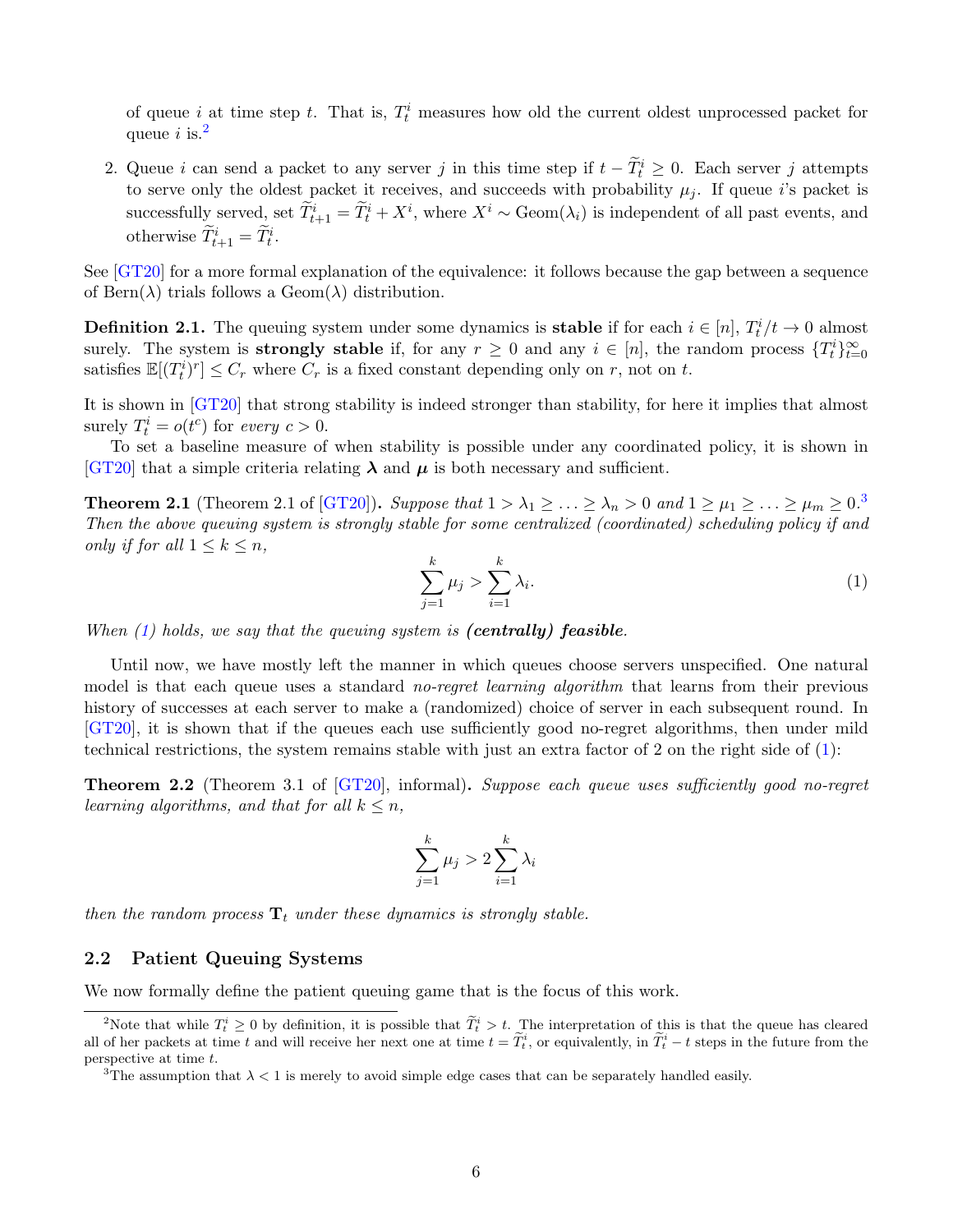**Definition 2.2.** The **patient queuing game**  $G = ([n], (c_i)_{i=1}^n, \mu, \lambda)$  is defined as follows: the strategy space for each queue is  $\Delta^{m-1}$ . Let  $\mathbf{p} = (p_1, \ldots, p_n) \in (\Delta^{m-1})^n$  denote the vector of fixed distributions for all queues over servers. The cost function  $c_i$  for queue i is

$$
c_i(p_i, p_{-i}) := \lim_{t \to \infty} \frac{T_t^i}{t},
$$

where  $T_t^i$  is again the age of queue i at time t in the random queuing process induced by running the queuing system with  $\mu$  and  $\lambda$  the system parameters when each queue chooses a server by independently randomizing according to p in each time step she has a packet.

Each queue *i* wishes to minimize  $c_i$ . We say **p** is a **Nash equilibrium** of G if for all  $i \in [n]$ ,  $p_i \in$  $\arg \min_{p' \in \Delta^{m-1}} c_i(p', p_{-i})$ . That is, each queue chooses  $p_i$  to minimize their cost function conditioned on the strategies  $p_{-i}$  of the other queues.

As mentioned, we show that this cost function is an explicit, deterministic quantity (see [Theorem 4.1\)](#page-13-0), from which we will actually show that Nash equilibria exist in [Theorem 3.3.](#page-13-2) Our main focus in this work will be to give guarantees on the quality of all Nash equilibria. In a slight abuse of the price of anarchy terminology, we make the following definition:

**Definition 2.3.** Let  $\lambda$  and  $\mu$  satisfy the conditions of [Theorem 2.1,](#page-6-4) so that  $\mu$  strictly majorizes  $\lambda$ . For  $\alpha \geq 1$ , let  $\mathcal{G}(\alpha) = ([n], (c_i)_{i=1}^n, \mu, \alpha^{-1}\lambda)$ , and let  $\mathcal{N}(\alpha)$  denote the set of Nash equilibria of  $\mathcal{G}(\alpha)$ . The **price** of anarchy of  $\mathcal{G} = \mathcal{G}(1)$  is defined as the supremum of  $\alpha$  values such that there exists a Nash equilibrium  $\mathbf{p}^* \in \mathcal{N}(\alpha)$  and some  $i \in [n]$  such that  $c_i(\mathbf{p}^*) > 0$  in  $\mathcal{G}(\alpha)$ .<sup>[4](#page-7-1)</sup> The price of anarchy of the patient queuing game is the supremum over all instances of  $\mathcal{G}$ .

## 3 Long-Run Strategies

In this section, we extensively study the properties of the cost function  $c(\mathbf{p})$ , which is currently written as the limit of a random process, which is possibly a random quantity and so of uncertain game-theoretic use. There are immediate difficulties with this: first, the limit need not even exist pathwise, in which case the notion of "long-run growth rate" itself does not make sense. Just as alarmingly, it could be that the limit does exist almost surely, but the limit may be a random quantity and thus of little game-theoretic use. Finally, even if the limits exist and are equal to a constant almost surely, we require *explicit* knowledge of what these rates are as a function of p to argue about the existence of equilibria and incentives at an equilibrium.

Our first task is to provide an alternative, algorithmic description of  $c(\mathbf{p})$ , which we initially denote  $r(\mathbf{p})$  (for "rates") in [Section 3.1](#page-7-0) (deferring the proof that this function is equal to the random limit above almost surely to [Section 4\)](#page-13-1); in particular, c will be a deterministic and explicit function of p. Importantly, we show that r has significant analytic structure. In particular, we show that the level subsets (in  $[n]$ ) of  $r(\mathbf{p})$  enjoy convenient closure properties, which will be enough to establish continuity and other properties, which will help to prove the existence of Nash equilibria. We finally return to showing that  $c(\mathbf{p}) = r(\mathbf{p})$ almost surely, i.e. this alternate description indeed gives the almost sure asymptotic queue aging rates.

## <span id="page-7-0"></span>3.1 Algorithmic Description of  $c$

We now construct a function  $r : (\Delta^{m-1})^n \to [0,1]$  that we will show is equivalent to c. We will show that for any fixed **p**, the set [n] of queues partitions into subsets  $S_1, S_2, \ldots$ , where each queue in  $S_i$  group has the same aging rate and  $S_1$  ages the fastest, then  $S_2$ , etc, according to r (and so for c as well).

<span id="page-7-1"></span><sup>&</sup>lt;sup>4</sup>In words, the price of anarchy of a centrally feasible system is the supremum of values of  $\alpha$  such that, when all queue arrival rates are scaled down by  $\alpha$ , there still nonetheless exists a Nash equilibrium and some queue that suffers nonzero linear aging.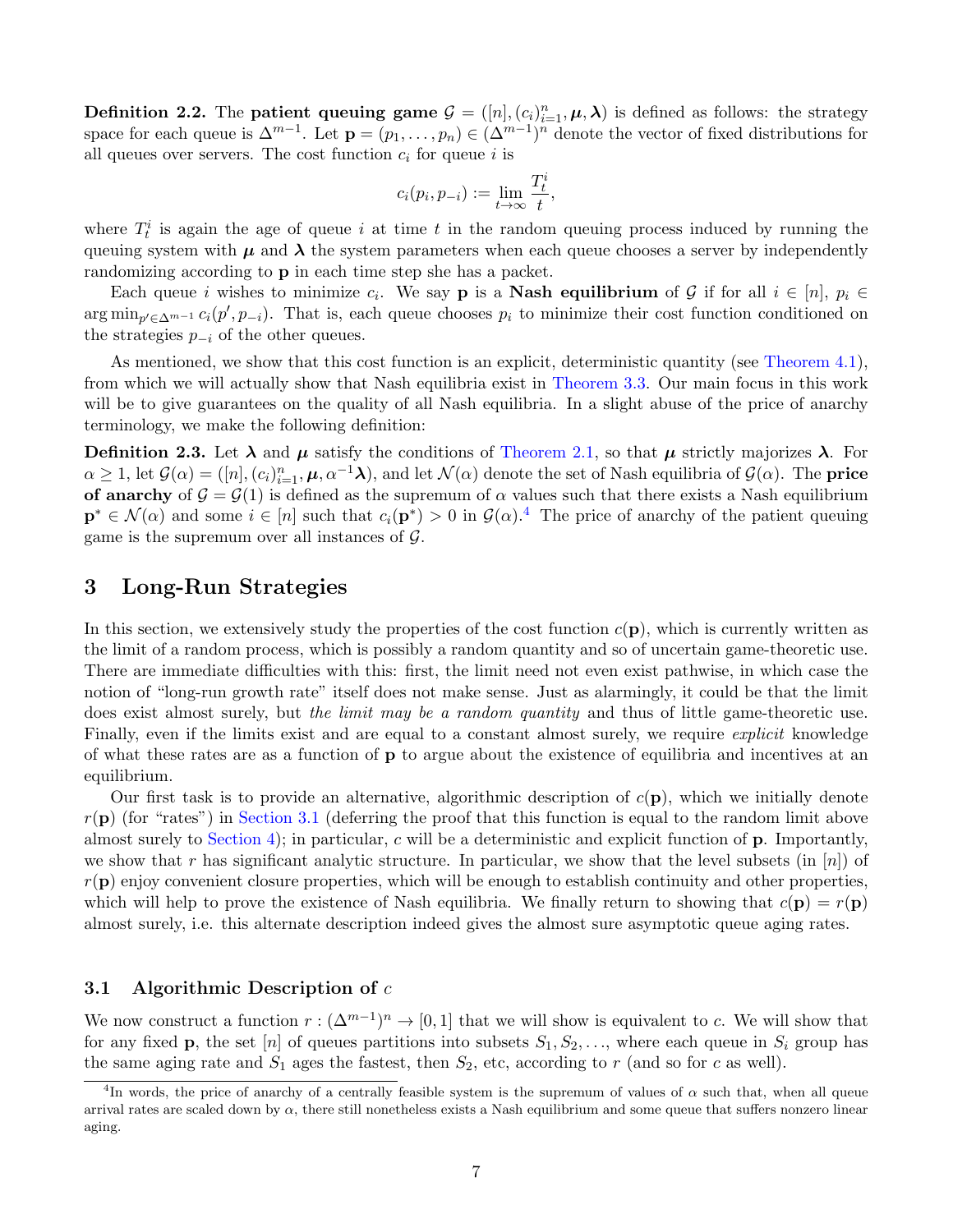To get a sense of the quantities that will arise before considering the general case, consider the simplest setting of a single queue and a single server (where there are no nontrivial strategies nor competition), with rates  $\lambda > \mu$ . In any round where the queue has an uncleared packet, the age will first increase by 1 deterministically. With probability  $\mu$ , the queue will succeed in clearing this packet, and the age will go down in expectation by  $\mathbb{E}[X] = 1/\lambda$ , where  $X \sim \text{Geom}(\lambda)$  is independent of whether or not the server succeeds. Therefore, the expected change in this queue's age will be  $1 - \mu/\lambda > 0$ , and we expect that the queue will asymptotically age at this rate.

In general, with multiple queues and servers, the actual values of  $c_i$  are best described via a recursive algorithm that computes the rates, which we give below. The intuition is that  $S_1(\mathbf{p})$  will be the subset that minimizes the ratio of expected packets they clear collectively given p, assuming they have priority over all other queues, divided by their sum of arrival rates. This quantity arises by viewing this subset as a single large queue as in the single queue example above. Conditioned on this set  $S_1$  of queues growing fastest, they will typically have priority, and then we recurse to find the lower groups. The algorithm begins by initializing  $k = 1$  and  $I = [n]$ :

1. Compute the minimum value over all nonempty subsets  $S \subseteq I$  of

$$
\frac{\sum_{j=1}^m \mu_j (1 - \prod_{i \in S} (1 - p_{i,j}))}{\sum_{i \in S} \lambda_i}.
$$

This gives the expected number of packets cleared by S if all queues in S send in a time step and they have priority over all other queues, divided by their sum of arrival rates.

2. If this value is at least 1, then no subset of queues will have linear aging, so set  $S_k = I$ ,  $r_i(\mathbf{p}) = 0$ for all  $i \in S_k$ , and terminate. Otherwise, set  $S_k$  to be the minimizer of the previous quantity over all nontrivial subsets of  $I$ , chosen to be of largest cardinality in the case of degeneracies.<sup>[5](#page-8-0)</sup> In this case, for each  $i \in S_k$ ,  $r_i(\mathbf{p})$  gets set to

$$
1 - \frac{\sum_{j=1}^{m} \mu_j (1 - \prod_{i \in S_k} (1 - p_{i,j}))}{\sum_{i \in S_k} \lambda_i}.
$$

For  $k = 1$ , we refer to any subset with the minimum ratio as a **tight**, or **minimizing**, subset.

3. Update the server rates  $\mu_j$  as  $\mu_j \leftarrow \mu_j \prod_{i \in S_k} (1 - p_{i,j})$ . That is,  $\mu_j$  gets discounted by the probability a queue from  $S_k$  sends to server j (assuming all these queues are sending). Update  $I \leftarrow I \setminus S_k$ ,  $k \leftarrow k + 1$ , and recurse on I with  $\mu$  and  $p_i$  if nonempty.

As many of these quantities will appear often, we make the following conventions: for any subsets S, S' such that  $S \subseteq [n] \setminus S'$ , define  $\lambda(S)$  as the sum of arrival rates of packets to a set of queues S, and  $\alpha(S|\mathbf{p}, \mu, S')$  as the expected number of packets cleared from queues in S with service rates  $\mu$ , if the queues in S' have priority, S has priority over all other queues, and all queues in  $S \cup S'$  send packets in the round:

$$
\alpha(S|\mathbf{p}, \boldsymbol{\mu}, S') \triangleq \sum_{j=1}^{m} \mu_j \prod_{i \in S'} (1 - p_{i,j})(1 - \prod_{i \in S} (1 - p_{i,j})), \qquad \lambda(S) \triangleq \sum_{i \in S} \lambda_i,
$$

and then let

$$
f(S|\mathbf{p}, \boldsymbol{\mu}, \boldsymbol{\lambda}, S') \triangleq \frac{\sum_{j=1}^{m} \mu_j \prod_{i \in S'} (1 - p_{i,j})(1 - \prod_{i \in S} (1 - p_{i,j}))}{\sum_{i \in S} \lambda_i} = \frac{\alpha(S|\mathbf{p}, \boldsymbol{\mu}, S')}{\lambda(S)},
$$

<span id="page-8-0"></span><sup>5</sup>We show in [Lemma 3.2](#page-9-1) that this choice is unique and canonical.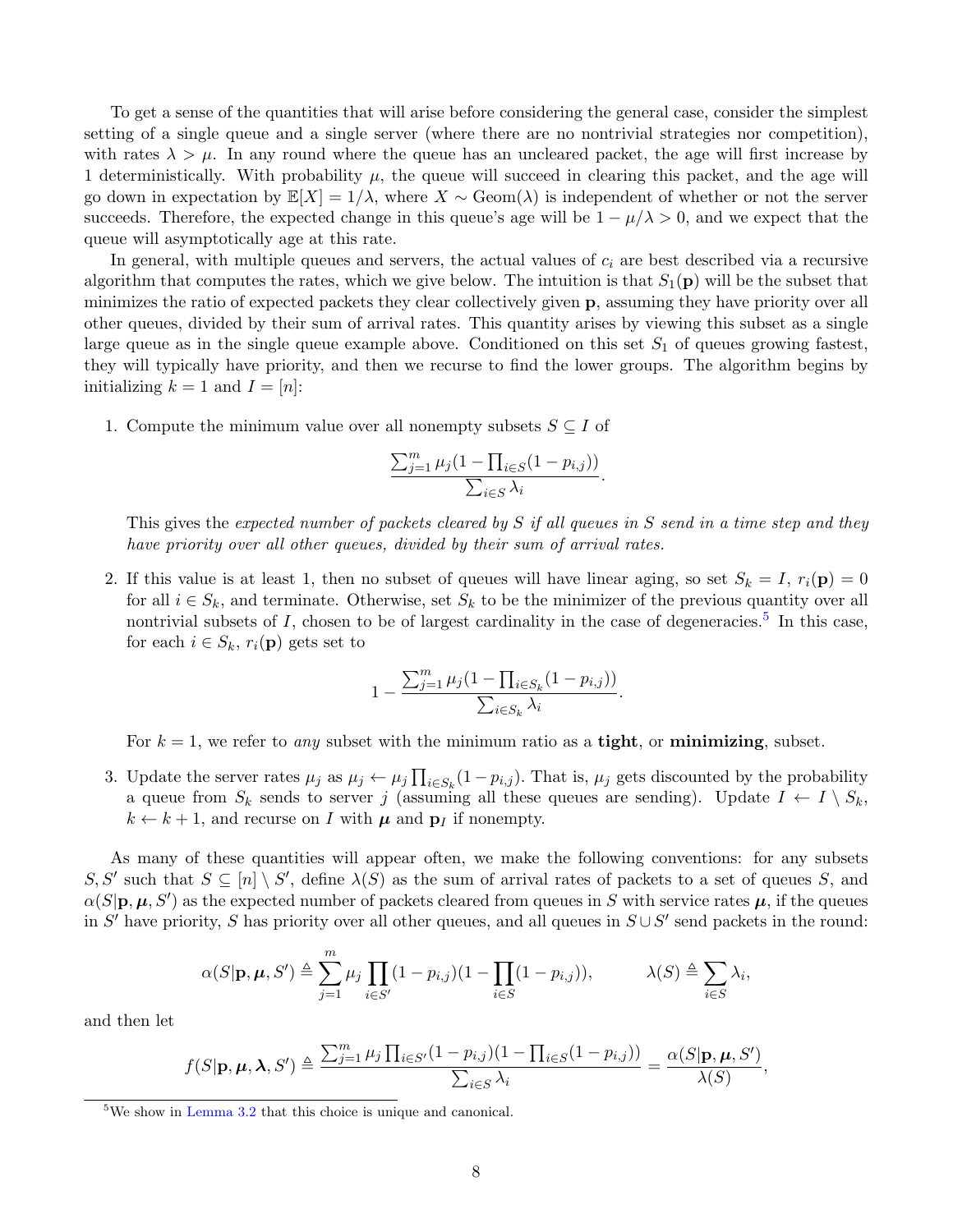denote the ratio of expected number of packets cleared by S when having priority over all members but S', normalized by the expected number of new packets received in each round by S. Let  $S_k(\mathbf{p}, \boldsymbol{\mu}, \boldsymbol{\lambda})$  be the kth set output by the above algorithm. When  $p, \mu, \lambda$  are clear from context, we will suppress them. We write  $U_k = \bigcup_{\ell=1}^k S_\ell$  as the set of queues in the top k groups outputted by the algorithm, with  $U_0 = \emptyset$ . We will write  $f_k = f(S_k | U_{k-1})$ , and we use  $g_k = \max\{0, 1 - f_k\}$  for the rate of the kth outputted set, which is equal to  $r_i(\mathbf{p}, \mu, \lambda)$  for any  $i \in S_k(\mathbf{p}, \mu, \lambda)$ . From the recursive construction,

<span id="page-9-4"></span>
$$
S_{k+1}(\mathbf{p}, \boldsymbol{\mu}, \boldsymbol{\lambda}) = S_1(\mathbf{p}_{[n] \setminus U_k}, \boldsymbol{\mu}', \boldsymbol{\lambda}_{[n] \setminus U_k})
$$
\n(2)

where  $\mu'_j = \mu_j \prod_{i \in U_k(\mathbf{p}, \mu, \lambda)} (1 - p_{ij})$  for all  $j \in [m]$ . In words, having found  $U_k$ ,  $S_{k+1}$  is the largest minimal set among the remaining elements, but where the  $\mu$  rates have been reweighed by the probability no element of  $U_k$  sends to each server. These quantities are compiled in a table in [Appendix B](#page-26-1) for easy reference.

#### <span id="page-9-0"></span>3.2 Properties of r

We first record basic properties of the output of the algorithm that will be useful in studying the analytic properties, not to mention in proving that this algorithm gives the correct asymptotic rates. Clearly, for fixed S, the function  $f(S|T)$  is nonincreasing in T as a set function. We repeatedly use the following fact, which can be seen simply by expanding the definition of  $f$ :

<span id="page-9-2"></span>**Fact 3.1.** Suppose  $S, S', T$  are such that  $S, S' \subseteq [n] \setminus T$  and are disjoint. Writing f in the form of the quotient  $\alpha/\lambda$ , then

$$
f(S \cup S'|T) = f(S|T) \oplus f(S'|S \cup T).
$$

Throughout this paper, we will view f as the quotient  $\alpha/\lambda$  when invoking [Fact 3.1.](#page-9-2)

Next, we characterize some structure in the minimizing subsets at each step of the algorithm, which will allow us to choose the  $S_k$  canonically as the largest cardinality maximizer. To do this, we first show that the function  $\alpha(\cdot)$  is submodular:

<span id="page-9-5"></span>**Lemma 3.1** (Submodular). For fixed S',  $p, \mu, \lambda$  the function  $\alpha(S|p, \mu, \lambda, S')$  is submodular is S, i.e. for any  $S, T \subseteq [n] \setminus S'$ ,  $\alpha(S \cap T | S') + \alpha(S \cup T | S') \leq \alpha(S | S') + \alpha(T | S')$ .

Proof. Fix  $S'$ ,  $\mathbf{p}, \mu, \lambda$ , and we supress the dependence in  $\alpha$ . To prove submodularity, recall that an equivalent definition is that for any  $S, T$  satisfying  $S \subseteq T$ , and  $i \notin T$ , then  $\alpha(S \cup \{i\}) - \alpha(S) \geq \alpha(T \cup \{i\}) - \alpha(T)$ [\[Sch03\]](#page-24-4). Let  $S \subseteq T$  and  $i \notin T$ . A simple computation shows that for any  $V \subseteq [n] \setminus S'$ ,

$$
\alpha(V \cup \{i\}) - \alpha(V) = \sum_{j=1}^{m} \mu'_j p_{ij} \prod_{k \in V} (1 - p_{kj}),
$$

where  $\mu'_j$  is  $\mu_j \cdot \prod_{i \in S'} (1 - p_{ij})$  from priority. As each factor in the product is at most 1, this is clearly decreasing in V as a set function, establishing submodularity.

Now, recall that the relevant functions in the construction of the above algorithm is the set function  $f = \alpha/\lambda$ . As a consequence of the fact that this function is the ratio of a submodular function with a modular function, we will be able to gain significant closure properties of the tight subsets (as defined above), which will end up being critical in establishing both game-theoretic and probabilistic properties of our systems.<sup>[6](#page-9-3)</sup>

<span id="page-9-3"></span><span id="page-9-1"></span><sup>&</sup>lt;sup>6</sup>In an unrelated context, similar ideas were used by Benjamini, et al. to show that the edge-isoperimetric ratio is not attained in certain infinite networks [\[BLPS99,](#page-23-7) [LP16\]](#page-23-4).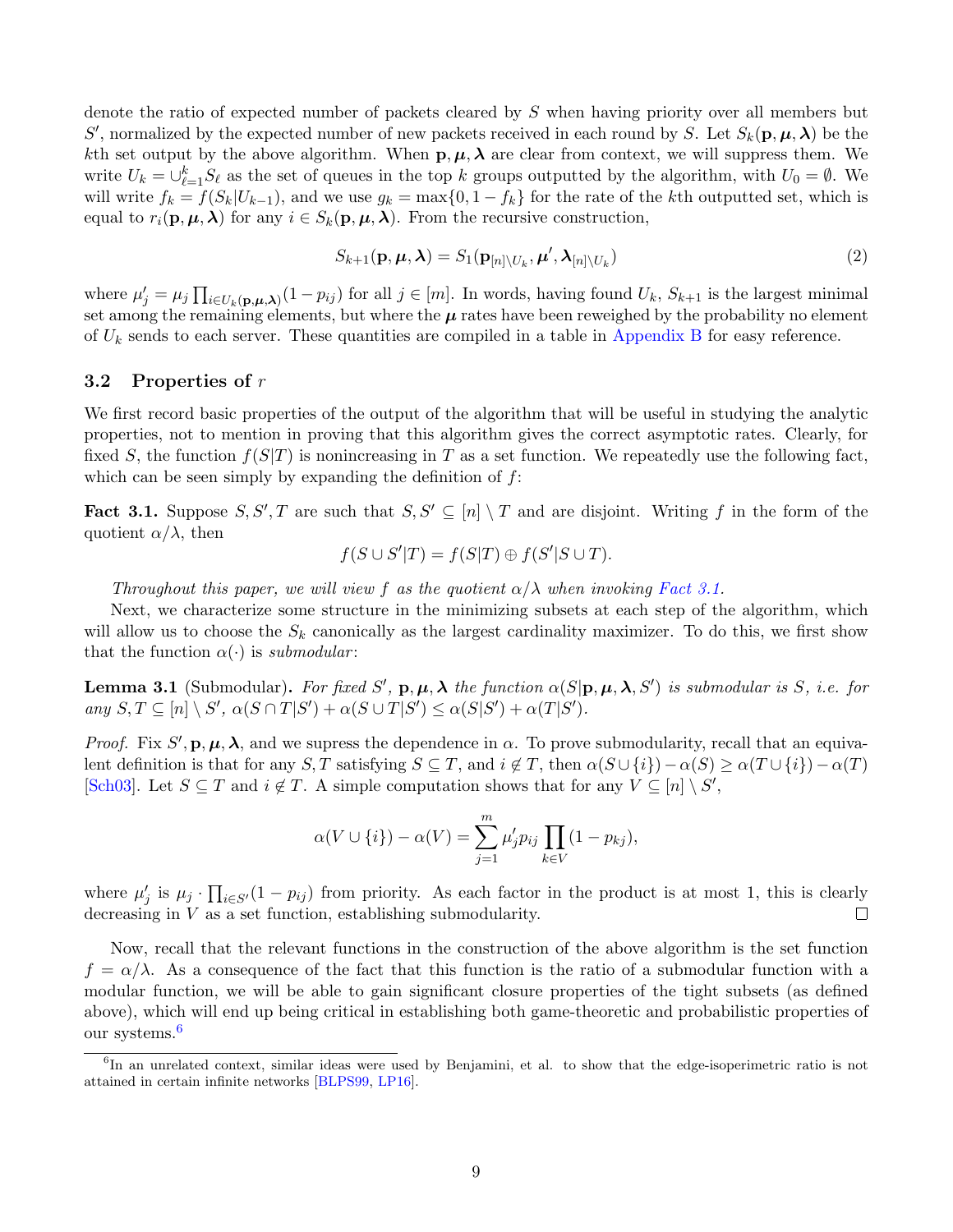**Lemma 3.2** (Closure). For each fixed p and  $k \ge 1$ , the set of minimizers of  $f(\cdot|U_{k-1})$  in  $\mathcal{P}(|n| \setminus U_{k-1})$ are closed under union and non-disjoint intersection; that is, if  $S, S' \subseteq [n] \setminus U_{k-1}$  are minimizers, then so is  $S \cup S'$ , as well as  $S \cap S'$  if nonempty. Moreover, if  $S \cap S'$  is empty, then the queues in S and S' must send to disjoint subsets of servers.<sup>[7](#page-10-1)</sup>

In particular, the minimizing set with largest cardinality is unique, and is the union of all minimizing sets at step k. If S is considered at step k of the algorithm, but S is not a subset of  $S_k$ , then  $f(S|U_{k-1}) >$  $f(S_k|U_{k-1}).$ 

Proof. The last statement is an immediate consequence of the first, so we focus on the first part. We show this just for  $k = 1$ ; the general case for  $k > 1$  follows from the recurrence in [\(2\)](#page-9-4).

By [Lemma 3.1,](#page-9-5)  $\alpha$  is submodular, and it is immediate that  $\lambda(\cdot)$  is a *modular* function, i.e.  $\lambda(S \cup S')$  +  $\lambda(S \cap S') = \lambda(S) + \lambda(S')$ . We claim that if a function f is a ratio of a nonnegative submodular function and a nonnegative supermodular function, then the set of minimizers of  $f$  is closed under union and non-disjoint intersection. To see this, suppose  $S, S'$  are minimizers. Then we see the following inequalities, writing f always in the form of the quotient  $\alpha/\lambda$ , and using [Fact 3.1](#page-9-2) and [Fact 2.1](#page-5-1)

$$
\max\{f(S), f(S')\} \ge f(S) \oplus f(S') \ge f(S \cap S') \oplus f(S \cup S') \ge \min\{f(S \cap S'), f(S \cup S')\}
$$

(where we omit  $S \cap S'$  if it is empty), as the inequalities in the numerator and denominator go the correct way by super/submodularity, and we use [Fact 2.1.](#page-5-1) But as  $S, S'$  were minimizers, these must be equalities, which occurs iff  $S \cap S'$  (if nonempty) and  $S \cup S'$  are both minimizers. As  $f = \alpha/\lambda$  here, this applies for our functions.

If S, S' are both minimizers and are disjoint, then from [Fact 3.1,](#page-9-2) it follows that  $f(S \cup S') = f(S) \oplus$  $f(S'|S)$ . As  $S, S', S \cup S'$  are evidently minimal, this equation can only hold if  $f(S'|S) = f(S)$ , which occurs if and only if  $S$  and  $S'$  disjointly mix among servers.  $\Box$ 

From [Lemma 3.2,](#page-9-1) it will nearly immediately follow that the outputted rates are strictly monotonic decreasing in the groups: as mentioned,  $[n] = S_1 \sqcup S_2 \sqcup \dots$  is meant to give a partition into groups that age together, where  $S_1$  is the fastest aging group,  $S_2$  the next fastest, etc. As such, the disjoint subsets iteratively output by the algorithm satisfy the intuition that motivates the construction.

<span id="page-10-2"></span>**Lemma 3.3** (Monotonicity). Let  $S_1, S_2, \ldots$  be the outputs of the algorithm in order. Then  $g_k > g_{k+1}$  for each  $k \geq 1$ .

*Proof.* Consider  $S_k \cup S_{k+1}$ : this set is considered at stage k of the algorithm, and evidently was not selected. From the previous lemma, we must have

$$
f(S_k|U_{k-1}) < f(S_k \cup S_{k+1}|U_{k-1}) < f(S_{k+1}|U_{k-1} \cup S_k) = f(S_{k+1}|U_k).
$$

The first inequality follows from the selection criteria of the algorithm (and maximality of  $S_k$ ), while the second follows from writing (via [Fact 3.1\)](#page-9-2)

$$
f(S_k \cup S_{k+1} | U_{k-1}) = f(S_k | U_{k-1}) \oplus f(S_{k+1} | U_{k-1} \cup S_k).
$$

As we have already proven the left hand side of the inequality, the right hand side must follow from [Fact 2.1.](#page-5-1) This implies the claim.  $\Box$ 

With these two basic properties, we can obtain an important structural result that will prove fruitul in establishing the existence of equilibria in the next section:

<span id="page-10-1"></span><span id="page-10-0"></span><sup>&</sup>lt;sup>7</sup>While not necessary for our results, one can use the proof of [Lemma 3.2](#page-9-1) to show that the maximizing subsets can be computed in strongly polynomial time using the fact that the function  $\alpha(\cdot) - y \cdot \lambda(\cdot)$  is submodular.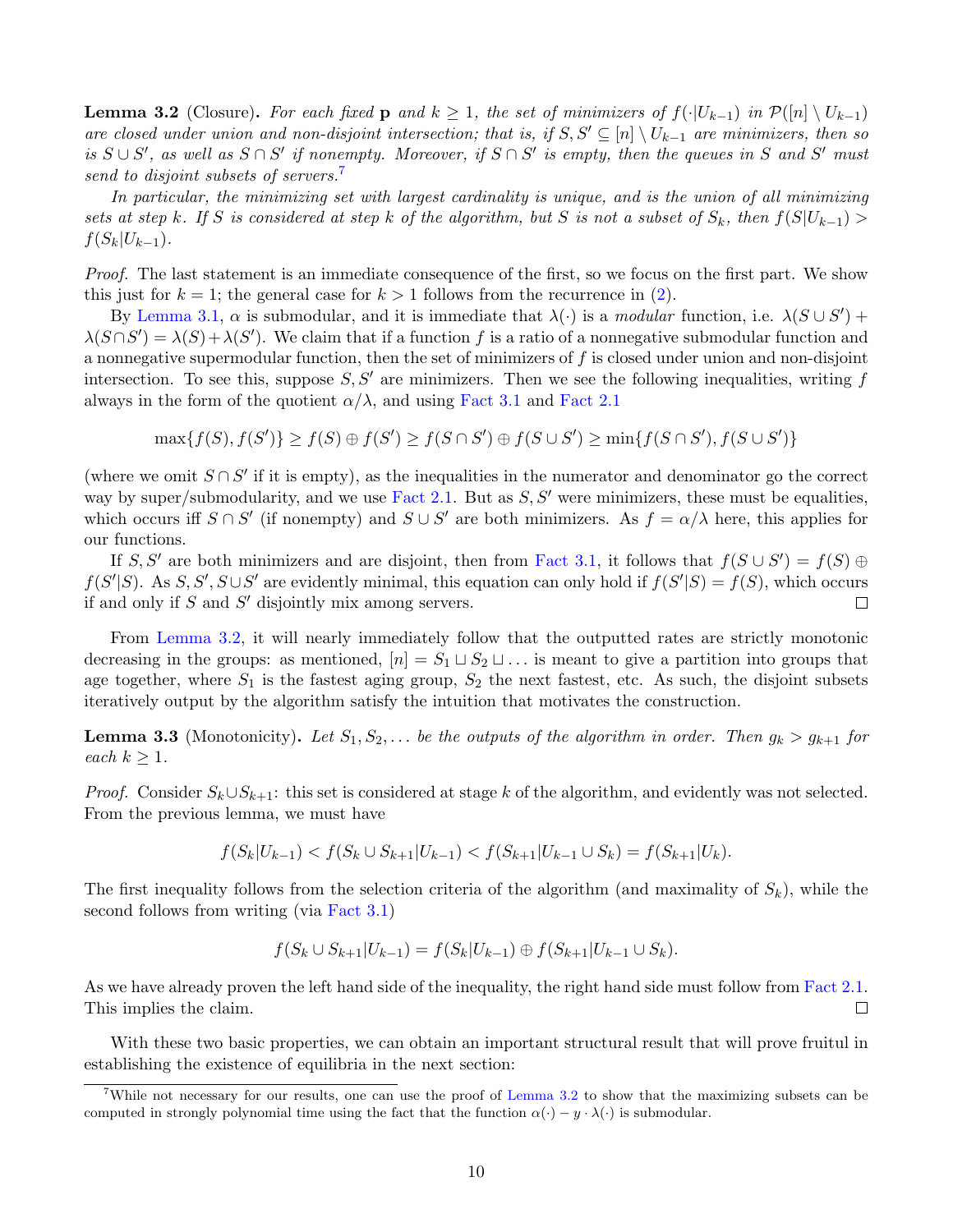**Theorem 3.1** (Continuity of r). The function  $r : (\Delta^{m-1})^n \to [0,1]^n$  given by  $r(\mathbf{p}) = (r_1(\mathbf{p}), \ldots, r_n(\mathbf{p}))$  is continuous.

*Proof.* Fix  $p^*$ , a point we wish to show continuity at, and let  $p^k \to p^*$  be a convergent sequence in  $(\Delta^{m-1})^n$ . It is easy to see that because the function  $\mathbf{p} \mapsto \max_{S \subseteq [n]} f(S|\mathbf{p})$  is clearly continuous as the maximum of continuous functions, the function  $\mathbf{p} \mapsto \max\{1 - f(\hat{S}_1(\mathbf{p})|\mathbf{p}), 0\} = g(S_1(\mathbf{p}))$  is continuous. Therefore, if  $\max_{i \in [n]} r_i(\mathbf{p}^*) = g_1(\mathbf{p}^*) = 0$ , then by [Lemma 3.3,](#page-10-2) as  $\max_i r_i(\mathbf{p}^k) \to 0$ , monotonicity yields  $r_i(\mathbf{p}^k) \to 0$  along the sequence for every  $i \in [n]$ , proving continuity. We will now assume the harder case  $g_1(\mathbf{p}^*) > 0.$ 

Before proceeding, we define  $\delta > 0$  to be the minimal nonzero gap between  $f(S|S', \mathbf{p}^*)$  and  $f(T|S', \mathbf{p}^*)$ over all choices of  $S, T, S'$  such that  $S, T \subseteq [n] \setminus S'$ , i.e.

<span id="page-11-1"></span>
$$
\delta \triangleq \min_{S,T,S':f(S|S',\mathbf{p}^*)\neq f(T|S',\mathbf{p}^*)} |f(S|S',\mathbf{p}^*) - f(T|S',\mathbf{p}^*)|.
$$
\n(3)

Note that  $\delta$  is strictly positive as there are only finitely many choices of  $S, T, S'$ .

Now, fix  $0 < \varepsilon < \delta$ , and recall that for any fixed  $S, S'$  such that  $S \subseteq [n] \setminus S'$ , the function  $f(S|\mathbf{p}, S')$  is continuous as a function of **p**. In particular, for this choice of  $\epsilon$ , we may restrict to a tail of the sequence  $\{p^k\}$  and reindex so that for all  $k \geq 1$ , and all  $S, S'$ 

<span id="page-11-0"></span>
$$
|f(S|\mathbf{p}^k, S') - f(S|\mathbf{p}^*, S')| < \varepsilon/3. \tag{4}
$$

We now claim that for every  $k \geq 1$ , the following holds in the algorithm's outputted rates on  $\mathbf{p}^k$ : while there exists any element  $i \in S_1(\mathbf{p}^*)$  that has not been outputted, the union of outputted subsets to that point must itself be a minimizing subset with respect to  $f(\cdot)$  evaluated with profile  $p^*$ , and that each element outputted so far has f value at  $p^k$  at most  $f(S_1|\mathbf{p}^*) + \varepsilon/3$ .

To see this, we proceed inductively: at the beginning of the algorithm, for every tight subset  $S \subseteq S_1(\mathbf{p}^*)$ (by [Lemma 3.2\)](#page-9-1), we have by  $(4)$ 

$$
f(S|\mathbf{p}^k) < f(S|\mathbf{p}^*) + \varepsilon/3 = f(S_1(\mathbf{p}^*)|\mathbf{p}^*) + \varepsilon/3,
$$

while for every subset T that is not minimal, we have by  $(3)$ ,  $(4)$  that

$$
f(T|\mathbf{p}^k) > f(T|\mathbf{p}^*) - \varepsilon/3 \ge f(S_1(\mathbf{p}^*)|\mathbf{p}^*) + \delta - \varepsilon/3 > f(S_1(\mathbf{p}^*)|\mathbf{p}^*) + 2\varepsilon/3.
$$

In particular, the first outputted subset must be a tight subset for  $p^*$ , and the rate of each element in that subset is at least the desired amount.

Suppose this holds inductively, and now let  $S \subseteq S_1(\mathbf{p}^*)$  be the union of the initial outputted sets, which we know is tight. If  $S = S_1(\mathbf{p}^*)$ , we are done, so suppose there exists  $i \in S_1(\mathbf{p}^*) \setminus S$ . Suppose T is disjoint and such that  $S \cup T \subseteq S_1(\mathbf{p}^*)$  is tight. Such sets exist, for instance  $T = S_1(\mathbf{p}^*) \setminus S$ . From [Fact 3.1,](#page-9-2)

$$
f(S \cup T | \mathbf{p}^*) = f(S | \mathbf{p}^*) \oplus f(T | S, \mathbf{p}^*),
$$

and by [Fact 2.1,](#page-5-1) the fact that both the left side and the first term on the right are minimal implies  $f(T|S, \mathbf{p}^*) = f(S_1(\mathbf{p}^*)|\mathbf{p}^*)$ . Then at the next step of the algorithm, we again have by [\(4\)](#page-11-0)

$$
f(T|S, \mathbf{p}^k) < f(T|S, \mathbf{p}^*) + \varepsilon/3 = f(S_1(\mathbf{p}^*)|\mathbf{p}^*) + \varepsilon/3.
$$

For any disjoint subset T' such that  $S \cup T'$  is not tight, note that by [Fact 3.1,](#page-9-2)

$$
f(S \cup T'|\mathbf{p}^*) = f(S|\mathbf{p}^*) \oplus f(T'|S, \mathbf{p}^*).
$$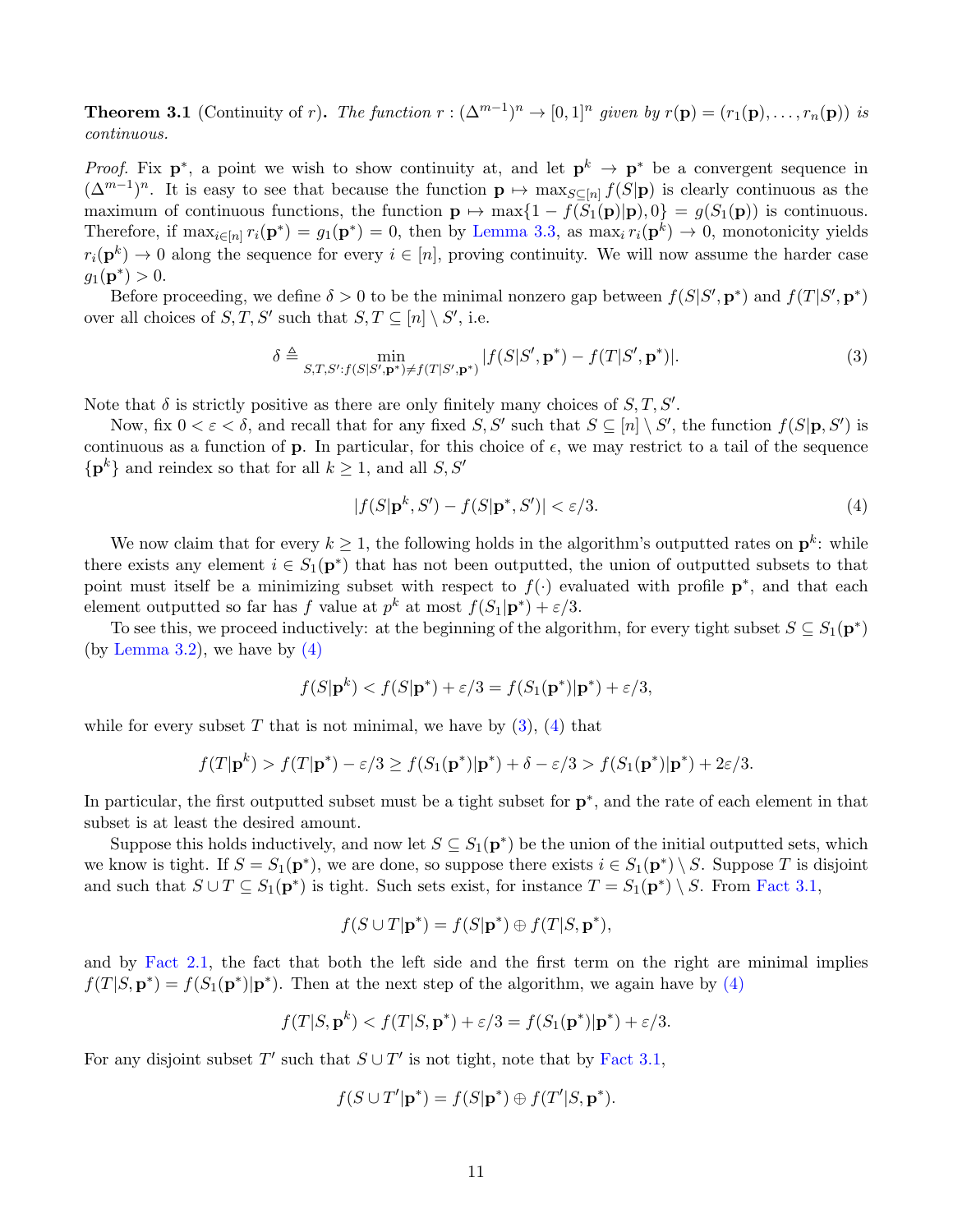By [Fact 2.1,](#page-5-1) minimality of the first term on the right, and the fact that the left term is not minimal, it follows that  $f(T'|S, \mathbf{p}^*) \ge f(S_1(\mathbf{p}^*)|\mathbf{p}^*) + \delta$  by definition. We then have by [\(4\)](#page-11-0) that

 $f(T'|S, \mathbf{p}^k) > f(T'|S, \mathbf{p}^*) - \varepsilon/3 \ge f(S_1(\mathbf{p}^*)|\mathbf{p}^*) + \delta - \varepsilon/3 > f(S_1(\mathbf{p}^*)|\mathbf{p}^*) + 2\varepsilon/3.$ 

In particular, the next outputted set is such that  $S \cup T \subseteq S_1(p^*)$  is tight, and the rate condition holds as well. We can iteratively apply this while  $S_1(\mathbf{p}^*)$  is not exhausted, proving that every element of  $S_1(\mathbf{p}^*)$  is outputted before any other element when running the algorithm on  $\mathbf{p}^k$ , with rate within  $\varepsilon/3$  of  $r_i(\mathbf{p}^*)$ . As  $\varepsilon$  was arbitrary, this shows continuity on all components of  $S_1(\mathbf{p}^*)$ .

Because we have shown that every queue of  $S_1(\mathbf{p}^*)$  is outputted before every queue not in  $S_1$ , we can apply the recurrence as discussed in [\(2\)](#page-9-4) to show continuity for each queue in  $S_2(\mathbf{p}^*)$ , just discounting  $\mu$ as usual. The same argument restricted to  $[n] \setminus S_1(p^*)$  nearly shows continuity; the only difference is the discounting of  $\mu$  by the queues in  $S_1(p^*)$  depends on  $p^k$ , not  $p^*$ , but as each  $f(S|S_1(p^*), p, \mu')$  is jointly continuous in  $\mathbf{p}, \mu'$ , and the composition of continuous functions is continuous, the same argument holds with minimal modification. This proves continuity for the components of each subsequent group recursively, and thus of each component in  $[n]$ .  $\Box$ 

#### <span id="page-12-0"></span>3.3 Existence of Equilibria

With these structural results, we can turn to showing our first game-theoretic property of this game, for now assuming that the costs are given by r, the output of the algorithm of [Section 3.1:](#page-7-0) namely, that equilibria exist. While the cost functions are not quite convex, by restricting each component to a line that varies only a single queue's strategy, one can deduce enough structure that allows for an application of Kakutani's Theorem. We now carry out this plan.

We proceed as follows: fix any queue i, as well as any fixed probability choices  $p_{-i} \in (\Delta^{m-1})^{n-1}$  by the other players, and any two  $p, p' \in \Delta^{m-1}$ . Define for  $t \in [0, 1]$ 

$$
h(t) = r_i(tp + (1-t)p', p_{-i}).
$$

**Lemma 3.4.** For any fixed i,  $p_{-i} \in (\Delta^{m-1})^{n-1}$ , and  $p_i, p'_i \in \Delta^{m-1}$ , the function  $h(t)$  is piecewise linear and has no local maxima on the interior.

*Proof.* Let  $\mathbf{p}(t) = (tp_i + (1-t)p'_i, p_{-i})$ . By [Theorem 3.1,](#page-10-0) h is continuous as the restriction of a continuous function, and is easy to see it must be piecewise linear in  $t$  by inspection. Indeed, as the algorithmic description of c takes minimums and maximums of finitely many linear functions, this yields a piecewise linear function with no jump discontinuities.

We now prove the last claim. It is sufficient to show that if h is increasing at  $t'$ , then it is increasing for all  $t'' > t'$ . Suppose that this is violated for some  $t' < t''$ ; by piecewise linearity, there must exist some  $t^*$  such that as  $t' < t^* < t''$  where two lines intersect in the graph, and so that as  $t \to t^{*-}$ , the slope is increasing while it is non-increasing for  $t \to t^{*+}$ .

Suppose that for all t that are sufficiently close to  $t^*$  from the left, i is outputted at step k of the algorithm. The only reason the slope can go from positive to nonpositive at  $t^*$  is there is a change in which sets are outputted in the algorithm at some step  $\ell \leq k$ , which can happen only if some new set S including i gets selected for  $t \geq t^*$ . However, as the rates of all sets not including i fixing any other disjoint set having priority are all constants with respect to  $t$ , this can only occur because at  $t^*$ , some linear function  $f(S|\mathbf{p}(t), S')$  went below the  $f(S''|\mathbf{p}(t), S')$  that was previously selected at step  $\ell$ , where  $S'$  is the union of all sets outputted prior at t and  $S''$  is the set that was outputted next for all t close enough to the left of  $t^*$ . If S'' included i, this can only occur if  $r(S|\mathbf{p}(t), S') := \max\{0, 1 - f(S|\mathbf{p}(t), S')\} = 1 - f(S|\mathbf{p}(t), S')\}$  has larger positive slope than  $r(S''|p(t), S')$ , so the slope of h would be strictly larger (and in particular, increasing) for all t sufficiently close to  $t^*$  on the right, contradicting our assumption that it is non-increasing. If S'' does not include i,  $r(S''|\mathbf{p}(t), S')$  is a constant with respect to t, so for  $r(S|\mathbf{p}(t), S')$  to exceed it for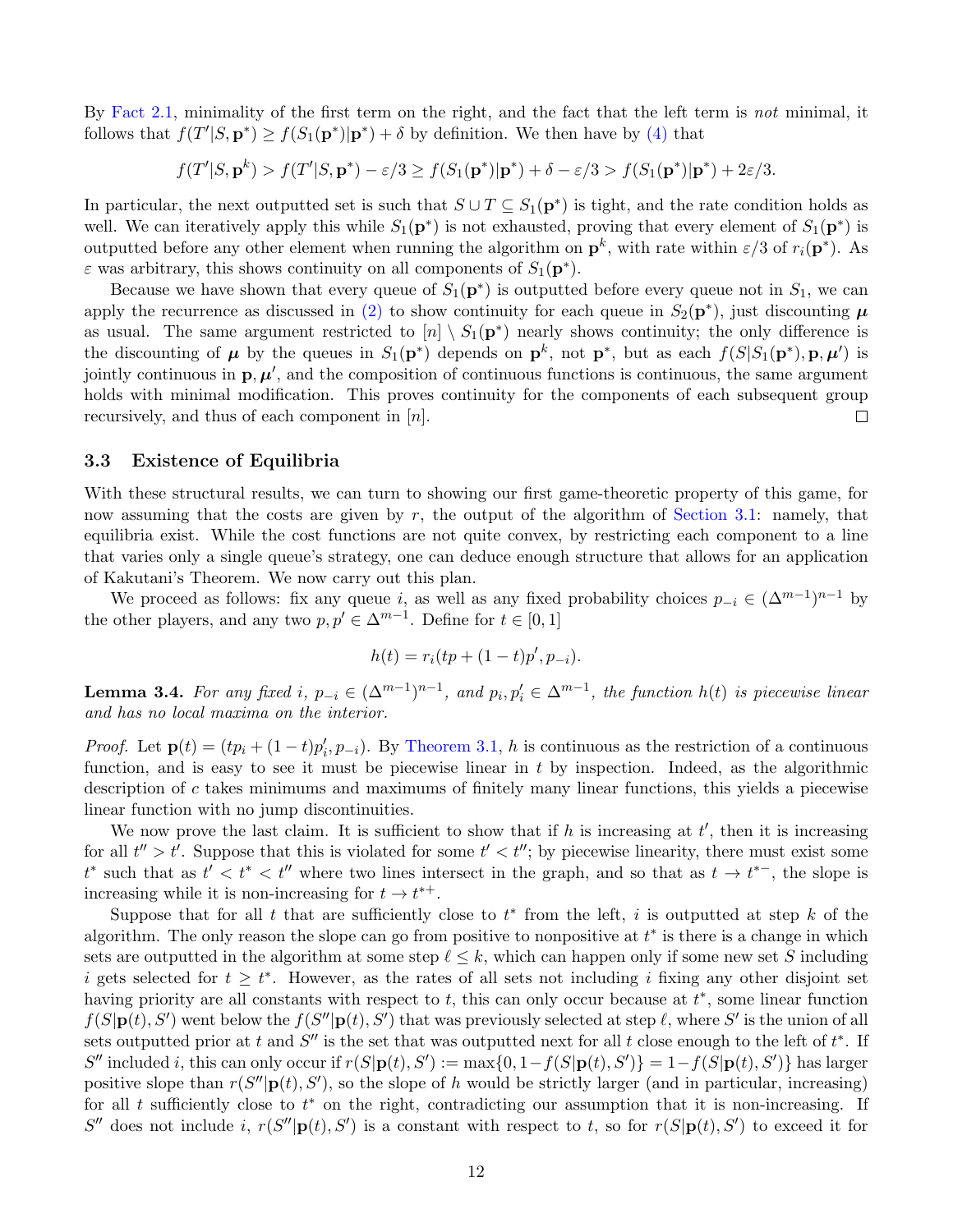t larger than  $t^*$  but be lower for t less than  $t^*$ , the slope of  $r(S|p(t), S')$  must also be positive, another contradiction. Both cases lead to a contradiction, proving the claim.  $\Box$ 

<span id="page-13-3"></span>Corollary 3.2. Fix  $p_{-i} \in (\Delta^{m-1})^{n-1}$ . Then the set of global minimizers of  $r_i(\cdot, p_{-i})$  form a nonempty, closed convex set.

Proof. Note that global minima exist by continuity from [Theorem 3.1](#page-10-0) and the Extreme Value Theorem. Let  $p_i, p'_i$  be global minimizers; if we form the line between them in  $\Delta^{n-1}$  (which is of course convex) and consider the function h defined on this line, then as there are no local maxima in the interior of h by the previous lemma, the maximum must lie at an endpoint. This immediately implies that every point on this line is also a global minimizer. Closedness of the set of global minimizers follows immediately from the continuity guaranteed in [Theorem 3.1.](#page-10-0)  $\Box$ 

<span id="page-13-2"></span>**Theorem 3.3** (Existence of Nash Equilibria). There exists a pure equilibrium of the game with costs given by  $r: (\Delta^{m-1})^n \to [0,1]^n$ .

*Proof.* We will prove this by appealing to Kakutani's Theorem. Let  $B: (\Delta^{m-1})^n \Rightarrow (\Delta^{m-1})^n$  be the correspondence that maps  $\mathbf{p} \in (\Delta^{m-1})^n$  to the set  $B(\mathbf{p}) \subseteq (\Delta^{m-1})^n$  where

$$
B(\mathbf{p}) = \{ \mathbf{p}' \in (\Delta^{m-1})^n : p'_i \in \arg \min_{x \in \Delta^{m-1}} r_i(x, p_{-i}) \}
$$

is the best-response correspondence.

We must verify the preconditions of Kakutani's Theorem.  $(\Delta^{m-1})^n$  is clearly compact and convex, and we have shown that  $B(p)$  is non-empty and is a convex set by [Corollary 3.2.](#page-13-3) The final condition to show is that r has closed graph, which can be done by a completely standard argument; we must show that if  $(\mathbf{p}^k, \mathbf{s}^k) \to (\mathbf{p}, \mathbf{s})$ , where  $\mathbf{s}^k \in B(\mathbf{p}^k)$ , then  $\mathbf{s} \in B(\mathbf{p})$ . Suppose for a contradiction that this does not hold for some such convergent sequence. This implies that for some  $i \in [n]$ , there exists some  $s'_i$  and  $\epsilon > 0$  such that

$$
r_i(s'_i,p_{-i})+3\epsilon < r_i(s_i,p_{-i}).
$$

As  $p_{-i}^k \to p_{-i}$ , the continuity of r from [Theorem 3.1](#page-10-0) gives for large enough k that

$$
r_i(s'_i, p_{-i}^k) \le r_i(s'_i, p_{-i}) + \epsilon.
$$

These two inequalities yield

$$
r_i(s'_i, p_{-i}^k) < r_i(s_i, p_{-i}) - 2\epsilon < r_i(s_i^k, p_{-i}^k) - \epsilon,
$$

where the last inequality holds for all large enough  $k$  by continuity of  $r$ . This contradicts the optimality of  $s^k \in B(\mathbf{p}^k)$ , proving r has closed graph.

Kakutani's Theorem then immediately implies the existence of a pure equilibrium, i.e.  $\mathbf{p} \in (\Delta^{m-1})^n$ such that  $\mathbf{p} \in B(\mathbf{p}).$  $\Box$ 

# <span id="page-13-1"></span>4 Asymptotic Convergence to r

Having established game-theoretic properties of the patient queuing game assuming that the costs are given by the function r, rather than the random asymptotic limiting behavior c, we now return to the task of showing that these quantities are almost surely equal. Our main technical result asserts precisely this:

<span id="page-13-0"></span>**Theorem 4.1** (Almost Sure Asymptotic Convergence). Let  $\mathcal{G} = ([n], (c_i)_{i=1}^n, \mu, \lambda)$  be a one-shot queuing game. For each fixed **p** and all  $i \in [n]$ , almost surely the long-run aging rate of queue i satisfies

$$
c_i(\mathbf{p}) = \lim_{t \to \infty} \frac{T_t^i}{t} = r_i(\mathbf{p}).
$$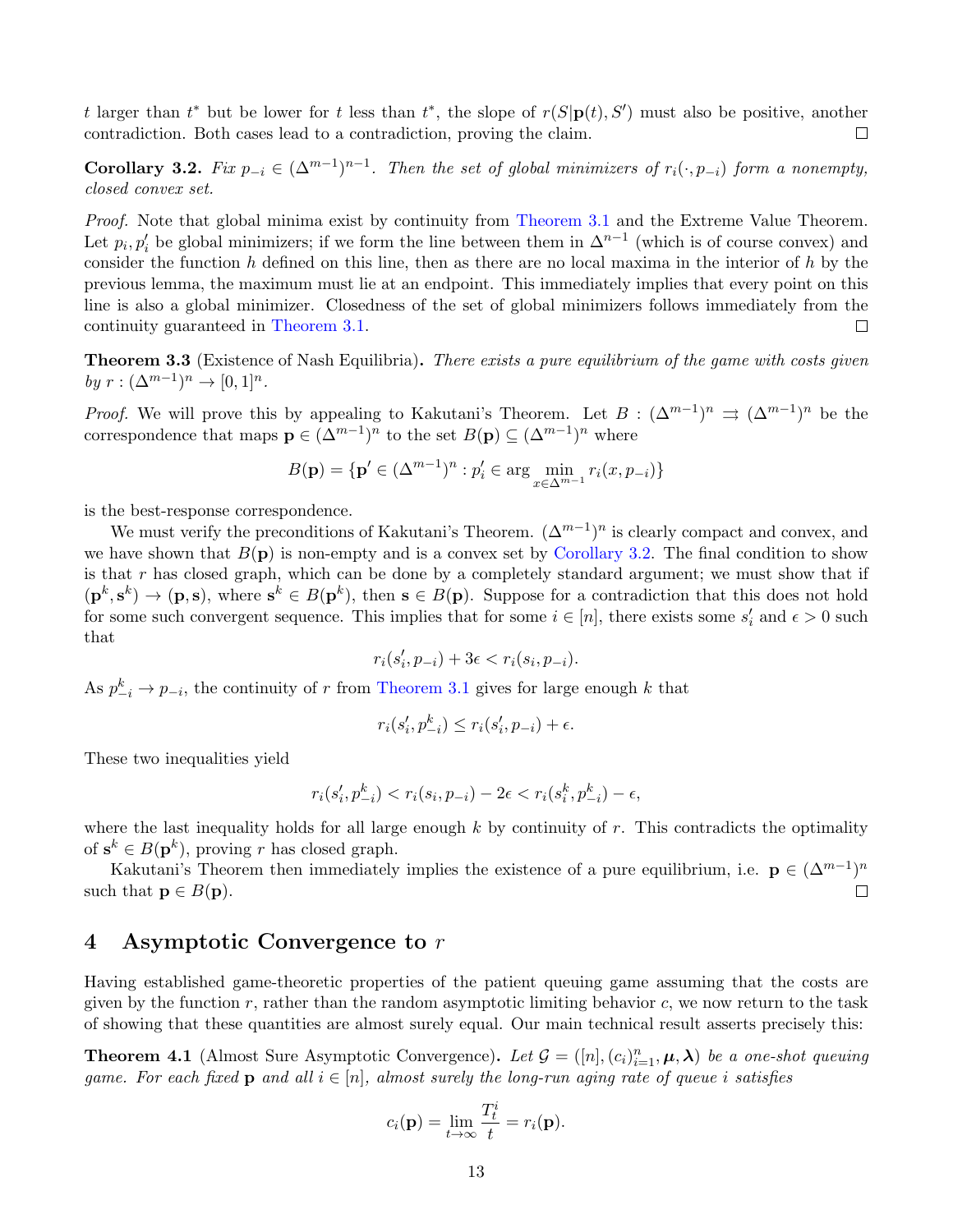Before providing the proof, we give an overview of the details: the high-level idea is to show that this identity holds for all  $i \in S_1$ , then  $S_2$ , and so on. The first step is showing that the maximum queue age grows by at most the desired rate on each long-enough window with high probability [\(Proposition 4.2\)](#page-14-0); this can be done using the Azuma-Hoeffding inequality and other general concentration bounds. The key insight is that if a subset of much older queues  $S$  is likely to have priority on a long window of length w, the quantity  $w \cdot f(S_1) \cdot \lambda(S)$  is a lower bound on the expected number of packets cleared collectively by S on this window by definition of  $S_1$ . In the case that there is a unique very old queue, this will be enough to establish an upper bound on the aging rate because each packet cleared decreases the age by  $1/\lambda$  in expectation. The analysis gets more complicated when there are multiple old queues, as while we know these queues *collectively* have priority over all young queues, we must argue about priorities *within* this subset to bound the growth of the maximum queue age. We deal with this by induction by carefully chaining together large windows to obtain a win-win analysis.

Once we have established this upper bound on aging on all queues, we will use Azuma-Hoeffding to argue the *average* queue in  $S_1$  ages at a rate of at least  $r(S_1)$  almost surely [\(Proposition 4.3\)](#page-14-1). Combined with the upper bound, this will allow us to conclude that, because the average queue and oldest queue in  $S_1$  ages at the desired rate almost surely, all queues in  $S_1$  must age at this rate almost surely. To extend this analysis to lower groups  $S_2$ , etc, we will use a similar analysis to show that the maximum age over every queue not in  $S_1$  grows at most like  $r(S_2)$ . Then, because we know that every queue in  $S_1$  grows by a  $r(S_1) > r(S_2)$  rate, almost surely, eventually every queue in  $S_1$  will be much older that every queue not in  $S_1$ , giving priority. We leverage this fact to show again that the average queue in  $S_2$  must grow by at least  $r(S_2)$ , and therefore every queue in  $S_2$  grows at this rate almost surely. The proof for the lower groups  $S_3, \ldots$  is completely analogous.

We now carry out this high-level plan, though deferring the more technical intermediate results to [Appendix C.](#page-26-0) Our main intermediate claim asserts that with high probability, the maximum queue age increases at a rate of at most  $(1 - (1 - \epsilon) \cdot f_1)$  on the next w steps for a large enough w. In fact, more generally, the following holds:

<span id="page-14-0"></span>**Proposition 4.2.** Fix  $\epsilon > 0$ . For any integer  $a \in \mathbb{N}$ , let  $w = a \cdot \lceil \frac{6}{\epsilon} \rceil^{n-1}$ . Suppose it holds at time t that  $\max_{i \in [n]} T_t^i \geq w \cdot f_1$ . Then

$$
\max_{i \in [n]} T_{t+w}^i - \max_{i \in [n]} T_t^i \le (1 - (1 - \epsilon) \cdot f_1) \cdot w
$$

with probability at least  $1 - C_1 \exp(-C_2 a)$ , where  $C_1, C_2 > 0$  are absolute constants depending only on  $n, \epsilon, \lambda, \mu, \mathbf{p}$ , but not on a.

More generally, for each  $s \geq 1$ , if  $\max_{i \notin U_{s-1}} T_t^i \geq w \cdot f_s$ , then

$$
\max_{i \notin U_{s-1}} T_{t+w}^i - \max_{i \notin U_{s-1}} T_t^i \le (1 - (1 - \epsilon) \cdot f_s) \cdot w
$$

with probability at least  $1 - C_1 \exp(-C_2 a)$ , where  $C_1, C_2 > 0$  are absolute constants depending only on  $n, \epsilon, \lambda, \mu, \mathbf{p}$ , but not on a.

For [Proposition 4.2](#page-14-0) to yield anything useful, we will need a corresponding lower bound that asserts roughly that if groups have separated according to what the algorithm asserts, then the aging rate of the average queue in a group grows at the conjectured rate. To that end, we show the following result which shows that, if we have the conjectured separation between groups  $U_{k-1}$  and  $S_k$  (i.e. each queue in the former is significantly older than each queue in the latter), then some weighted combination of the queue ages in  $S_k$  (whose significance will prove apparent momentarily) must rise significantly.

<span id="page-14-1"></span>**Proposition 4.3.** For any  $s \ge 1$  and any fixed  $\epsilon > 0$ , the following holds: suppose that at time t, it holds that

$$
\min_{i \in U_s} T_t^i - \max_{i \in S_{s+1}} T_t^i \ge 2 \cdot \frac{w}{\lambda_n}.
$$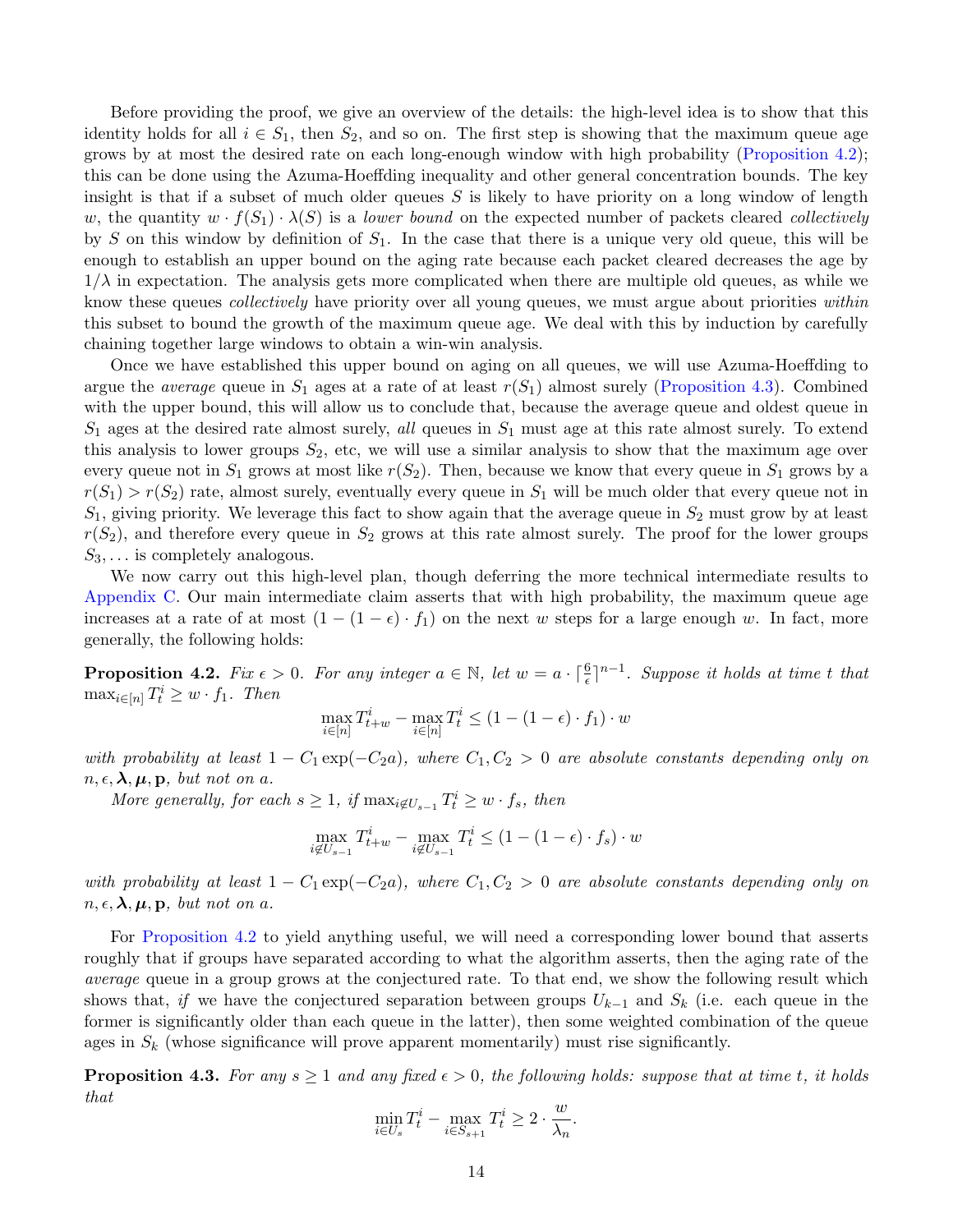Then with probability  $1-A \exp(-Bw)$  where  $A, B > 0$  are absolute constants not depending on w, we have

$$
\sum_{i \in S_{s+1}} \lambda_i T_{t+w}^i - \sum_{i \in S_{s+1}} \lambda_i T_t^i \ge (1 - (1 + \epsilon) f_{s+1}) \cdot w \cdot \left(\sum_{i \in S_{s+1}} \lambda_i\right).
$$

Moreover, for any fixed  $\epsilon > 0$ , with probability at least  $1 - A \exp(-Bw)$  it holds that

$$
\sum_{i \in S_1} \lambda_i T_w^i \ge (1 - (1 + \epsilon) f_1) \cdot w \cdot \left(\sum_{i \in S_1} \lambda_i\right).
$$

With these two results in hand, we may return to the proof of [Theorem 4.1.](#page-13-0)

*Proof of [Theorem 4.1.](#page-13-0)* We will show the desired statement holds for each  $i \in S_1$ , then  $S_2$ , and so on. We first treat the case that the last outputted group  $S_k$  satisfies  $g_k = 0$ , or equivalently that  $f_k \geq 1$ .

Fix  $\epsilon > 0$  and partition time into consecutive windows of size  $w_{\ell} = \ell \cdot \lceil \frac{6}{\epsilon} \rceil^{n-1}$ . Let  $W_{\ell} = \sum_{q=1}^{\ell-1} w_q$  be the time period at the beginning of the  $\ell$ th window, and note that  $w_{\ell} = \Theta(W_{\ell}^{1/2})$  $\binom{1}{\ell}$ .

Consider the following events for  $\ell = 1, 2, \ldots$ 

$$
A_{\ell} = \left\{ \max_{i \in [n] \backslash U_{k-1}} T_{W_{\ell+1}}^{i} - \max_{i \in [n] \backslash U_{k-1}} T_{W_{\ell}}^{i} > (1 - (1 - \epsilon) \cdot f_{k}) \cdot w_{\ell} \right\}
$$

$$
B_{\ell} = \left\{ \max_{i \in [n] \backslash U_{k-1}} T_{W_{\ell}}^{i} \ge w_{\ell} \cdot f_{k} \right\}
$$

$$
C_{\ell} = A_{\ell} \cap B_{\ell}.
$$

Clearly,  $Pr(C_\ell) \leq Pr(A_\ell | B_\ell)$ . But by [Proposition 4.2,](#page-14-0) we know that for some constants  $C_1, C_2 > 0$ independent of  $\ell$ , that

$$
\Pr(A_{\ell}|B_{\ell}) \le C_1 \exp(-C_2 \cdot \ell).
$$

Therefore, we have that

$$
\sum_{\ell=1}^{\infty} \Pr(C_{\ell}) \le \sum_{\ell=1}^{\infty} C_1 \exp(-C_2 \cdot \ell) < \infty.
$$

The first Borel-Cantelli lemma [\(Lemma A.1\)](#page-25-0) thus implies that almost surely at most finitely many of the  $C_{\ell}$  occur, or equivalently, almost surely for all but finitely many of the  $\ell$ , either

$$
\max_{i \in [n] \setminus U_{k-1}} T^i_{W_{\ell+1}} - \max_{i \in [n] \setminus U_{k-1}} T^i_{W_{\ell}} \le (1 - (1 - \epsilon) \cdot f_k) \cdot w_{\ell}
$$

or

$$
\max_{i\in[n]\setminus U_{k-1}} T^i_{W_\ell} < w_\ell \cdot f_k.
$$

Observe that for each of the intervals where the latter holds, the value during the interval is at most  $w_{\ell} \cdot f_k + w_{\ell+1} = O(W_{\ell}^{1/2})$ <sup>1/2</sup>). In particular, it is not difficult to see that almost surely  $\max_{i\in[n]\setminus U_{k-1}} T_{W_{\ell}}^i$  is either  $o(W_\ell)$ , in which case we are done, or grows by at most a rate of  $(1 - (1 - \epsilon) \cdot f_k) \cdot w_\ell$ . Either way, as  $\epsilon > 0$  was arbitrary, we may take  $\epsilon \to 0$  to deduce the desired result that almost surely<sup>[8](#page-15-0)</sup>

$$
\limsup_{t \to \infty} \frac{\max_{i \in [n] \setminus U_{k-1}} T_t^i}{t} = 0 = g_k,
$$

<span id="page-15-0"></span><sup>&</sup>lt;sup>8</sup>Technically, for each  $\epsilon > 0$ , this implies it only for t of the form  $t = W_{\ell}$ . But when  $W_{\ell} \leq t < W_{\ell+1}$ ,  $T_t^i$  cannot be more than  $w_{\ell}$  from the values at  $W_{\ell}$ , so the difference in the numerator is  $O(w_{\ell}) = O(t^{1/2}) = o(t)$  and thus vanishes in the limit.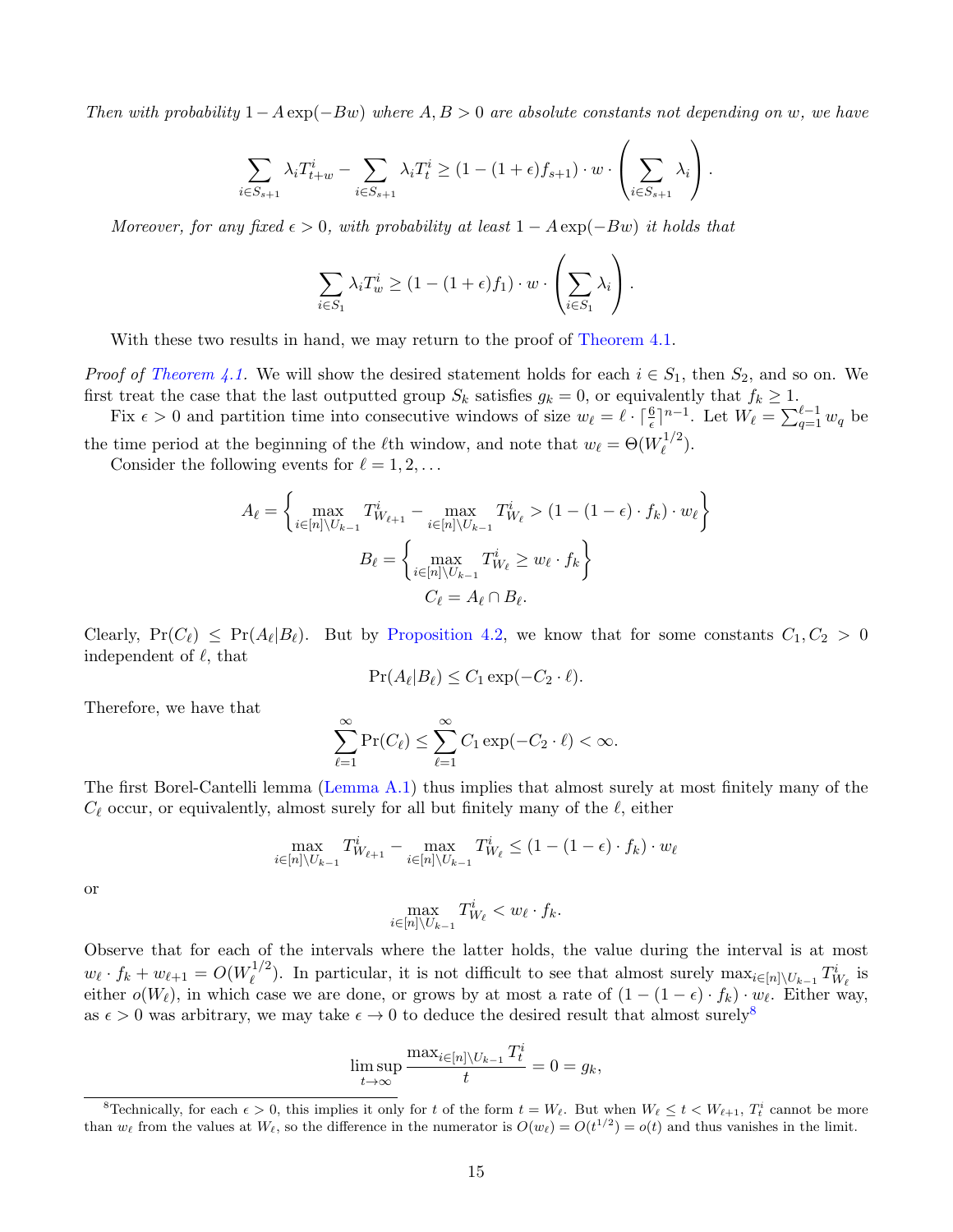using  $f_k \geq 1$ . As ages of queues are nonnegative, the lower bound of 0 is trivial.

Now we turn to the rest of the groups, and we now assume that  $g_k > 0$ . We do this inductively. For  $S_1,$  fix  $\epsilon > 0$  and define

$$
A_t = \left\{ \sum_{i \in S_1} \lambda_i T_t^i < (1 - (1 + \epsilon)f_1) \cdot t \cdot \left( \sum_{i \in S_1} \lambda_i \right) \right\}.
$$

By [Proposition 4.3,](#page-14-1) we know  $Pr(A_t) \leq A \exp(-Bt)$  for some constants  $A, B > 0$  independent of t. Therefore,

$$
\sum_{t=1}^{\infty} \Pr(A_t) < \infty,
$$

from which the Borel-Cantelli lemma implies that almost surely, for all but finitely many  $t$ ,

$$
\sum_{i \in S_1} \lambda_i T_t^i \ge (1 - (1 + \epsilon) f_1) \cdot t \cdot \left(\sum_{i \in S_1} \lambda_i\right).
$$

Taking  $\epsilon \to 0$ , we obtain almost surely

<span id="page-16-1"></span>
$$
\liminf_{t \to \infty} \frac{\sum_{i \in S_1} \lambda_i T_t^i}{t} \ge g_1 \cdot \left(\sum_{i \in S_1} \lambda_i\right). \tag{5}
$$

Next, note that deterministically, we have from [Fact 2.1](#page-5-1)

<span id="page-16-2"></span>
$$
\min_{i \in S_1} T_t^i \le \frac{\sum_{i \in S_1} \lambda_i T_t^i}{\sum_{i \in S_1} \lambda_i} \le \max_{i \in S_1} T_t^i.
$$
\n
$$
(6)
$$

In particular, we deduce that almost surely,

<span id="page-16-0"></span>
$$
\liminf_{t \to \infty} \frac{\max_{i \in S_1} T_t^i}{t} \ge g_1 > 0. \tag{7}
$$

For the upper bound, let the  $w_{\ell}$  and  $W_{\ell}$  be as before, and now define

$$
A_{\ell} = \left\{ \max_{i \in [n]} T_{W_{\ell+1}}^i - \max_{i \in [n]} T_{W_{\ell}}^i > (1 - (1 - \epsilon) \cdot f_1) \cdot w_{\ell} \right\}
$$

$$
B_{\ell} = \left\{ \max_{i \in [n]} T_{W_{\ell}}^i \ge w_{\ell} \cdot f_1 \right\}
$$

$$
C_{\ell} = A_{\ell} \cap B_{\ell}.
$$

Again,  $Pr(C_{\ell}) \leq Pr(A_{\ell}|B_{\ell})$ . By [Proposition 4.2,](#page-14-0) a now routine application of the Borel-Cantelli lemma implies that almost surely, for all but finitely many  $\ell$ , either

$$
\max_{i \in [n]} T^i_{W_{\ell+1}} - \max_{i \in [n]} T^i_{W_{\ell}} < (1 - (1 - \epsilon) \cdot f_1) \cdot w_{\ell}
$$
\n
$$
\max_{i \in [n]} T^i_{W_{\ell}} < w_{\ell} \cdot f_1.
$$

or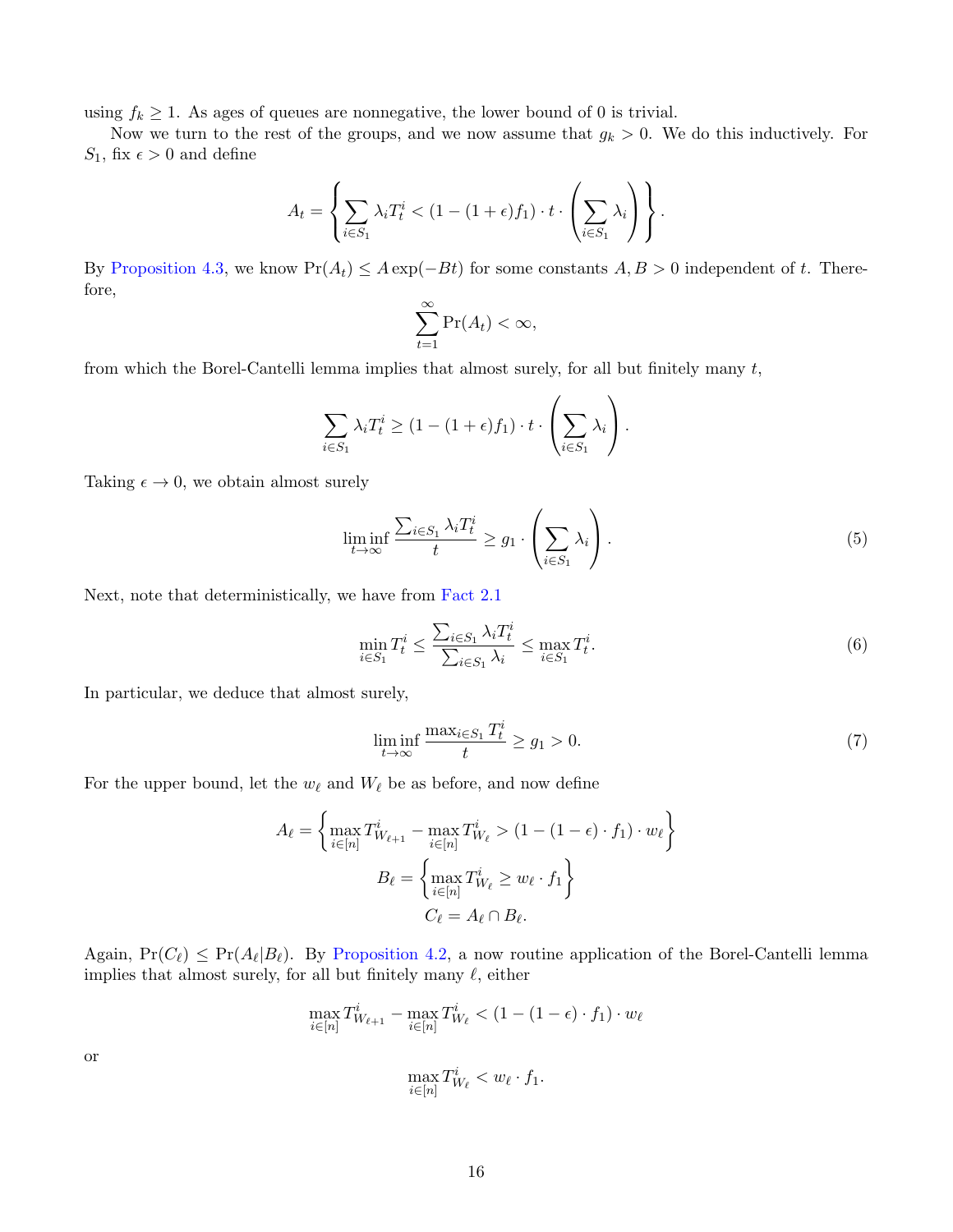But the latter event cannot happen infinitely often with positive probability, as this would imply  $\max_{i\in[n]}T^i_{W_\ell}$  $o(W_\ell)$  infinitely often with nonzero probability, which violates [\(7\)](#page-16-0). Therefore, it must be the case that almost surely, for all but finitely many  $\ell$ , the former event holds. This implies that almost surely

$$
\limsup_{t \to \infty} \frac{\max_{i \in [n]} T_t^i}{t} \le (1 - (1 - \epsilon) \cdot f_1);
$$

taking  $\epsilon \to 0$  implies that

$$
\limsup_{t\to\infty}\frac{\max_{i\in[n]}T^i_t}{t}\leq g_1.
$$

As clearly the left side is an upper bound for the lim sup of only those queues in  $S_1$ , almost surely

$$
\limsup_{t\to\infty}\frac{\max_{i\in S_1}T^i_t}{t}\leq g_1.
$$

Combining this with [\(7\)](#page-16-0), we finally deduce that almost surely

$$
\lim_{t \to \infty} \frac{\max_{i \in S_1} T_t^i}{t} = g_1.
$$

Finally, using [\(5\)](#page-16-1) and [\(6\)](#page-16-2), we can also conclude that almost surely

$$
\lim_{t \to \infty} \frac{\min_{i \in S_1} T_t^i}{t} = g_1.
$$

Recall that  $r_i(\mathbf{p}) = g_1$  for all  $i \in S_1(\mathbf{p})$  by definition of  $g_1$ . This proves the theorem for all queues in  $S_1$ .

We now show how to extend this inductively to higher values of k with  $g_k > 0$ . Suppose that we have shown for all  $i \in U_{k-1}$  that the desired almost sure limit holds, and now consider  $S_k$ . A completely analogous argument using the windows  $w_{\ell}$  as above with [Proposition 4.2](#page-14-0) via the Borel-Cantelli lemma implies that almost surely

<span id="page-17-0"></span>
$$
\limsup_{t \to \infty} \frac{\max_{i \in [n] \setminus U_{k-1}} i}{T} t \le g_k. \tag{8}
$$

Now, with these same windows, fix  $\epsilon > 0$  and let

$$
A_{\ell} = \left\{ \sum_{i \in S_k} \lambda_i T^i_{W_{\ell+1}} - \sum_{i \in S_k} \lambda_i T^i_{W_{\ell}} < (1 - (1 + \epsilon)f_k) \cdot w_{\ell} \cdot \left( \sum_{i \in S_k} \lambda_i \right) \right\}
$$
\n
$$
B_{\ell} = \left\{ \min_{i \in U_{k-1}} T^i_{W_{\ell}} - \max_{i \in S_k} T^i_{t} \ge 2 \cdot \frac{w_{\ell}}{\lambda_n} \right\}
$$
\n
$$
C_{\ell} = A_{\ell} \cap B_{\ell}.
$$

Another completely analogous application of [Proposition 4.3](#page-14-1) and the Borel-Cantelli lemma implies that almost surely, at most finitely many of the  $C_{\ell}$  occur. That is, almost surely, for all but finitely many  $\ell$ , either

$$
\sum_{i \in S_k} \lambda_i T^i_{W_{\ell+1}} - \sum_{i \in S_k} \lambda_i T^i_{W_{\ell}} \ge (1 - (1 + \epsilon)f_k) \cdot w_{\ell} \cdot \left(\sum_{i \in S_k} \lambda_i\right)
$$

$$
\min_{i \in U_{k-1}} T^i_{W_{\ell}} - \max_{i \in S_k} T^i_{t} < 2 \cdot \frac{w_{\ell}}{\lambda_n}.
$$

or

But the latter event cannot happen infinitely often with any nonzero probability by virtue of the inductive hypothesis and [\(8\)](#page-17-0), as  $g_{k-1} > g_k$  by [Lemma 3.3,](#page-10-2) which implies that these timestamps cannot be so close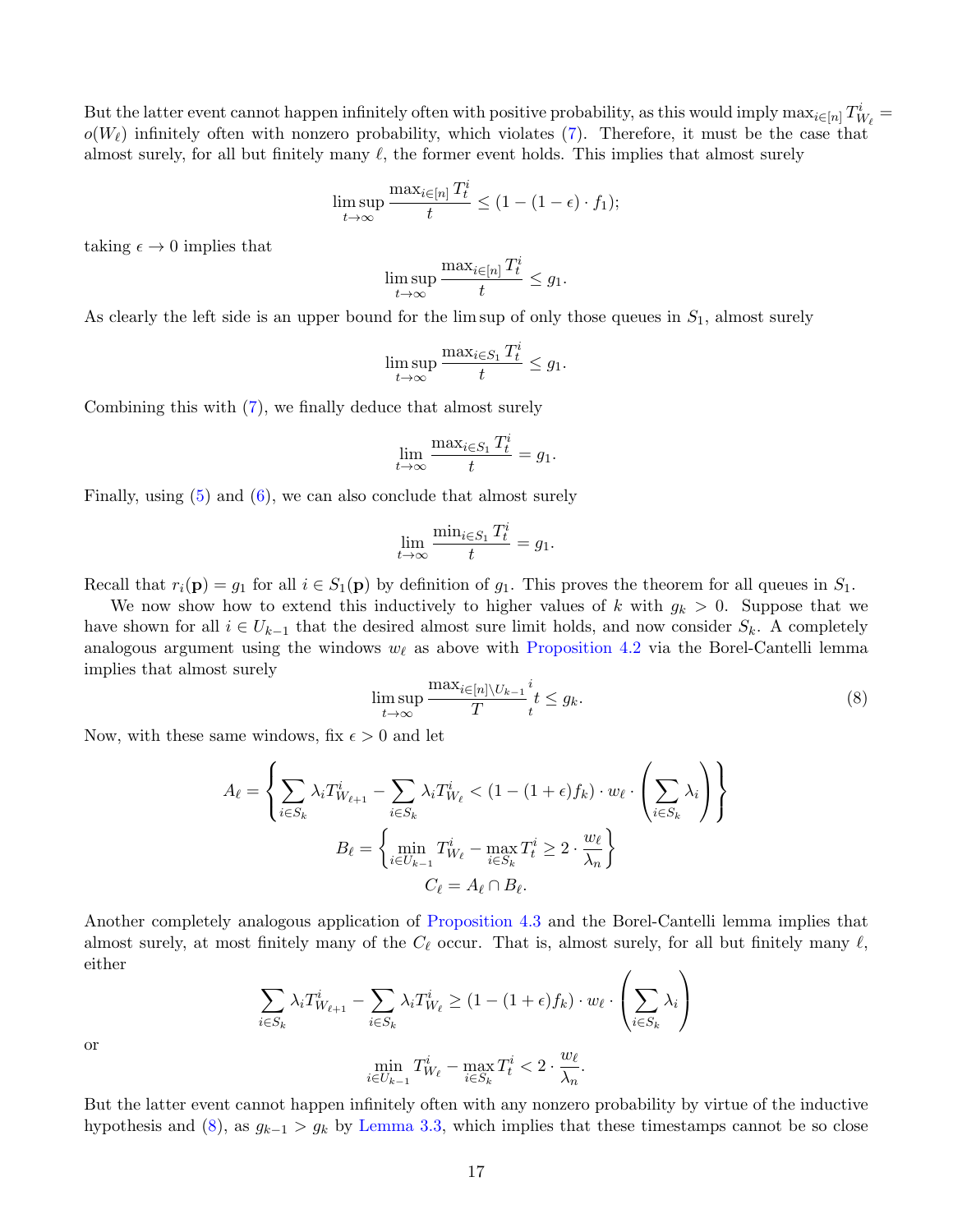infinitely often. Therefore, it must be the case that for all but finitely many of the  $\ell$ , the former event holds. As usual, this immediately implies that

$$
\liminf_{t \to \infty} \frac{\sum_{i \in S_k} \lambda_i T_t^i}{t} \ge (1 - (1 + \epsilon) f_k) \left( \sum_{i \in S_k} \lambda_i \right).
$$

Again taking  $\epsilon \to 0$  thus implies that almost surely

$$
\liminf_{t \to \infty} \frac{\sum_{i \in S_k} \lambda_i T_t^i}{t} \ge g_k \left( \sum_{i \in S_k} \lambda_i \right),
$$

which again coupled with  $(8)$  and [Fact 2.1](#page-5-1) yields that almost surely

$$
\lim_{t \to \infty} \frac{\min_{i \in S_k} T_t^i}{t} = \lim_{t \to \infty} \frac{\max_{i \in S_k} T_t^i}{t} = g_k.
$$

The extension to all  $i \in S_k$  follows in the same manner as before by comparing with the average.

This completes the proof of the theorem.

Observe that [Theorem 4.1](#page-13-0) rather strongly and explicitly characterizes the linear almost sure asymptotic growth rates of each queue for any choices of randomizations. Our main result in [Theorem 5.1](#page-18-1) will show that, with a small slack in the system capacity, each queue will be guaranteed sublinear asymptotic growth almost surely in any equilibrium. While our objective function emphasizes the physical interpretation for each queue as asymptotic linear growth rate, these incentives impose that queues are indifferent between sublinear growth rates. One could instead define the game just using the  $f_k$  quantities directly, rather than taking the max with 0 as is needed to argue about the asymptotic growth rates via r. If queues started out equally backed up, the  $f_k$  quantities measure the linear speed at which their ages descend to zero. In this setting, we provide the following stronger conclusion, whose proof is deferred to [Appendix C:](#page-26-0)

<span id="page-18-2"></span>**Theorem 4.4.** Fix **p** and suppose that for some group  $S_k$  output by the algorithm,  $f_k > 1$ , so that  $1 - f_k < 0$ . Then, for each  $i \in S_k$ ,  $T_t^i$  is strongly stable.

# <span id="page-18-0"></span>5 Price of Anarchy

Having established the almost sure asymptotic convergence of this system for any fixed strategies and the existence of pure equilibria, we finally turn to the game-theoretic problem of understanding what condition ensures the stability at any equilibrium profile. By considering deviations by a queue at the Nash equilibrium to a single other server, one can show that the price of anarchy is always at most 2, matching the learning bound of [\[GT20\]](#page-23-2). We show that this factor is loose with patience, and that  $\frac{e}{e-1}$  ≈ 1.58 is the right factor by considering continuous deviations.

The following simple example shows that this is the best possible constant factor: fix  $\epsilon > 0$  small and suppose there are n queues and n servers, with  $\lambda = (1 - 1/e + \epsilon, \dots, 1 - 1/e + \epsilon)$  and  $\mu = (1, \dots, 1)$ , and p has every queue uniformly mixing among the servers. It is easy to see by symmetry that this system is Nash with  $S_1 = [n]$ , for if a queue deviates from this uniform distribution, this does not change the worst ratio. Moreover, for any fixed  $\epsilon > 0$ , as  $n \to \infty$ , this system becomes unstable. One can check that

$$
f(S_1|\mathbf{p}) = f([n]|\mathbf{p}) = \frac{\sum_{j=1}^n (1 - \prod_{i=1}^n (1 - 1/n))}{n(1 - 1/e + \epsilon)} \to \frac{1 - 1/e}{1 - 1/e + \epsilon} < 1,
$$

<span id="page-18-1"></span>so that  $r(S_1) = \max_i c_i(\mathbf{p}) > 0$ . Our main result asserts that this is the worst case, where every queue is maximally colliding subject to being Nash. Concretely, we prove the following instance-dependent bound from which the claimed factor immediately follows:

 $\Box$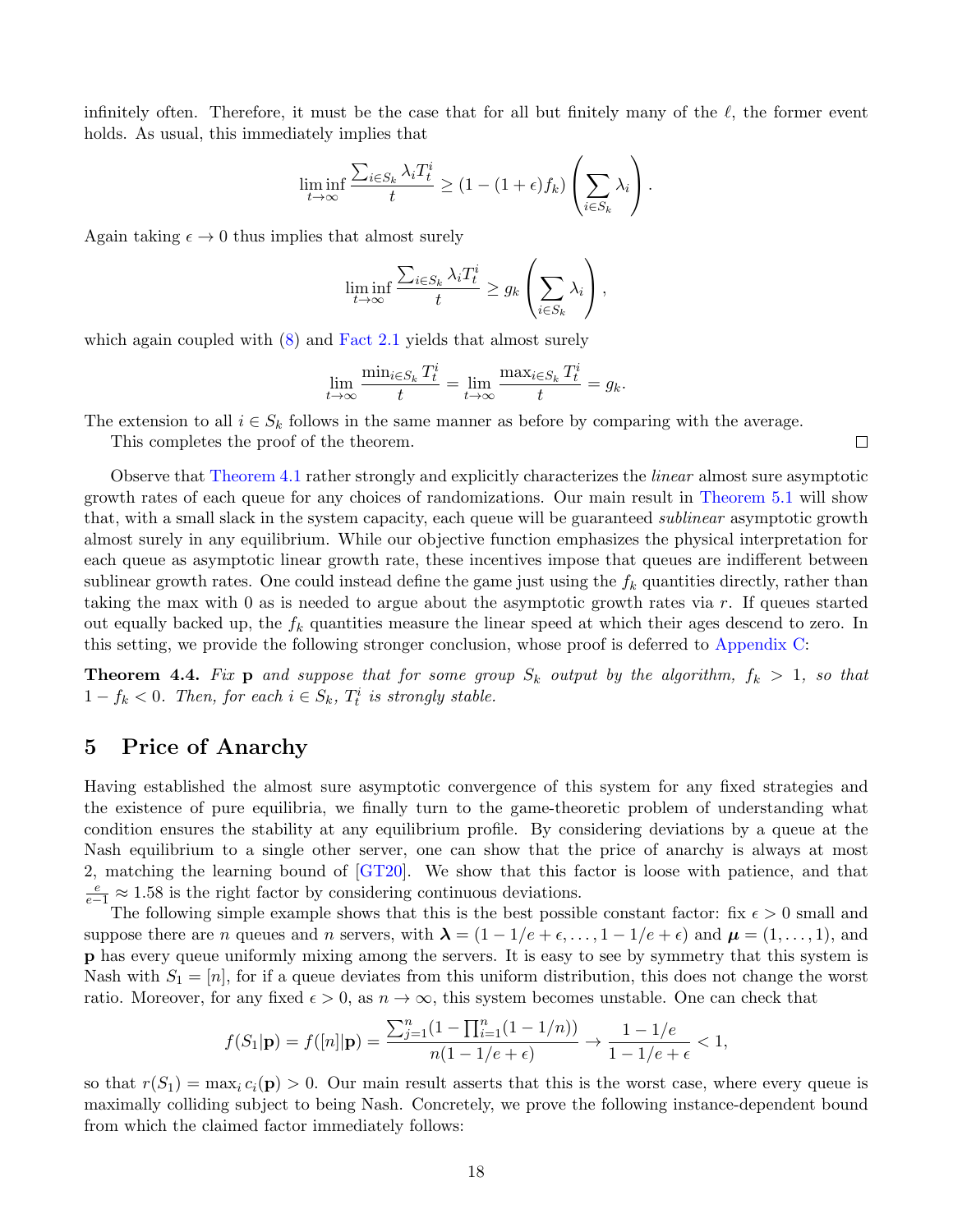**Theorem 5.1** (Main). Let **p** be any Nash equilibrium of G, and let  $S_1$  be as defined before. Then

$$
f(S_1|\mathbf{p}) \ge \min\left\{1, \min_{k \le n} \max_{\mathbf{x} \in \mathbb{R}_{\ge 0}^m : \sum_{j=1}^m x_j = k} \frac{\sum_{j=1}^m \mu_j (1 - (1 - x_j/k)^k)}{\sum_{i=1}^k \lambda_i}\right\}.
$$

<span id="page-19-0"></span>**Corollary 5.2.** Let **p** be a Nash equilibrium of G, and suppose that for each  $1 \leq k \leq n$ .

$$
\sum_{j=1}^{k} \mu_j > \left(\frac{e}{e-1}\right) \sum_{i=1}^{k} \lambda_i.
$$

Then every queue is stable at p. In particular, the price of anarchy of the patient queuing game is exactly  $\frac{e}{e-1}$ .

*Proof.* In [Theorem 5.1,](#page-18-1) for any  $k \leq n$ , we may set  $x_j = 1$  for  $1 \leq j \leq k$ . Note that  $(1 - x_j/k)^k < e^{-1}$ , so if  $\mu$  majorizes  $\lambda$  by a factor of at least  $\frac{e}{e-1}$ , [Theorem 5.1](#page-18-1) implies that  $f(S_1|p) \geq 1$ . From [Lemma 3.3](#page-10-2) and [Theorem 4.1,](#page-13-0) we conclude that all queues are stable.  $\Box$ 

We now prepare for the proof of [Theorem 5.1.](#page-18-1) The idea will be to continuously deform the Nash profile towards a highly symmetrized strategy vector while only weakly decreasing  $f(S_1)$ . At the end of this process, we obtain a lower bound on this value at Nash. To do this deformation and ensure monotonicity of the growth rate, we must at some point use the Nash property. The difficulty in proving the tightness of this example lies in the form of the f functions; recall that as  $S_1$  is the set of all queues growing at the fastest rate as the union of all tight subsets, it can have many proper tight subsets, and each queue  $i \in S_1$ thus has to locally optimize all of the functions  $f(S|\mathbf{p})$  with  $S \ni i$  simultaneously at Nash (see [Figure 1](#page-20-0)) for an interesting example). In particular, whenever a queue  $i \in S_1$  is at Nash, one possible deviation may weakly decrease  $f(S)$  for some tight subset  $S \ni i$ , while another deviation may be unprofitable because  $f(S')$  weakly decreases for some *different* tight subset  $S' \ni i$ . That is, each queue may be constrained by multiple different objective functions at Nash, making it difficult to generically argue about  $why$  any given deviation decreases performance. We overcome this barrier by connecting the incentives for each queue in  $S_1$  with the structure guaranteed by [Lemma 3.2.](#page-9-1) More concretely, we reduce the number of constraints we must consider for each queue by showing in [Proposition 5.3](#page-19-1) that there exists a much smaller, ordered set of tight subsets that completely characterizes the incentives of any queue:

<span id="page-19-1"></span>Proposition 5.3. Let p be any arbitrary strategy vector by the queues, and without loss of generality, let  $[k]$  be the maximal tight subset after relabeling. Then, for some  $s > 0$ , there exists a level partition of [k] into s levels with the following property: if a queue  $i \in [k]$  belongs to a level- $\ell$  subset, then for any deviation by i that shifts probability mass from one server to another and does not increase  $f(S)$  for some tight subset  $S \ni i$ , there exists a tight subset S' containing all queues at all levels  $j \leq \ell$  such that  $f(S')$ must not increase.

*Proof.* We construct the desired decomposition of  $[k]$  by instead recursively considering minimal tight subsets. In particular, let the level-1 subsets be the set of all minimal tight subsets (notice that by [Lemma 3.2](#page-9-1) and minimality, each subset of queues must be disjoint and disjointly mixing). Note that to clear packets at the rate of these subsets, they all must have priority over any other queues. Then given the level-j subsets for all  $j \leq \ell$  for some  $\ell \geq 1$ , we recursively define the level- $(\ell + 1)$  subsets as the set of minimal tight subsets of the remaining queues conditioned on all subsets at lower levels having priority. The same argument as used by [Lemma 3.2](#page-9-1) implies that these subsets at each level must all be disjoint and

<span id="page-19-2"></span><sup>&</sup>lt;sup>9</sup>For any fixed k, it is not difficult to determine the optimal value of **x** to give the tightest lower bound. It suffices to maximize the numerator, which is concave. By standard KKT conditions at optimality, for all  $j, j' \in [m]$  such that  $x_j > 0$ , we must have  $\mu_j(1-x_j/k)^{k-1} = \mu_{j'}(1-x_{j'}/k)^{k-1}$ , and  $x_\ell = 0$  for all lower indices.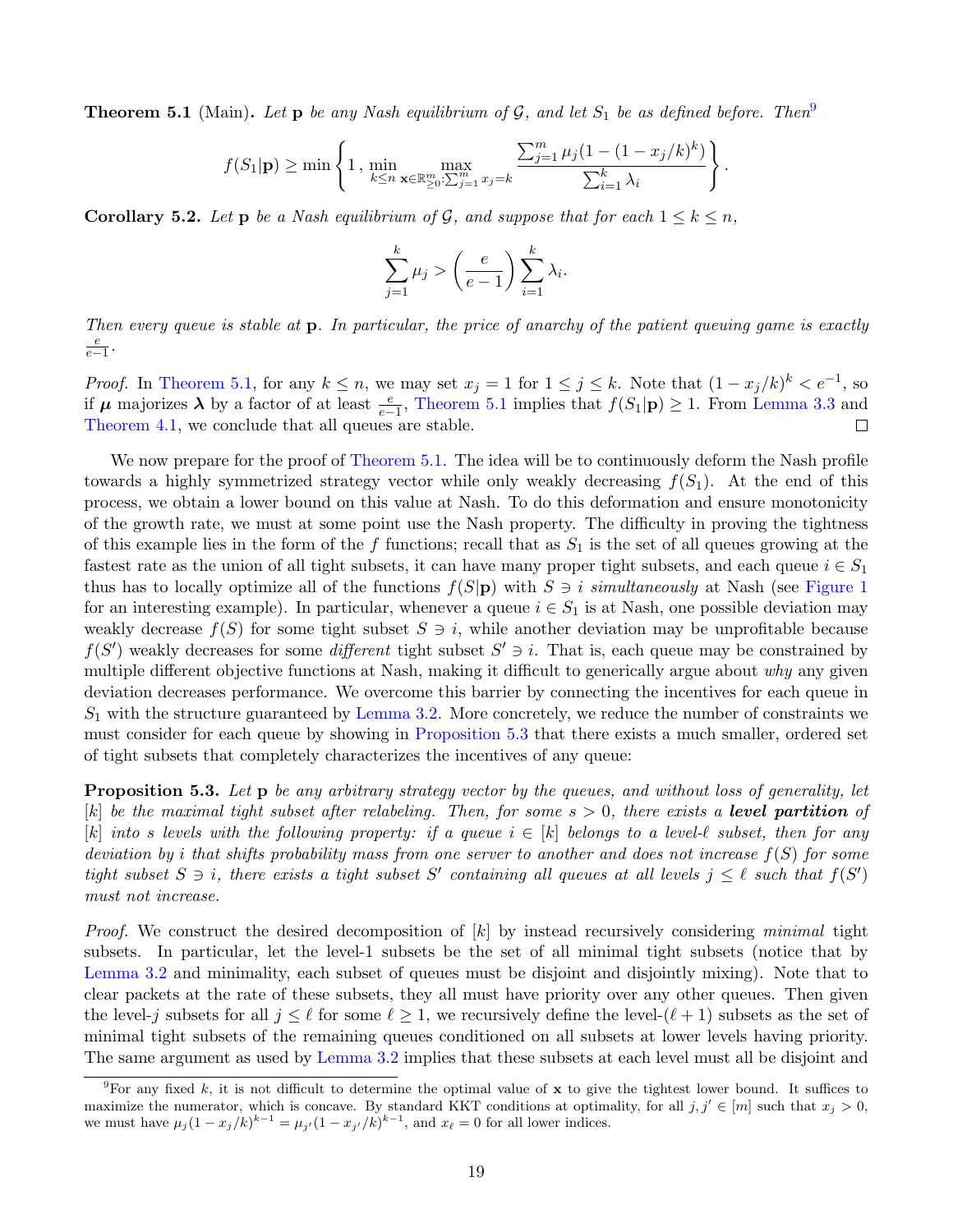

<span id="page-20-0"></span>Figure 1: Four queues compete for three servers, with maximally tight sets marked. The two outer queues exclusively send to the outer servers, and the inner queues send to two servers each, as indicated by the figure. One can verify that this profile is Nash and the subsets marked are tight. Consider whether one of the inner queues would want to deviate from the current profile. If she shifts probability to the inner server, the smallest tight set will rise in aging rate. However, if she instead attempts to deviate to one of the outer servers, the rate of all four queues will rise.

disjointly mixing.<sup>[10](#page-20-1)</sup> It is easy to verify by iteratively using [Fact 3.1](#page-9-2) that for any level- $\ell$ , the union of all subsets at levels  $j < \ell$  with any subset of the level- $\ell$  subsets must be tight. As [k] is tight and any tight subset must be contained in  $[k]$  by the maximality guaranteed in [Lemma 3.2,](#page-9-1) it is immediate that this decomposition exhausts [k].

Let  $i \in [k]$  belong to some level- $\ell$  subset, for some  $\ell \ge 1$ . Suppose that i has some deviation from server j to another server j' that causes  $f(S)$  to not increase for some tight subset  $S \subseteq [k]$ . As  $f(S)$ is a linear function in the randomizations by queue i holding each other queue fixed, this must hold for any sufficiently small deviation as well. By expanding the partial derivatives  $\frac{\partial f(S)}{\partial p_{ij}}$  and  $\frac{\partial f(S)}{\partial p_{ij'}}$  and clearing denominators, this holds if and only if

<span id="page-20-2"></span>
$$
\mu_j \prod_{r \in S \setminus \{i\}} (1 - p_{rj}) \ge \mu_{j'} \prod_{r \in S \setminus \{i\}} (1 - p_{rj'}) \tag{9}
$$

Define  $V_{\leq \ell}^i$  to be the set of all queues at level at most  $\ell$  that do not belong to the level- $\ell$  subset i belongs to. Then  $V_{\leq \ell}^i$  is tight, and by construction  $S \setminus V_{\leq \ell}^i$  is nonempty as i belongs to this set. As tight subsets are preserved under unions and intersections, we have  $S \cup V^i_{\leq \ell}$  and  $S \cap V^i_{\leq \ell}$  are tight. On the one hand, we have by [Fact 3.1](#page-9-2) that

$$
f(S) = f(S \cap V^i_{\leq \ell}) \oplus f(S \setminus V^i_{\leq \ell} | S \cap V^i_{\leq \ell}).
$$

On the other, we have

$$
f(S \cup V^i_{\leq \ell}) = f(V^i_{\leq \ell}) \oplus f(S \setminus V^i_{\leq \ell} | V^i_{\leq \ell}).
$$

Comparing these two expressions, the left-hand sides are minimal, as well as the first terms on the right, which by [Fact 2.1](#page-5-1) implies the latter terms are equal. But we know from definition that

$$
f(S \setminus V^i_{\leq \ell} | S \cap V^i_{\leq \ell}) \geq f(S \setminus V^i_{\leq \ell} | V_{\leq \ell}),
$$

with equality if and only if  $V^i_{\leq \ell} \setminus S$  disjointly mixes from  $S \setminus V^i_{\leq \ell}$  in **p**. As i belongs to this set, we can combine this with  $(9)$  to see

$$
\mu_j \prod_{r \in (V^i_{\leq \ell} \cup S) \setminus \{i\}} (1 - p_{rj}) = \mu_j \prod_{r \in S \setminus \{i\}} (1 - p_{rj}) \geq \mu_{j'} \prod_{r \in S \setminus \{i\}} (1 - p_{rj'}) \geq \mu_{j'} \prod_{r \in (V^i_{\leq \ell} \cup S) \setminus \{i\}} (1 - p_{rj'}).
$$

<span id="page-20-1"></span> $10$ In the example given before of a system with multiple tight subsets, the level-1 subset is the subset of two queues that split between the inner and outer servers. The level-2 subsets are the two singleton sets of the outer queues sending each to their own outer server. Notice that these two subsets indeed disjointly mix.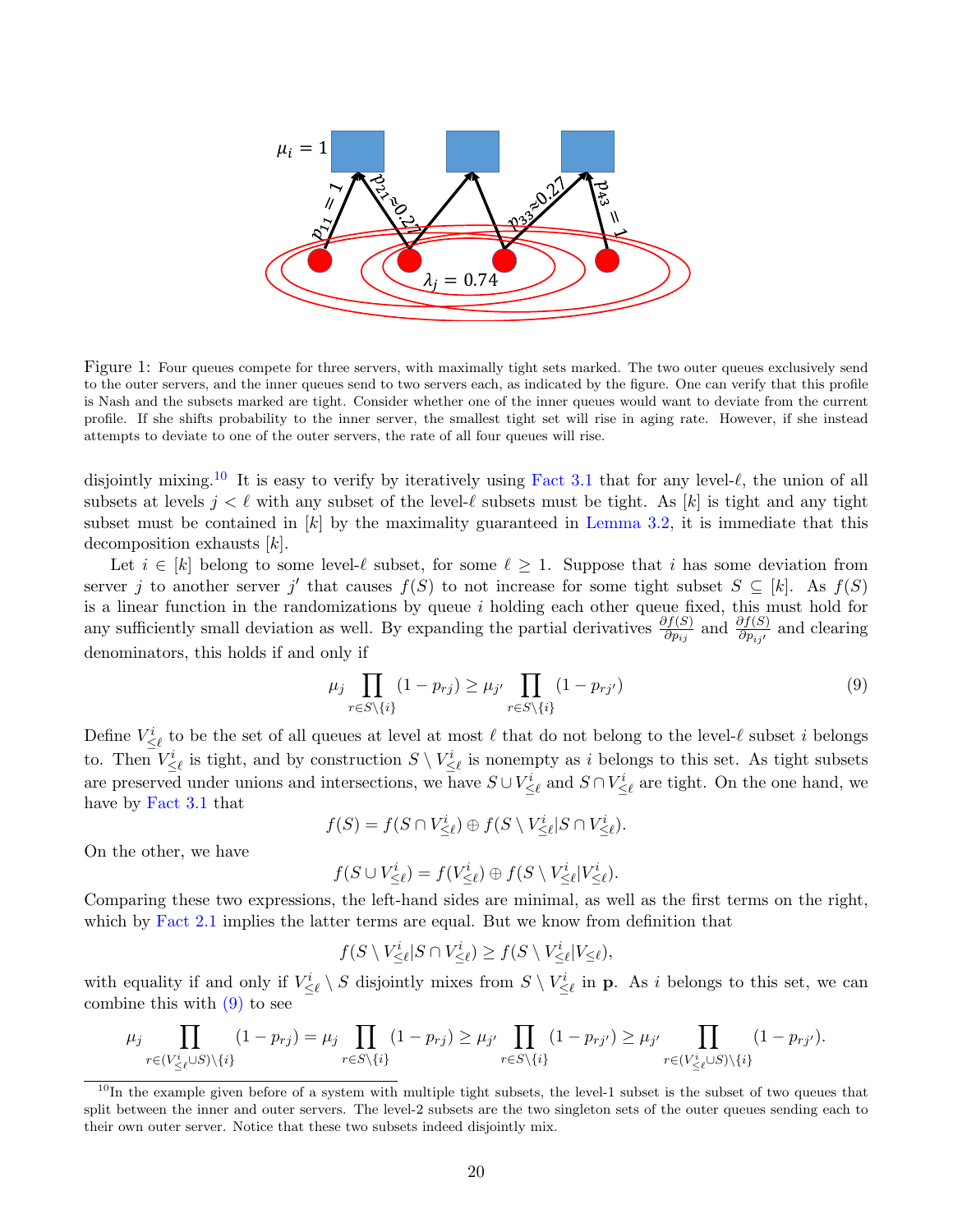This implies that  $f(S \cup V^i_{\leq \ell})$  must also not increase from this deviation. The last thing to check is that the level- $\ell$  subset i belongs to is contained in S, so that  $S \cup V^i_{\leq \ell}$  contains all queues up to level  $\ell$ . But this follows because  $S \setminus V^i_{\leq \ell}$  consists of queues at level at least  $\ell$  and intersects this level- $\ell$  subset nontrivially at  $i$ , and therefore must contain it by minimality in our construction. Therefore, for this choice of deviation by queue *i*, the subset  $S \cup V^i_{\leq \ell}$  certifies the desired claim.  $\Box$ 

With this result, we may finally return to the proof of [Theorem 5.1.](#page-18-1)

*Proof of [Theorem 5.1.](#page-18-1)* Let  $p$  be any Nash equilibrium, and suppose that  $S_1$  is the maximal tight subset. If  $f(S_1) \geq 1$ , then we are done, so suppose that  $f(S_1) < 1$ . The Nash assumption then implies that any deviation by a queue in  $S_1$  cannot decrease the value of each tight subset it is part of; note that we need the  $f(S_1)$  < 1 assumption, as incentives are about the rates, and when  $f(S_1) \geq 1$ , the rate may remain 0 even if  $f$  decreases.

For convenience, reindex and relabel so that  $|S_1| = k$  and  $S_1 = [k]$ . Fix any  $\mathbf{x} \in \mathbb{R}^m_{\geq 0}$  such that  $\sum_{i=1}^{m} x_i = k$ . It suffices to show that

$$
f([k]|\mathbf{p}) \ge \frac{\sum_{j=1}^{m} \mu_j (1 - (1 - x_j/k)^k)}{\sum_{i=1}^{k} \lambda_i}.
$$

From now on, we omit the dependence on  $\bf{p}$  in f unless explicitly needed.

Consider the level partition of [k] guaranteed by [Proposition 5.3](#page-19-1) and suppose that there are s levels. We continuously deform the Nash solution while monotonically decreasing  $f([k])$ , so that at the end of this process, we have a lower bound on the value of Nash. Given any strategy profile p, we say a server j is oversaturated if  $\sum_{i\in[k]} p_{ij} > x_j$  and undersaturated if  $\sum_{i\in[k]} p_{ij} < x_j$ . We will continuously move probability mass from the queues from oversaturated to undersaturated servers. If no server is oversaturated, we will be done; notice that if a server is oversaturated, an easy averaging argument implies some server must be undersaturated.

Suppose that there exists some oversaturated server. Let  $i \in [k]$  be a queue at level-s, the top level. If i nontrivially sends to an oversaturated server j so that  $p_{ij} > 0$ , we continuously decrease  $p_{ij}$  and increase  $p_{ij'}$ for some undersaturated server j', until either j stops being oversaturated, j' stops being undersaturated, or  $p_{ij}$  hits zero. We claim that this deformation cannot increase  $f(|k|)$ . To see this, observe that because  $\bf{p}$  is Nash, we know that any deviation by i from one server it is nontrivially mixing at to another cannot increase  $f(S)$  for all tight subsets S containing i, hence there must be some  $S \ni i$  such that  $f(S)$  does not increase. But then [Proposition 5.3](#page-19-1) implies that some subset  $S'$  containing all queues up to level-s must have  $f(S')$  not increase either. As |k| is the only such subset, this deformation could not have actually increased  $f([k])$ .

Moreover, we claim that we can do this for all level-s queues one-by-one without increasing  $f([k])$ . While the intermediate profiles are not Nash, because we only move probability mass from oversaturated to undersaturated servers, each oversaturated queue only has at most the same probability mass as it did at Nash while each undersaturated queue only has additional probability mass compared to what it had at Nash. As we have shown any such deviation by a level-s server from an oversaturated queue to an undersaturated queue at Nash cannot increase  $f([k])$ , and now deviations are only worse at this intermediate stage while deforming the level-k queue strategies, each such deformation still cannot increase  $f([k])$ . Therefore, we can continuously shift all probability mass from level-s queues at oversaturated servers to undersaturated servers while never increasing  $f([k])$ .

Suppose we have now done this for all levels at least  $\ell + 1$  for some  $\ell < s$  while not increasing  $f([k])$ , and we want to continue this process at level- $\ell$ . Let  $p'$  be this intermediate strategy vector, where we note that for any queue i below level  $\ell + 1$ ,  $\mathbf{p}'_i = \mathbf{p}_i$ . Again, if no server is oversaturated, we are done. Otherwise, suppose some queue i at level- $\ell$  still sends to an oversaturated server j, and we again try to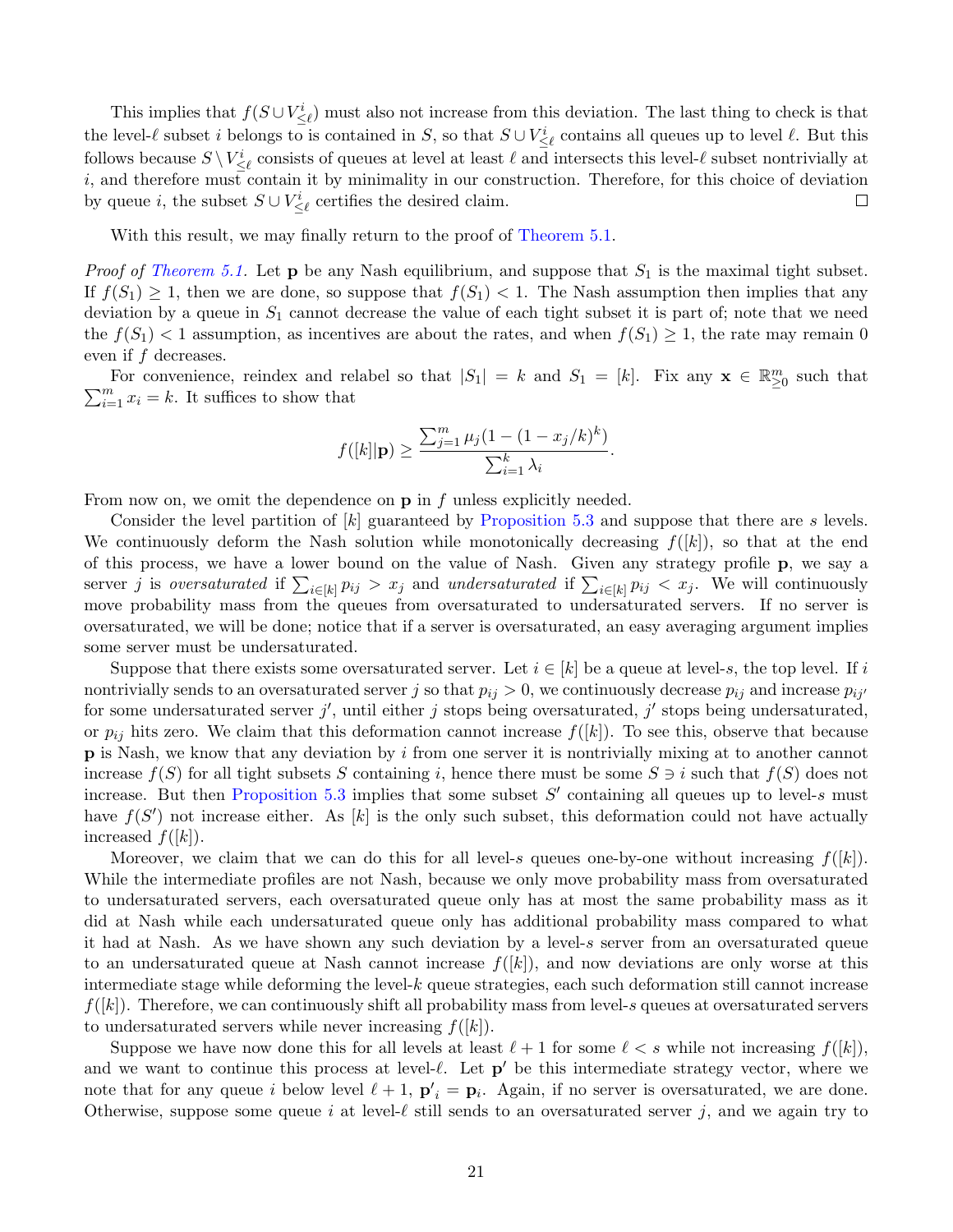decrease  $p'_{ij}$  and increase  $p'_{ij'}$  for some undersaturated server j' as before until the same stopping criterion. We must show that this too cannot increase  $f(|k|)$ .

Suppose otherwise that it did indeed increase  $f([k])$  with respect to  $p'$ . For a contradiction, it suffices to show that this implies that this same deviation, with respect to the original Nash solution p, must have increased  $f(S)$  for every subset S containing all queues up to level- $\ell$ . This is sufficient to obtain a contradiction as then [Proposition 5.3](#page-19-1) implies that every subset containing i improves at Nash with respect to this deviation, which violates the Nash property.

To prove this claim, let  $S \subseteq [k]$  be any arbitrary tight subset at Nash containing all queues up to level- $\ell$ . Because we assume that this deviation improves  $f([k])$  with respect to  $p'$ , it follows from taking partial derivatives that

$$
\mu_j \prod_{r \in [k] \setminus \{i\}} (1 - p'_{rj}) < \mu_{j'} \prod_{r \in [k] \setminus \{i\}} (1 - p'_{rj'}).
$$

However, note that at  $\mathbf{p}'$ , as j is still oversaturated,  $p'_{rj} = 0$  for all queues r that are at strictly higher levels. As all queues at level- $\ell$  and below have  $p'_i = p_i$  and S contains all such queues, this inequality implies

$$
\mu_j \prod_{r \in S \setminus \{i\}} (1 - p_{rj}) < \mu_{j'} \prod_{r \in [k] \setminus \{i\}} (1 - p'_{rj'}).
$$

Moreover, as j' is undersaturated, we must have  $p'_{rj'} \geq p_{rj'}$  for all  $r \in [k]$  from the construction of this process, and removing terms in the product only increases the right side. Therefore, we deduce that

$$
\mu_j \prod_{r \in S \setminus \{i\}} (1 - p_{rj}) < \mu_{j'} \prod_{r \in S \setminus \{i\}} (1 - p_{rj'}).
$$

This implies that this deviation also increases  $f(S)$  at Nash. As S was an arbitrary tight subset containing all queues up to level- $\ell$ , the claim is proved. By the reduction described above, this is a contradiction, and therefore  $f([k])$  must further decrease with respect to  $p'$ . The argument extends analogously at all intermediate points of this process at level- $\ell$  by the same reasoning as before.

Therefore, by induction, it follows that we may continuously deform probability mass from oversaturated servers to undersaturated servers while only decreasing  $f([k])$ . At the end of this process, there cannot be any oversaturated servers, otherwise the process could have continued. In particular, if  $p''$  is the final probability vector at the end of this process, we have shown that  $\sum_{i\in[k]} p''_{ij} = x_j$  for all servers j and that  $f([k]|\mathbf{p}'') \leq f([k]|\mathbf{p})$ . We have

$$
f([k]|\mathbf{p}) = \frac{\sum_{j=1}^{m} \mu_j (1 - \prod_{i=1}^{k} (1 - p_{ij}))}{\sum_{i=1}^{k} \lambda_i}
$$
 (by definition)  
\n
$$
\geq \frac{\sum_{j=1}^{m} \mu_j (1 - \prod_{i=1}^{k} (1 - p_{ij}^{"}))}{\sum_{i=1}^{k} \lambda_i}
$$
 (by construction)  
\n
$$
\geq \frac{\sum_{j=1}^{m} \mu_j (1 - (1 - x_j / k)^k)}{\sum_{i=1}^{k} \lambda_i}
$$
 (as symmetric profile maximizes product).

The second inequality holds because given  $\sum_{i\in[k]} p''_{ij}$ , the maximizer of  $\prod_{i\in[k]} (1-p''_{ij})$  is attained when each term is equal. As x was arbitrary, we may take the maximum of the right side over all x satisfying the constraints, and then the minimum over k. As  $\bf{p}$  was an arbitrary Nash profile, this concludes the proof.  $\Box$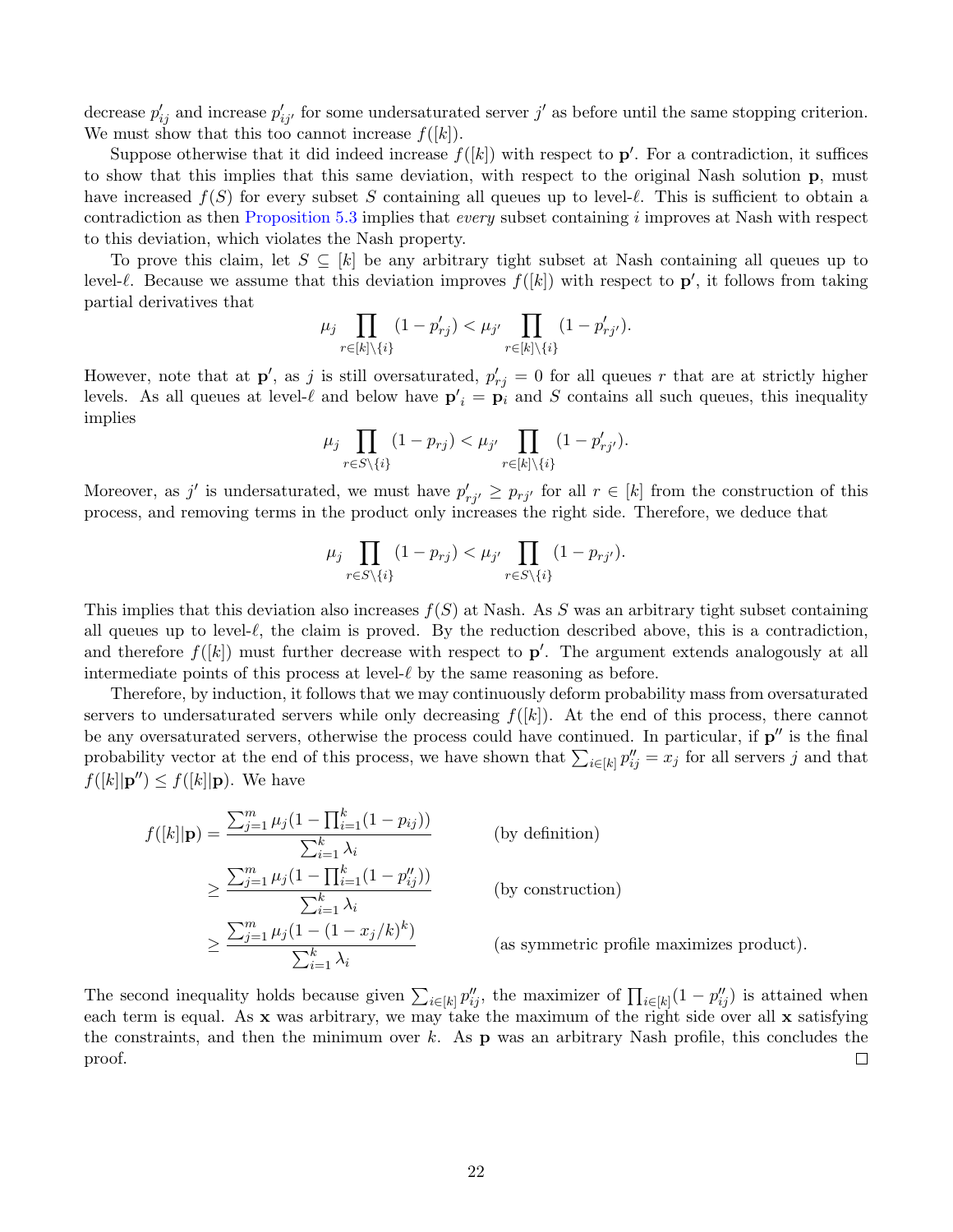# 6 Discussion

In this paper, we have studied a patient version of the queuing system of [\[GT20\]](#page-23-2); using careful probabilistic arguments to establish the incentive structure of the game, along with exploiting the analytic structure of the long-run rates of the induced Markov chain, we show that the correct bicriteria factor in this setting is  $\frac{e}{e-1}$  via a novel deformation argument, strictly better than the factor of 2 obtained in the no-regret learning setting. While the current result is not explicitly a learning result, this gap nevertheless suggests that no-regret behavior is not necessarily the correct notion of agent behavior in repeated games that carry strong interdependencies between rounds as in the priority structure here. It is an interesting question as to whether a natural form of learning can arrive at a Nash equilibrium of the patient version or at least results in stable outcomes without reaching an equilibrium. We note that empirical simulations of standard learning algorithms like EXP3 lead to time-independent, but myopic behavior as in [Example 1.1.](#page-2-0) Moreover, though our restriction to time-independent policies exhibits quite rich behavior while enabling us to completely characterize the game-theoretic properties, perhaps there is a larger space of strategies where similar results hold. To that end, it may be necessary to explore the theoretical properties of more powerful learning algorithms in such settings that get the best of both worlds, namely balancing current rewards while maintaining long-run perspective. Whether such results are possible is an exciting open direction in resolving some of the deficiencies of traditional price of anarchy results; we leave a more systematic investigation of this direction to future work.

# References

- <span id="page-23-1"></span>[BHLR08] Avrim Blum, MohammadTaghi Hajiaghayi, Katrina Ligett, and Aaron Roth. Regret minimization and the price of total anarchy. In Proceedings of the 40th Annual ACM Symposium on Theory of Computing, pages 373–382. ACM, 2008.
- <span id="page-23-7"></span>[BLPS99] Itai Benjamini, Russell Lyons, Yuval Peres, and Oded Schramm. Group-invariant percolation on graphs. Geometric & Functional Analysis GAFA, 9(1):29–66, 1999.
- <span id="page-23-8"></span>[Dur19] Rick Durrett. Probability: Theory and Examples, volume 49. Cambridge University Press, 2019.
- <span id="page-23-5"></span>[FV12] Jerzy Filar and Koos Vrieze. Competitive Markov Decision Processes. Springer Science & Business Media, 2012.
- <span id="page-23-2"></span>[GT20] Jason Gaitonde and Éva Tardos. Stability and learning in strategic queuing systems. In  $EC$ '20: The 21st ACM Conference on Economics and Computation, pages 319–347. ACM, 2020.
- <span id="page-23-3"></span>[JT04] Ramesh Johari and John N. Tsitsiklis. Efficiency loss in a network resource allocation game. Math. Oper. Res., 29(3):407–435, 2004.
- <span id="page-23-0"></span>[KP99] Elias Koutsoupias and Christos H. Papadimitriou. Worst-case equilibria. In STACS 99, 16th Annual Symposium on Theoretical Aspects of Computer Science, pages 404–413. Springer, 1999.
- <span id="page-23-6"></span>[KSJS16] Subhashini Krishnasamy, Rajat Sen, Ramesh Johari, and Sanjay Shakkottai. Regret of queueing bandits. In Advances in Neural Information Processing Systems 29: Annual Conference on Neural Information Processing Systems 2016, December 5-10, 2016, Barcelona, Spain, pages 1669–1677, 2016.
- <span id="page-23-4"></span>[LP16] Russell Lyons and Yuval Peres. *Probability on Trees and Networks*, volume 42 of *Cambridge* Series in Statistical and Probabilistic Mathematics. Cambridge University Press, New York, 2016.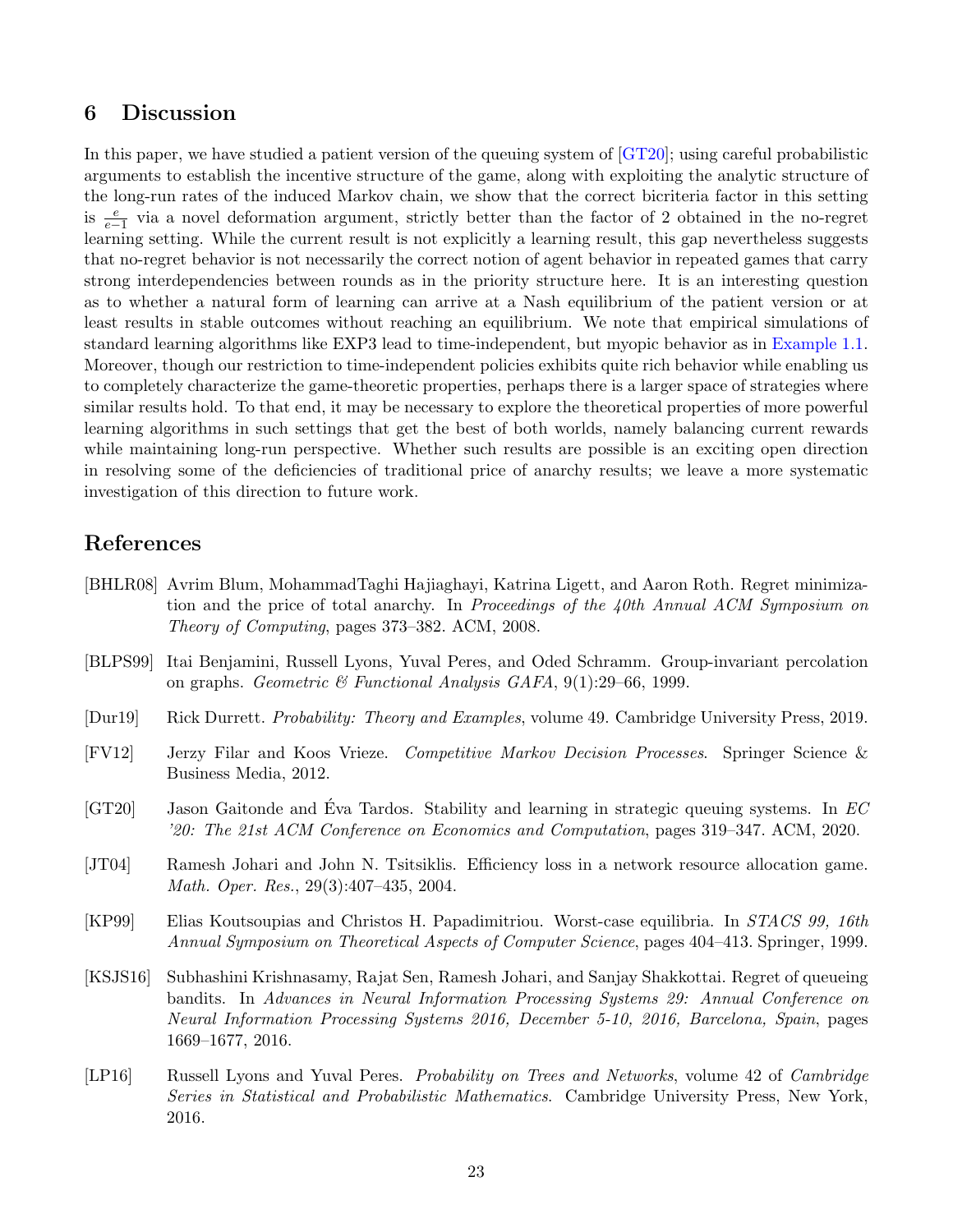- <span id="page-24-1"></span>[LST16] Thodoris Lykouris, Vasilis Syrgkanis, and Eva Tardos. Learning and efficiency in games with ´ dynamic population. In Proceedings of the Twenty-Seventh Annual ACM-SIAM Symposium on Discrete Algorithms, SODA 2016, Arlington, VA, USA, January 10-12, 2016, pages 120–129. SIAM, 2016.
- <span id="page-24-3"></span>[NS03] Abraham Neyman and Sylvain Sorin. Stochastic Games and Applications, volume 570. Springer Science & Business Media, 2003.
- <span id="page-24-6"></span>[PR99] Robin Pemantle and Jeffrey S Rosenthal. Moment conditions for a sequence with negative drift to be uniformly bounded in  $L^r$ . Stochastic Processes and their Applications, 82(1):143-155, 1999.
- <span id="page-24-0"></span>[Rou15] Tim Roughgarden. Intrinsic robustness of the price of anarchy. J. ACM, 62(5):32:1–32:42, 2015.
- <span id="page-24-2"></span>[RT02] Tim Roughgarden and Éva Tardos. How bad is selfish routing? J.  $ACM$ ,  $49(2):236-259$ , 2002.
- <span id="page-24-4"></span>[Sch03] Alexander Schrijver. Combinatorial Optimization: Polyhedra and Efficiency, volume 24. Springer Science & Business Media, 2003.
- <span id="page-24-5"></span>[Wit13] Carsten Witt. The fitness level method with tail bounds. arXiv preprint arXiv:1307.4274, 2013.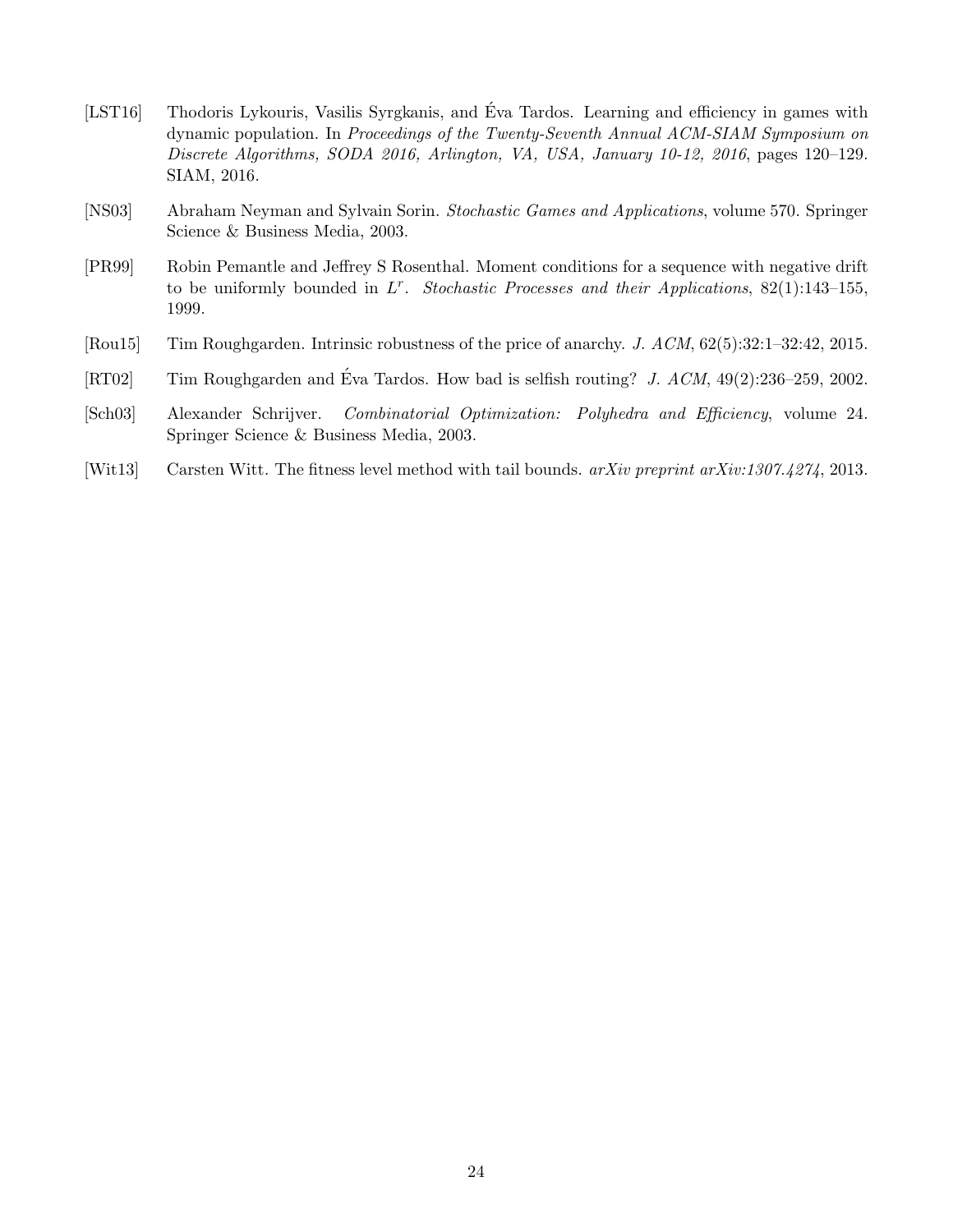# A Probability Tools

<span id="page-25-0"></span>We will use the following concentration results throughout the paper.

**Lemma A.1** (First Borel-Cantelli Lemma, Theorem 2.3.1 of  $Durl9$ ). Let  $A_1, A_2, \ldots$  be a sequence of events with  $\sum_{i=1}^{\infty} \Pr(A_i) < \infty$ . Then with probability one at most finitely many of the  $A_i$  occur.

**Lemma A.2** (Azuma-Hoeffding). Let  $\{\mathcal{F}_k\}_{k\leq n}$  be any filtration and let  $A_k, B_k, \Delta_k$  satisfy the following conditions:

1.  $\Delta_k$  is  $\mathcal{F}_k$ -measurable and  $\mathbb{E}[\Delta_k|\mathcal{F}_{k-1}] = 0$ . That is, the  $\Delta_k$  form a martingale difference sequence.

2.  $A_k, B_k$  are  $\mathcal{F}_{k-1}$ -measurable and satisfy  $A_k \leq \Delta_k \leq B_k$  almost surely.

Then

$$
\Pr\left(\sum_{k=1}^n \Delta_k \ge t\right) \le \exp\left(\frac{-2t^2}{\sum_{k=1}^n \|B_k - A_k\|_{\infty}}\right).
$$

<span id="page-25-1"></span>**Lemma A.3** (Theorem 1 in [\[Wit13\]](#page-24-5)). Let  $X_1, \ldots, X_n$  be i.i.d. Geom( $\lambda$ ) random variables, so that  $\mathbb{E}[X_i] =$ 1  $\frac{1}{\lambda}$ . Let  $s = \frac{n}{\lambda^2}$ . Then for all  $\delta > 0$ ,

$$
\Pr\left(Z_n - \frac{n}{\lambda} < -\delta\right) \le \exp\left(\frac{-\delta^2}{2s}\right),\,
$$

and

$$
\Pr\left(Z_n - \frac{n}{\lambda} > \delta\right) \le \exp\left(\frac{-\delta}{4} \min\{\delta/s, \lambda\}\right)
$$

where  $Z_n := \sum_{i=1}^n X_i$ .

<span id="page-25-2"></span>**Proposition A.1** (Corollary 6.2 of [\[GT20\]](#page-23-2), derived from [\[Wit13\]](#page-24-5)). Let  $\{G_{i,j}\}_{i\in[n],j\in[w]}$  be a family of independent geometric random variables such that for all  $i, j$ ,

$$
G_{i,j} \sim Geom(\lambda_i).
$$

Let  $Z_k^i = \sum_{j=1}^k G_{i,j}$ . Then for any  $\epsilon \in [0,1]$ ,

$$
\Pr\left(\exists i \in [n], j \in [w] : \left| Z_k^i - \frac{k}{\lambda_i} \right| \ge \frac{\epsilon w}{\lambda_i} \right) \le 6n \exp\left(\frac{-\epsilon^2 w}{36}\right). \tag{10}
$$

<span id="page-25-3"></span>**Theorem A.2** (Theorem 1 in  $[PR99]$ ). Let  $X_1, X_2, \ldots$  be a sequence of nonnegative random variables with the property that

1. There exists constants  $\alpha, \beta > 0$  such that if  $x_n > \beta$ , then

$$
\mathbb{E}[X_{n+1}-X_n|\mathcal{F}_n]<-\alpha,
$$

where  $\mathcal{F}_n = \sigma(X_0, \ldots, X_n)$  is the history until period n and  $X_n = x_n$ .

2. There exists  $p > 2$  and  $\theta > 0$  a constant such that for any history,

$$
\mathbb{E}[|X_{n+1}-X_n|^p|\mathcal{F}_n]\leq \theta.
$$

Then, for any  $0 < r < p-1$ , there exists an absolute constant  $M = M(\alpha, \beta, \theta, p, r)$  not depending on n such that  $\mathbb{E}[X_n^r] \leq M$  for all n.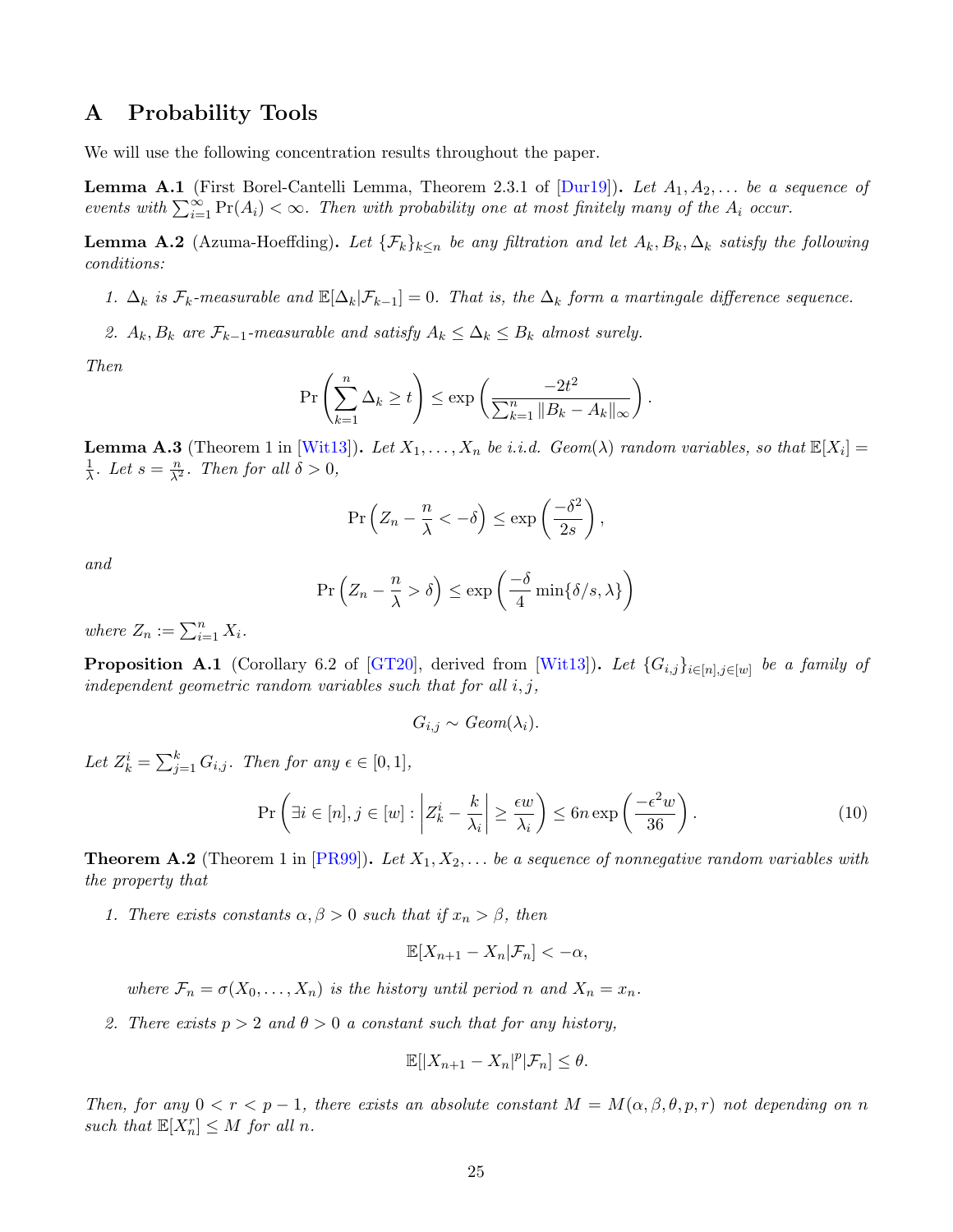# <span id="page-26-1"></span>B Table of Notation

|  |  | For convenience, we repeat the definitions of various expressions considered in the main text. |  |  |  |  |  |
|--|--|------------------------------------------------------------------------------------------------|--|--|--|--|--|
|--|--|------------------------------------------------------------------------------------------------|--|--|--|--|--|

| Symbol                                                     | Formula                                                                                                                    | Definition                                                                                                                                                                                                      |
|------------------------------------------------------------|----------------------------------------------------------------------------------------------------------------------------|-----------------------------------------------------------------------------------------------------------------------------------------------------------------------------------------------------------------|
| $\lambda$                                                  |                                                                                                                            | Vector of length $n$ of queue arrival<br>rates in descending order.                                                                                                                                             |
| $\Delta^{m-1}$                                             |                                                                                                                            | Probability simplex over $m$ element<br>set.                                                                                                                                                                    |
| $\mu$                                                      |                                                                                                                            | Vector of length $m$ of server success<br>rates in descending order.                                                                                                                                            |
| $\mathbf{p}$                                               |                                                                                                                            | Vector of queue randomizations over<br>servers in $(\Delta^{m-1})^n$ .                                                                                                                                          |
| $T_t^i$                                                    |                                                                                                                            | Timestamp of oldest packet at queue<br>$i$ at time step $t$ .                                                                                                                                                   |
| $T_t^i$                                                    | $\max\{0, t - T_t^i\}$                                                                                                     | Age of queue $i$ at time $t$ .                                                                                                                                                                                  |
| $\overline{\alpha(S \mathbf{p},\mu,S')}$                   | $\sum_{i=1}^m \mu_j \prod_{i \in S'} (1-p_{i,j})(1-\prod_{i \in S'} (1-p_{i,j}))$                                          | Expected number of packets cleared<br>by queues in $S$ if all have packets<br>in a round and have priority over all<br>queues except for those in $S'$ and each<br>such queue also has packets in the<br>round. |
| $\lambda(S)$                                               |                                                                                                                            | Sum of arrival rates of queues in $S$ .                                                                                                                                                                         |
| $f(S {\bf p}, \boldsymbol{\mu}, \boldsymbol{\lambda}, S')$ | $\frac{\sum_{i\in S}\lambda_i}{\alpha(S \mathbf{p},\mu,S')/\lambda(S)}$                                                    | Ratio of expected packets cleared by<br>$S$ with priority over all queues except<br>$S'$ to total arrival rate of S.                                                                                            |
| $S_k(\mathbf{p}, \boldsymbol{\mu}, \boldsymbol{\lambda})$  |                                                                                                                            | kth subset output in the algorithm of<br>Section 3.2.                                                                                                                                                           |
| $U_k(\mathbf{p}, \boldsymbol{\mu}, \boldsymbol{\lambda})$  | $\bigcup_{\ell=1}^k S_{\ell}({\bf p},\mu,\lambda)$                                                                         | Union of first $k$ outputted subsets in<br>the algorithm of Section 3.2.                                                                                                                                        |
| $r_i(\mathbf{p}, \boldsymbol{\mu}, \boldsymbol{\lambda})$  |                                                                                                                            | Outputted aging rate of queue $i$ in the<br>algorithm of Section 3.2.                                                                                                                                           |
| $f_k(\mathbf{p}, \boldsymbol{\mu}, \boldsymbol{\lambda})$  | $f(S_k(\mathbf{p}, \boldsymbol{\mu}, \boldsymbol{\lambda})   \mathbf{p}, \boldsymbol{\mu}, \boldsymbol{\lambda}, U_{k-1})$ | Value of f for $S_k$ when $U_{k-1}$ has pri-<br>ority.                                                                                                                                                          |
| $g_k(\mathbf{p}, \boldsymbol{\mu}, \boldsymbol{\lambda})$  | $\max\{0, 1 - f_k(\mathbf{p}, \mu, \lambda)\}\$                                                                            | Outputted rate for $S_k$ ; equivalently,<br>value of $r_i$ for any $i \in S_k$ .                                                                                                                                |

When the values of, or dependencies on,  $\mathbf{p}, \mu, \lambda$  are clear from context, we omit them for notational ease.

# <span id="page-26-0"></span>C Proofs Deferred from [Section 4](#page-13-1)

This section is devoted to the remaining details of the intermediate claims in the proof of [Theorem 4.1.](#page-13-0) Our main technical result of this section asserts that with high probability, the maximum queue age increases at a rate of at most  $(1 - (1 - \epsilon) \cdot f_1)$  on the next w steps for a large enough w. In fact, more generally, the following holds: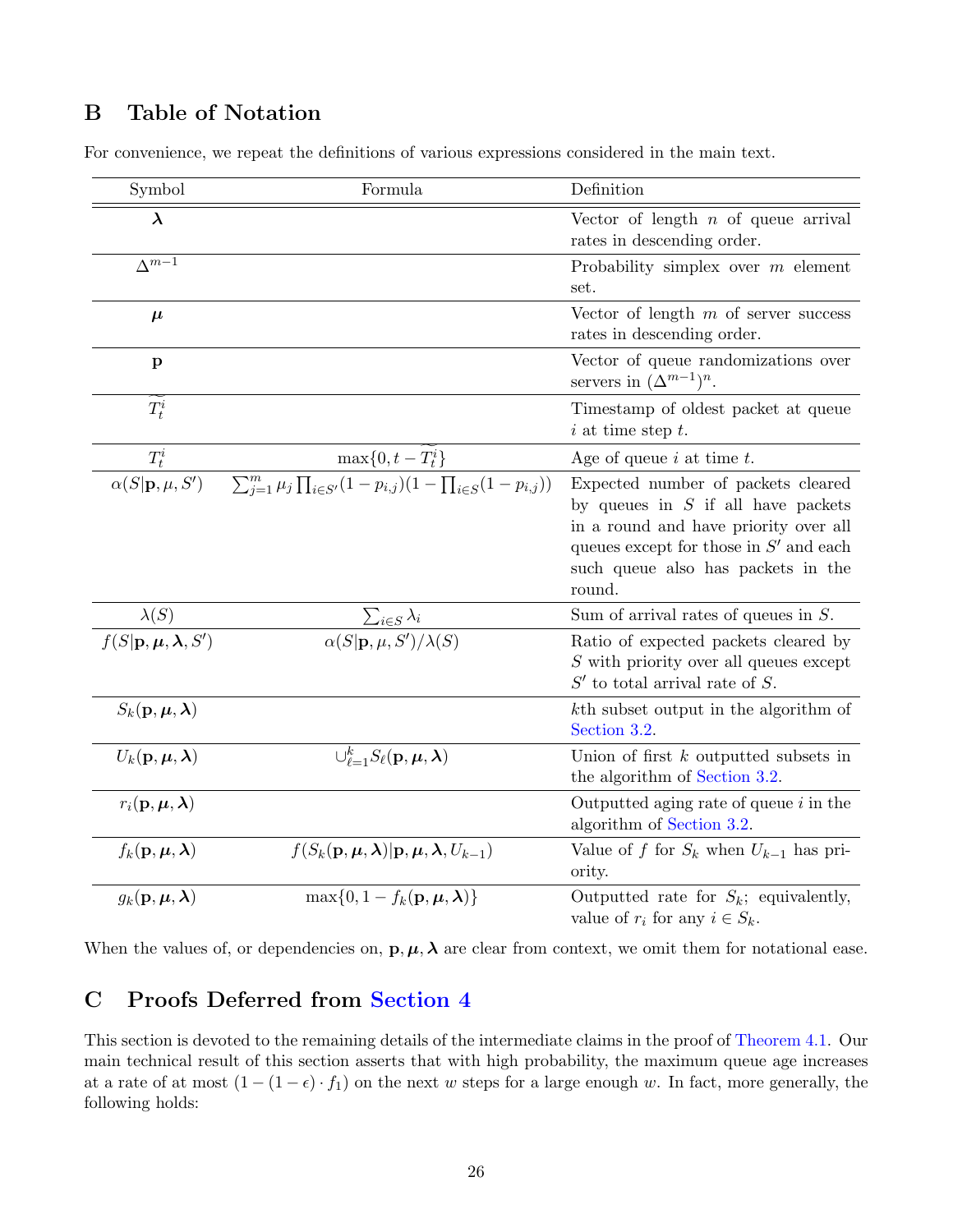**Proposition C.1** [\(Proposition 4.2,](#page-14-0) restated). Fix  $\epsilon > 0$ . For any integer  $a \in \mathbb{N}$ , let  $w = a \cdot \lceil \frac{6}{\epsilon} \rceil^{n-1}$ . Suppose it holds at time t that  $\max_{i \in [n]} T_t^i \geq w \cdot f_1$ . Then

$$
\max_{i \in [n]} T_{t+w}^i - \max_{i \in [n]} T_t^i \le (1 - (1 - \epsilon) \cdot f_1) \cdot w
$$

with probability at least  $1 - C_1 \exp(-C_2 a)$ , where  $C_1, C_2 > 0$  are absolute constants depending only on  $n, \epsilon, \lambda, \mu, \mathbf{p}$ , but not on a.

More generally, for each  $s \geq 1$ , if  $\max_{i \notin U_{s-1}} T_t^i \geq w \cdot f_s$ , then

$$
\max_{i \notin U_{s-1}} T_{t+w}^i - \max_{i \notin U_{s-1}} T_t^i \le (1 - (1 - \epsilon) \cdot f_s) \cdot w
$$

with probability at least  $1 - C_1 \exp(-C_2 a)$ , where  $C_1, C_2 > 0$  are absolute constants depending only on  $n, \epsilon, \lambda, \mu, \mathbf{p}$ , but not on a.

Note that the first part is simply the  $j = 1$  case of the more general statement. This proposition will follow from the following lemma that will prove inductively:

<span id="page-27-0"></span>**Lemma C.1.** Fix  $s \geq 1$  and  $\epsilon > 0$ . Then, for each  $1 \leq \tau \leq n$  and all  $a \in \mathbb{N}$ , the following holds: let  $w = a \cdot \lceil \frac{6}{\epsilon} \rceil^{\tau-1}$ , and suppose that at time t,  $M^* := \max_{i \notin U_{s-1}} T_t^i \geq w \cdot f_s$ , and that the set

$$
I = \{i \notin U_{s-1} : T_t^i \geq M^* - w \cdot f_s\}
$$

has  $|I| \leq \tau$ . Then, with probability at least  $1 - C_1 \exp(-C_2 a)$ , we have

$$
\max_{i \notin U_{s-1}} T_{t+w}^i - \max_{i \notin U_{s-1}} T_t^i \le (1 - (1 - \epsilon) \cdot f_s) \cdot w,
$$

where  $C_1, C_2 > 0$  are absolute constants depending only on  $n, \epsilon, \lambda, \mu, p$ , but not a.

The proposition follows as for any  $s \geq 1$  and  $a \in \mathbb{N}, |I| \leq n$ .

We now turn to proving the lemma inductively. The case for  $\tau = 1$  will turn out to be relatively easy; indeed, this case just says that there is a single very old queue among those not in  $U_{s-1}$ , so we will be able to lower bound the number of packets she clears by simply assuming every queue in  $U_{s-1}$  is older than her. To extend this to higher  $\tau$  will be more difficult. To do this, we will chunk together many windows that we know have this property for smaller values of  $\tau$  and then leverage two facts to get a win-win situation. We will be able to easily show that at least one queue in  $I$  is always decreasing at the correct rate; then if all queues in I are "close," they also are at the correct rate. If not, then on the next chunk, they will clear at the correct rate on the next chunk inductively with high probability. If we do this chunking properly, we can provide good control on all the queues on every chunk via conditioning and using one of these two cases.

We now carry out this high-level plan. Fix  $s \geq 1$ . For reference, we will use the following notation and conventions to "organize randomness" in a convenient way to analyze the process:

- 1. w will denote a given window length composed of B consecutive blocks of L steps, so that  $w = B \cdot L$ . In the following, we will make this convention, and because we will be considering the behavior of the process on some fixed window, we may as well reindex  $t = 1$  for convenience, so that each window we consider will go from  $t = 1$  to w. We will reserve the superscript  $t = 0$  to denote the value of the ages at the very beginning of the window we consider.
- 2. Recall we use the shorthand  $f_s := f(S_s|U_{s-1})$  and  $g_s = \max\{0, 1 f_s\}.$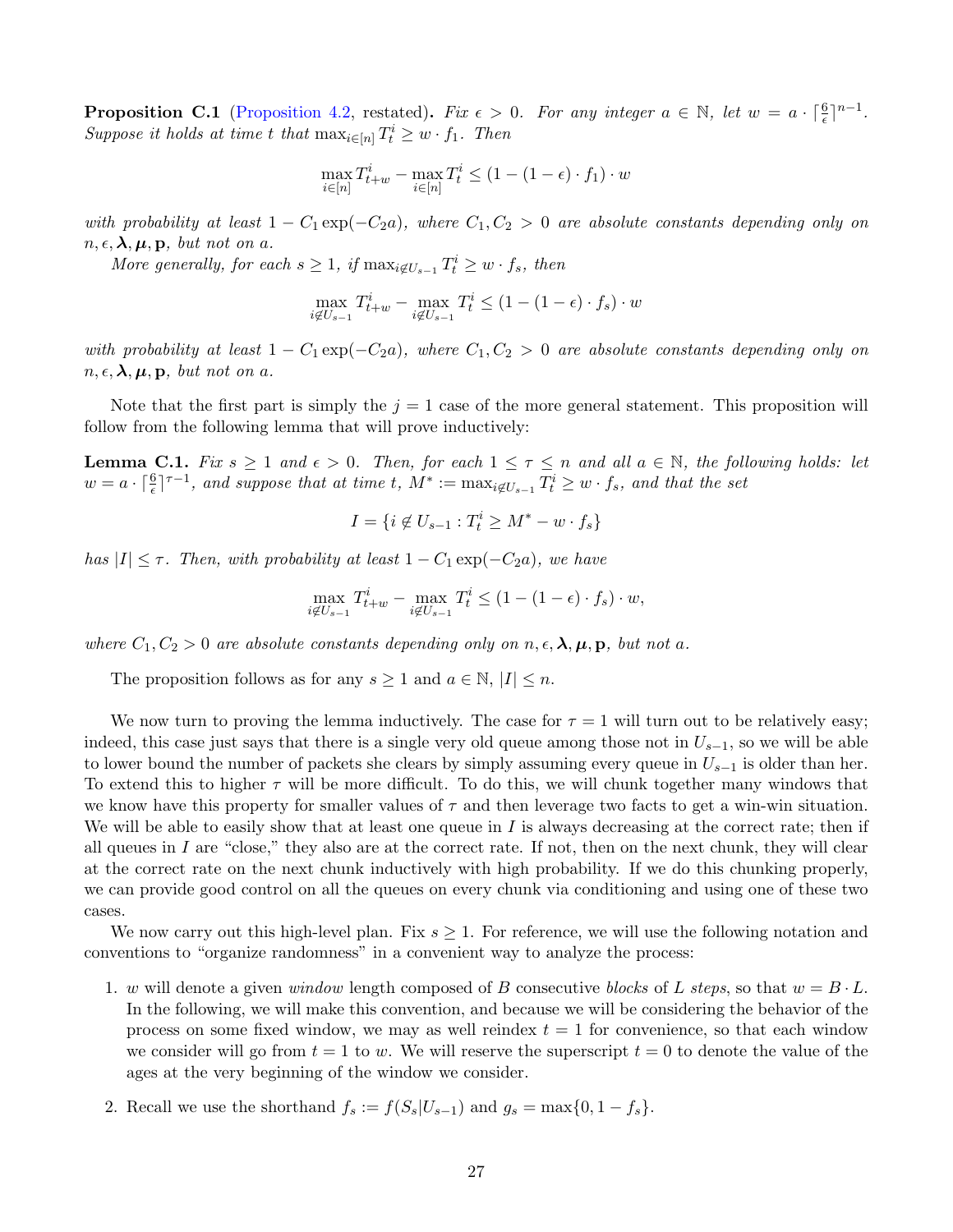3. With this convention, we will often define (and will make clear from context) at the beginning of some considered window of fixed length w, fixed  $s \geq 1$ , and fixed  $\epsilon > 0$ :

$$
M^* := \max_{i \in [n] \setminus U_{s-1}} T_0^i
$$
  

$$
T^* := M^* - (1 - \epsilon) \cdot w \cdot f_s.
$$

We will often refer to  $T^*$  as the *target* value for this window, which does not change over the course of the window (notice it is measured at the beginning of the window). Then, define

$$
I = \{ i \notin U_{s-1} : T_0^i \ge M^* - w \cdot f_s \}.
$$

That is, I is the set of queues whose age is within  $w \cdot f_s$  of the oldest age, measured at the beginning of the window. Our goal will be to eventually show if  $w$  is sufficiently large, then with high probability, every queue in I has age below  $T^*$  at the end of the next w steps before accounting for w steps of aging, and of course all queues not in I are already strictly below  $T^*$  by definition. This will imply that the maximum age grows by at most  $(1 - (1 - \epsilon) \cdot f_s) \cdot w$  once we account for the w steps of aging over this window.

4. Given a window of length  $w = B \cdot L$ ,  $\mathcal{F}_{\rho}^{(b)}$  $\ell^{(0)}$  is the filtration of  $\sigma$ -algebras generated up to step  $\ell$  in the bth block, for  $b = 1, \ldots, B$ . In particular,

$$
\mathcal{F}_0^{(1)} \subseteq \mathcal{F}_1^{(1)} \subseteq \ldots \subseteq \mathcal{F}_L^{(1)} \subseteq \mathcal{F}_0^{(2)} \subseteq \ldots \subseteq \mathcal{F}_{\ell}^{(b)} \subseteq \ldots \subseteq \mathcal{F}_L^{(B)}.
$$

- 5.  $X_{i,\ell}^{(b)}$  will be the indicator that queue i cleared a packet in timestep  $\ell$  in the bth block. Note that  $X_{i,\ell}^{(b)}$  $_{i,\ell}$ is  ${\mathcal F}_{\scriptscriptstyle{\ell}}^{(b)}$  $\chi^{(0)}_{\ell}$ -measurable.
- 6.  $Y_{i,\ell}^{(b)}$  will be a sequence of random variables, with same interpretation of the indices, defined as follows: for b,  $\ell$  such that every queue in I is still above  $M^* - w \cdot f_s$  at the start of the  $\ell$ th step of the bth block, set  $Y_{i,\ell}^{(b)} = X_{i,\ell}^{(b)}$ . If this does not hold for some  $b, \ell$ , then let the  $Y_{i,\ell}^{(b)}$  be arbitrary indicator random variables satisfying

$$
\mathbb{E}\left[\sum_{i\in I}Y_{i,\ell}^{(b)}\bigg|\mathcal{F}_{\ell-1}^{(b)}\right]\geq f_s\cdot\left(\sum_{i\in I}\lambda_i\right).
$$

Note that  $Y_{i,\ell}^{(b)}$  is  $\mathcal{F}_{\ell}^{(b)}$  $\chi^{(0)}_{\ell}$ -measurable.

These random variables are purely for technical convenience because they have an a priori lower bound on the conditional expectation, which is not always true of  $X$  (if for instance, queues have already cleared a lot and thus some queues in I have lost priority over those not in I). These have no real meaning and are just convenient for the analysis.

7.  $G_{i,\ell}^{(b)}$  will be i.i.d. Geom $(\lambda_i)$  random variables in the same way for  $\ell \in [L], b \in [B]$ . We define the partial sums on each window  $Z_{i,k}^{(b):=\sum_{\ell=1}^k G_{i,\ell}^{(b)}}$ .

For each  $b = 1, \ldots, B$ , we make the convention that the  $G_{i,\ell}^{(b)}$  are sampled for all  $i \in [n]$  and  $\ell \in [L]$ at the beginning of the bth block, so that they are all  $\mathcal{F}_0^{(b)}$  measurable; there is no corresponding queuing step. When queue i clears her kth packet in the bth block, her timestamp decreases by  $G_{i,k}^{(b)}$ ; equivalently, when this happens, her timestamp will have decreased on the bth block by  $Z_{i,k}^{(b)}$  so far.

We now proceed with the proof: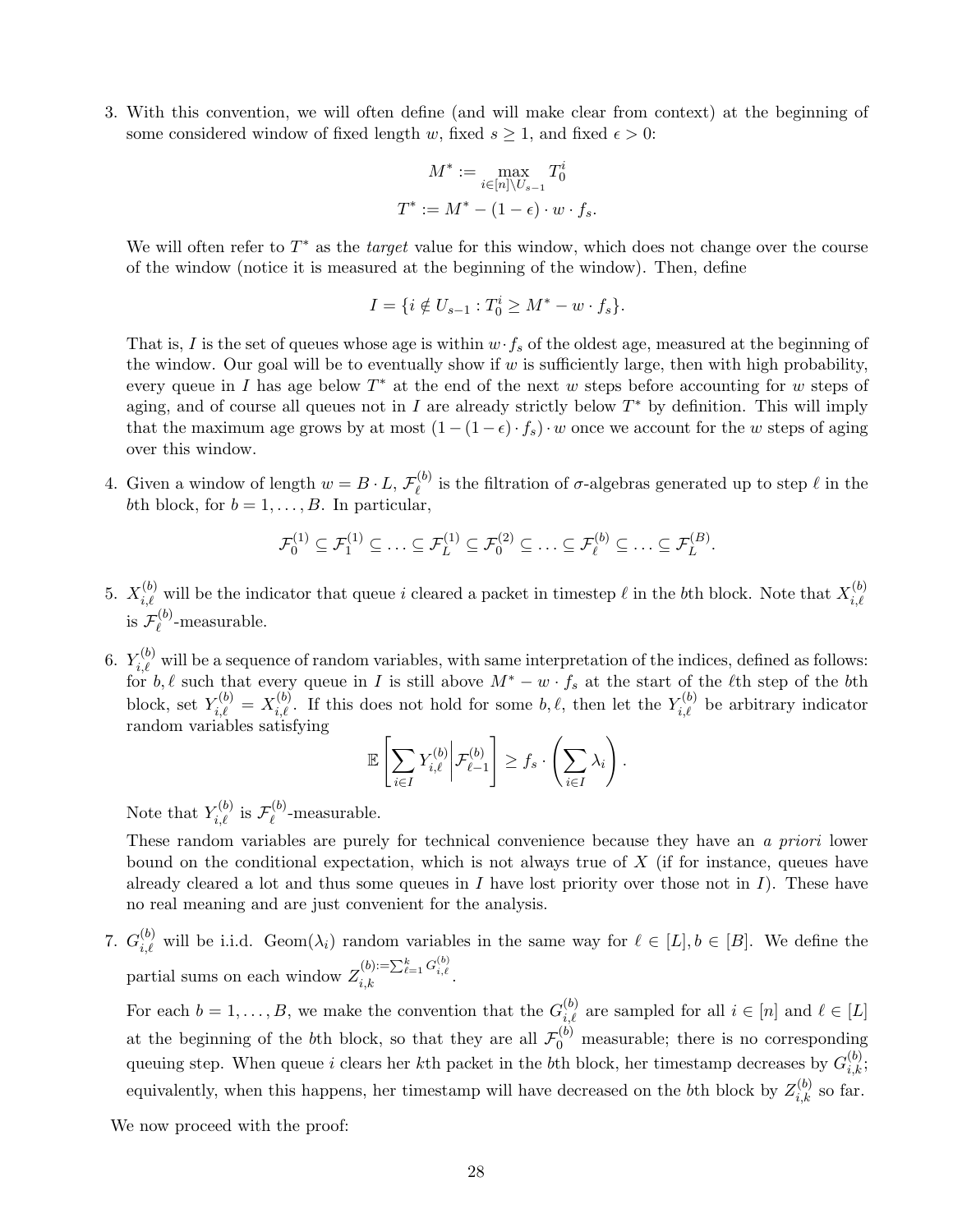*Proof of [Lemma C.1.](#page-27-0)* Fix any group  $s \ge 1$  and  $\epsilon > 0$ . Note that if  $f_s = 0$  (i.e. queues never clear packets), then the lemma holds trivially with probability 1 as every queue in this subset increases deterministically by w in age on any window of length w, so we suppose otherwise. The proof is by induction on  $\tau = |I|$ .

Base Case:  $\tau = 1$  (One Old Queue): We first consider  $\tau = 1$ . Let  $a \in \mathbb{N}$  be arbitrary, and then set  $w = a$ . If  $i^* \in I$  is the unique queue in the subset, then  $i^* = \arg \max_{i \in [n] \setminus U_{s-1}} T_0^i$ . We must show that at the end of w steps, this queue has decreased age (before accounting for aging) by at least  $(1 - \epsilon) \cdot w \cdot f_s$ with high probability; the desired conclusion then follows from adding back in the  $w$  steps of aging. For simplicity, write  $\lambda = \lambda_{i^*}$  as the arrival rate of this unique queue. We prove the claim in the following two steps:

## 1. First, we show that with high probability, the number of packets this queue must clear on this window to get below the target is not too large.

Recall that to model this random process on the next w steps, let  $G_1, \ldots, G_w$  be i.i.d. Geom $(\lambda)$ random variables (write  $w = 1 \cdot w$  to indicate our window is just one block of w steps, so we omit the superscripts for blocks). As usual, write  $Z_k = \sum_{\ell=1}^k G_\ell$ . We model the next w steps for this queue by saying that when she clears her kth packet on this window, her timestamp decreases by  $G_k$ ; equivalently, clearing k packets decreases her timestamp by  $Z_k$  collectively. Sample all of these random variables before hand, and let  $\mathcal{F}_0$  be the  $\sigma$ -algebra generated by the previous history, as well as these random variables.  $\mathcal{F}_{\ell}$  will be the filtration generated by all prior events up to the  $\ell$ th step in this window.

Next, define the random variable

$$
K^* = \min\{k \in [w] : Z_k \ge (1 - \epsilon) \cdot w \cdot f_s\},\
$$

with the convention that if this set is empty, then  $K^* = w + 1$ . Observe that  $K^*$  is exactly the number of packets that this queue must clear to clear the target.

We claim that with high probability,  $K^* \leq K := \lambda \cdot (1 - \epsilon/2) \cdot w \cdot f_s$ . To see this, apply [Lemma A.3](#page-25-1) with  $K = (1 - \epsilon/2) \cdot w \cdot f_s$  and  $\delta = \frac{w f_s \epsilon}{2}$  $\frac{f_s \epsilon}{2}$  to see that for this choice of K,

$$
\Pr(K^* > K) = \Pr(Z_K < (1 - \epsilon) \cdot w \cdot f_s) \tag{11}
$$

$$
= \Pr\left(Z_K < \frac{\lambda \cdot (1 - \epsilon/2) \cdot w \cdot f_s}{\lambda} - \frac{\epsilon \cdot w \cdot f_s}{2}\right) \tag{12}
$$

$$
\leq \exp\left(\frac{-w^2 f_s^2 \lambda^2 \epsilon^2}{8\lambda w f_s (1 - \epsilon/2)}\right) \tag{13}
$$

$$
\leq \exp\left(\frac{-\lambda w f_s \epsilon^2}{8}\right). \tag{14}
$$

Recall that  $f_s > 0$ ; therefore, we have shown that with high probability, the queue will only need to clear at most K packets to get below the desired target.

## 2. Next, we show that with high probability, this queue will clear at least as many packets as required by the previous claim.

Let  $X_1, \ldots, X_w$  be the indicator variables for if the queue cleared a packet on each step of the window. Note that these random variables are path-dependent, but  $X_{\ell}$  is  $\mathcal{F}_{\ell}$ -measurable. Then the queue's timestamp decreases by at least  $(1 - \epsilon) \cdot w \cdot f_s$  if and only if  $\sum_{\ell=1}^w X_\ell \geq K^*$  by definition. Therefore, the probability the queue's timestamp decreases by at least  $(1 - \epsilon) \cdot w \cdot f_s$  on the next w steps is

$$
\Pr\left(\sum_{\ell=1}^{w} X_{\ell} \ge K^*\right) = \sum_{k=1}^{w} \Pr\left(\sum_{\ell=1}^{w} X_{\ell} \ge K^*\middle| K^* = k\right) \Pr(K^* = k)
$$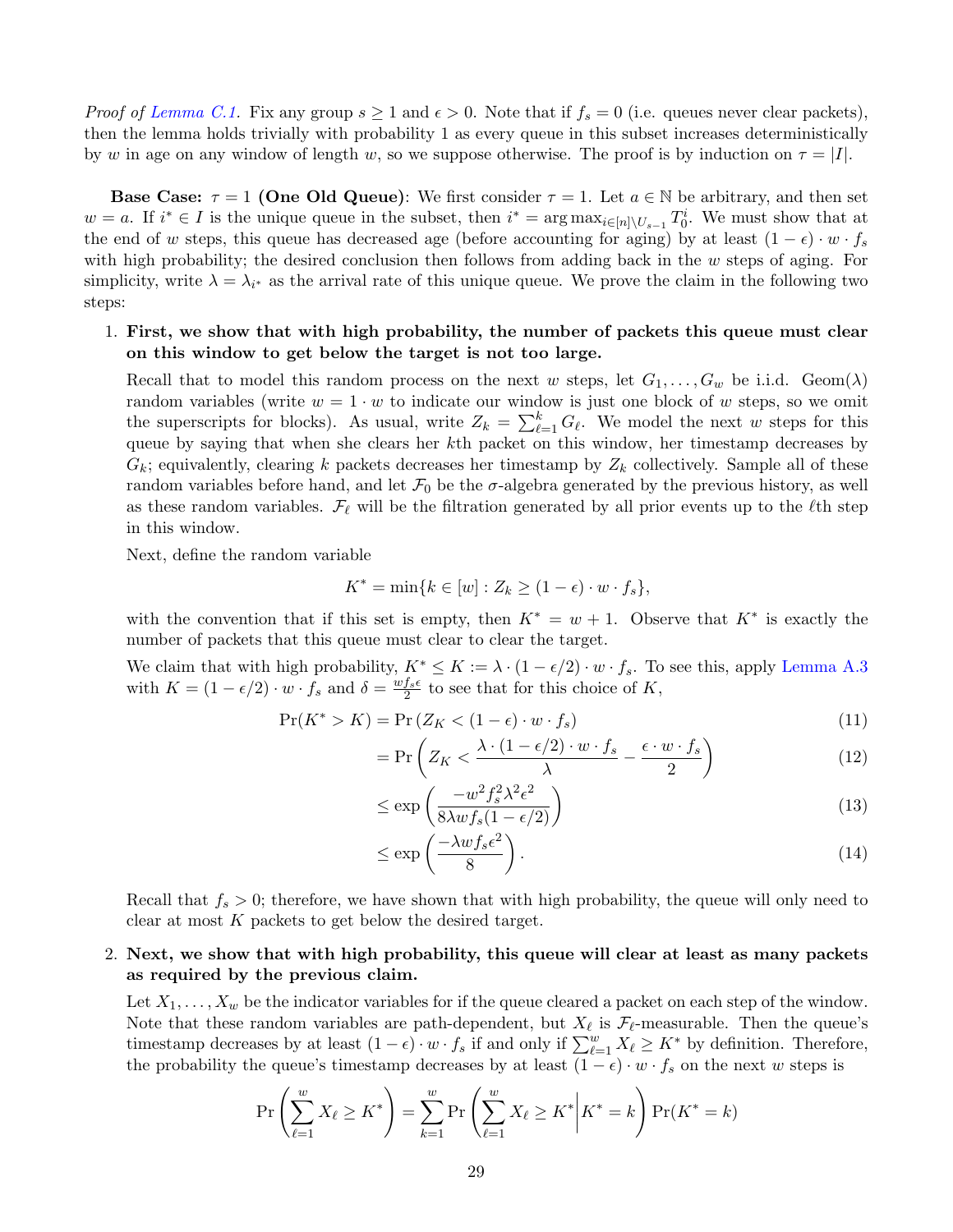Consider the family  $Y_1, \ldots, Y_w$  of indicator random variables that we couple with  $X_1, \ldots, X_w$  as follows: while  $\sum_{q=1}^{\ell-1} X_q \leq K^*$ , set  $Y_{\ell} = X_{\ell}$ . While  $\sum_{q=1}^{\ell-1} X_q \geq K^*$  on a sample path, let  $Y_{\ell}$  be an arbitrary indicator random variable satisfying  $\mathbb{E}[Y_{\ell}|\mathcal{F}_{\ell-1}] \geq \lambda \cdot f_s$ . Notice that by construction, we always have  $\mathbb{E}[Y_{\ell}|\mathcal{F}_{\ell-1}] \geq \lambda \cdot f_s$ ; this is because if  $\sum_{q=1}^{\ell-1} X_q < K^*$ , then the queue is still above the target, and therefore by assumption has priority. As this queue is the oldest not in  $U_{s-1}$ , she has priority over all other queues. If  $V \subseteq U_{s-1}$  is some subset of queues with priority over her before she reaches her target, we know that in this case,

$$
\mathbb{E}[Y_{\ell}|\mathcal{F}_{\ell-1}] = \mathbb{E}[X_{\ell}|\mathcal{F}_{\ell-1}]
$$
  
=  $\lambda \cdot f(\{i^*\}|V)$   
 $\geq \lambda \cdot f(\{i^*\}|U_{s-1})$   
 $\geq \lambda \cdot f_s$ ,

where we use set monotonicity and the fact that  $f_s$  is the minimal value of  $f(\cdot|U_{s-1})$  over all subsets contained in the complement.

Of course, if  $\sum_{q=1}^{\ell-1} X_q \geq K^*$ ,  $\mathbb{E}[Y_{\ell} | \mathcal{F}_{\ell-1}] \geq \lambda f_s$  simply by construction. However, because  $X_{\ell}$  and  $Y_{\ell}$  are equal while the queue is above the target, or equivalently before having cleared K<sup>∗</sup> packets, it follows that the events that  $\sum_{\ell=1}^w X_{\ell} \geq K^*$  and  $\sum_{\ell=1}^w Y_{\ell} \geq K^*$  have the same probability. Recall again that  $K := \lambda \cdot (1 - \epsilon/2) \cdot w \cdot f_s$ . We obtain the probability the queue's timestamp gets below the target is at least

$$
\sum_{k=1}^{K} \Pr\left(\sum_{\ell=1}^{w} X_{\ell} \ge k \middle| K^{*} = k\right) \Pr(K^{*} = k) = \sum_{k=1}^{K} \Pr\left(\sum_{\ell=1}^{w} Y_{\ell} \ge k \middle| K^{*} = k\right) \Pr(K^{*} = k)
$$
\n
$$
\ge \sum_{k=1}^{K} \Pr\left(\sum_{\ell=1}^{w} Y_{\ell} \ge K \middle| K^{*} = k\right) \Pr(K^{*} = k)
$$
\n
$$
\ge \sum_{k=1}^{K} \Pr\left(\sum_{\ell=1}^{w} Y_{\ell} \ge \sum_{\ell=1}^{w} \mathbb{E}[Y_{\ell} | \mathcal{F}_{\ell-1}] - \frac{\lambda w f_{s} \epsilon}{2} \middle| K^{*} = k\right) \Pr(K^{*} = k)
$$
\n
$$
\ge (1 - \exp\left(-\lambda^{2} w f_{s}^{2} \epsilon^{2} / 4\right)) \Pr(K^{*} \le K)
$$
\n
$$
\ge (1 - \exp\left(-\lambda^{2} w f_{s}^{2} \epsilon^{2} / 4\right)) \left(1 - \exp\left(-\frac{\lambda w f_{s} \epsilon^{2}}{8}\right)\right)
$$
\n
$$
\ge 1 - 2 \exp\left(-\frac{\lambda^{2} w f_{s}^{2} \epsilon^{2}}{8}\right).
$$

We use Azuma-Hoeffding in the fourth line applied to  $\Delta_{\ell} := Y_{\ell} - \mathbb{E}[Y_{\ell}|\mathcal{F}_{\ell-1}]$ , which we note is surely between −1 and 1.

As  $w = a - \lceil \frac{6}{\epsilon} \rceil^{1-1}$ , it is clear that the probability this occurs is of the claimed form. To be safe, one should take  $\lambda = \min_i \lambda_i$  to make the bound hold uniformly, independent of the identity of this queue.

**Inductive Step for**  $\tau > 1$  Suppose that the proposition holds up to  $\tau$ , and now we must show it holds for  $\tau + 1$ . Let  $a \in \mathbb{N}$ , and then  $w = a \cdot \lceil \frac{6}{\epsilon} \rceil^{\tau} = \lceil \frac{6}{\epsilon} \rceil$  $\frac{6}{\epsilon} \cdot (a \cdot \lceil \frac{6}{\epsilon} \rceil^{\tau-1})$ . In our notation, we have  $w = B \cdot L$ , where  $B = \lceil \frac{6}{6} \rceil$  $\frac{6}{\epsilon}$  and  $L = a \cdot \lceil \frac{6}{\epsilon} \rceil^{\tau - 1}$ .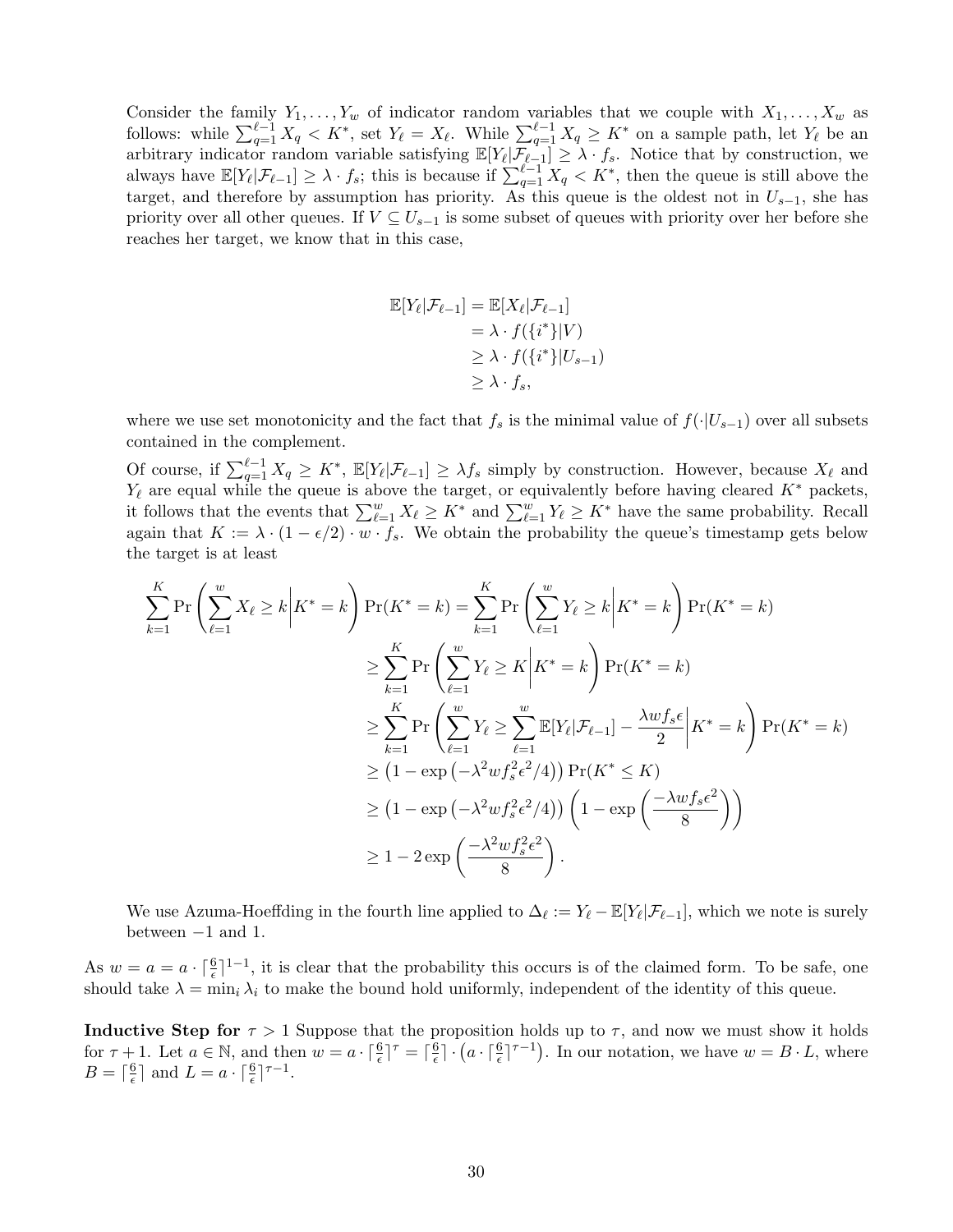Define as usual

$$
M^* = \max_{i \in [n] \backslash U_{s-1}} T_0^i
$$

$$
T^* := M^* - (1 - \epsilon) \cdot w \cdot f_s
$$

$$
I = \{ i \in [n] \setminus U_{s-1} : T_t^i \ge M^* - w \cdot f_s \},
$$

and suppose now that  $|I| \leq \tau + 1$  and  $M^* \geq w \cdot f_s$ . For all  $i \in I, \ell = 1, \ldots, L$ , and  $b = 1, \ldots, B$ , define the random variables  $X_{i,\ell}^{(b)}$  and  $Y_{i,\ell}^{(b)}$  as described above, as well as the  $\sigma$ -algebras  $\mathcal{F}_{\ell}^{(b)}$  $\stackrel{\cdot}{\ell}^{\scriptscriptstyle (0)}$  .

First, note that for any  $b, \ell$ , if no queue in I has timestamp below  $M^* - w \cdot f_s$  at the  $\ell$ th step of the bth block (without accounting for aging), then every queue in I has priority over queues not in I. Then for the same reason as in the base case we have

$$
\mathbb{E}\left[\sum_{i\in I}X_{i,\ell}^{(b)}\bigg|\mathcal{F}_{\ell-1}^{(b)}\right]\geq f_s\cdot\left(\sum_{i\in I}\lambda_i\right).
$$

Then by construction, we always have

$$
\mathbb{E}\left[\sum_{i\in I}Y_{i,\ell}^{(b)}\bigg|\mathcal{F}_{\ell-1}^{(b)}\right]\geq f_s\cdot\left(\sum_{i\in I}\lambda_i\right),\,
$$

and this holds regardless of the conditioning. In particular, it follows that for every  $b = 1, \ldots, B$ , we have

$$
\sum_{\ell=1}^L \mathbb{E}\left[\sum_{i\in I} Y_{i,\ell}^{(b)} \bigg| \mathcal{F}_{\ell-1}^{(b)}\right] \geq L \cdot f_s \cdot \left(\sum_{i\in I} \lambda_i\right).
$$

Now, we define the following events for  $b = 1, \ldots, B$ :

$$
D_b = \left\{ T_{b \cdot L}^i \le M^* - (b - 3) \cdot L \cdot f_s (1 - \epsilon/2), \forall i \in I \right\}
$$
  
\n
$$
E_b = \left\{ Z_{i,\ell}^{(b)} \ge \frac{\ell}{\lambda} - \frac{\epsilon L f_s}{4}, \forall i \in I, \ell = 1, ..., L \right\}
$$
  
\n
$$
F_b = \left\{ \sum_{\ell=1}^L \sum_{i \in I} Y_{i,\ell}^{(b)} \ge L \cdot f_s (1 - \epsilon/4) \left( \sum_{i \in I} \lambda_i \right) \right\}.
$$

We make the convention that  $D_0, E_0, F_0$  are just the trivial event  $\Omega$  that happens surely. Then define inductively for  $b < B$ :

$$
A_0 = \Omega
$$
  

$$
A_{b+1} = A_b \cap D_{b+1} \cap E_{b+1} \cap F_{b+1}.
$$

We note that  $A_B$  implies  $D_B$  by construction so that if  $A_B$  holds, then at the end of this window of w steps (and again without accounting for w steps of aging), for all  $i \in I$ 

$$
T_w^i = T_{B \cdot L}^i \le M^* - (B - 3) \cdot L \cdot f_s(1 - \epsilon/2).
$$

Recall that our goal is that  $T_w^i \leq M^* - B \cdot L \cdot f_s(1 - \epsilon)$  (before accounting for w steps of aging); note that our choice of  $B = \lceil \frac{6}{6} \rceil$  $\frac{6}{\epsilon}$  satisfies

$$
(B-3) \cdot L \cdot f_s \cdot (1 - \epsilon/2) \geq B \cdot L \cdot f_s \cdot (1 - \epsilon).
$$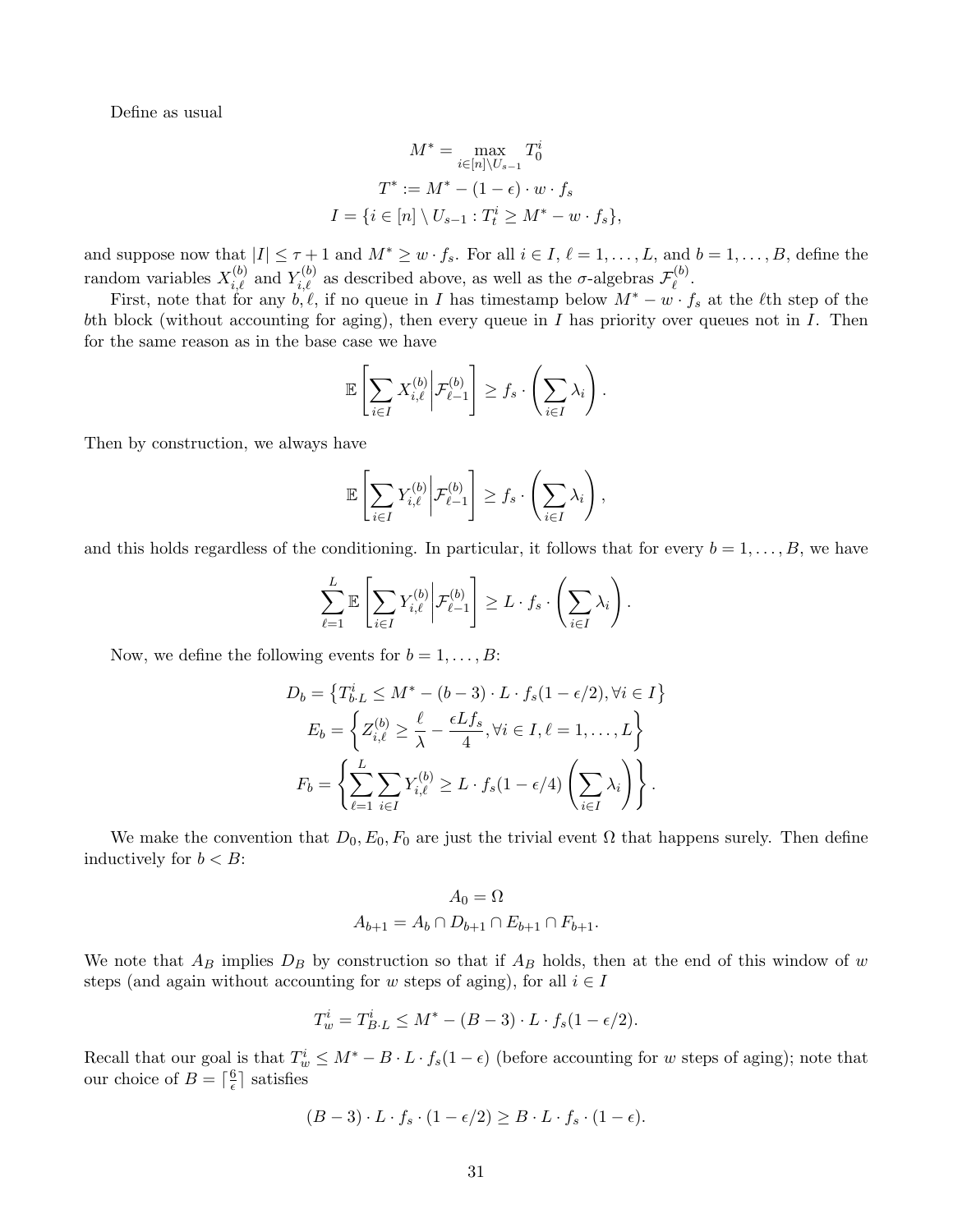Now, we lower bound the probability that  $A_b$  holds inductively. As  $A_{b+1} \subseteq A_b$ , we have

$$
\Pr(A_{b+1}) = \Pr(D_{b+1} \cap E_{b+1} \cap F_{b+1}|A_b) \Pr(A_b)
$$
  
\n
$$
\geq (\Pr(D_{b+1}|A_b) - \Pr(E_{b+1}^c \cup F_{b+1}^c|A_b)) \Pr(A_b),
$$

where we just use a union bound. By a union bound and [Proposition A.1,](#page-25-2)

$$
\Pr(E_{b+1}^c|A_b) \le 6(\tau+1)\exp\left(\frac{-L\cdot\lambda^2f_s^2\epsilon^2}{144}\right),
$$

where  $\lambda = \min_{i \in [n]} \lambda_i$ . A familiar argument by Azuma-Hoeffding gives

$$
\Pr(F_{b+1}^c|A_b) \le \exp\left(-\left(\sum_{i\in I} \lambda_i\right)^2 Lf_s^2 \epsilon^2/16n\right) \le \exp(-\lambda^2 Lf_s^2 \epsilon^2/16n),
$$

where we note that  $\sum_{i\in I} Y_{i,\ell}^{(b+1)} - \mathbb{E}\left[\sum_{i\in I} Y_{i,\ell}^{(b+1)}\right]$  is surely between  $-n$  and n for that extra factor. Therefore, a union bound implies

$$
\Pr(A_{b+1}) \ge \left(\Pr(D_{b+1}|A_b) - 6(\tau+2)\exp\left(\frac{-\lambda^2 L f_s^2 \epsilon^2}{144n}\right)\right) \Pr(A_b)
$$

We now show that  $Pr(D_{b+1}|A_b)$  is large using a case analysis:

1. Case 1: No Gap First suppose that after the bth block, there is no large gap between the maximum and minimum timestamp in  $I$ ; that is, (without accounting for aging, which affects queues equally)

$$
\max_{i \in I} T_{b \cdot L}^i - \min_{i \in I} T_{b \cdot L}^i \le L \cdot f_s(1 - \epsilon/2).
$$

We show that this, along with the other assumptions in  $A_b$ , already imply the event  $D_{b+1}$ , so there is no need to analyze what happens on the  $b + 1$ th block.

Note that because there is no large gap,  $D_{b+1}$  will be implied by

<span id="page-32-0"></span>
$$
\min_{i \in I} T_{b \cdot L}^i \le M^* - b \cdot L \cdot f_s(1 - \epsilon/2),\tag{15}
$$

because then (again, as we only account for aging at the end)

$$
\max_{i \in I} T^i_{(b+1)\cdot L} \le \max_{i \in I} T^i_{b\cdot L} \le M^* - (b-1) \cdot L \cdot f_s(1 - \epsilon/2).
$$

We now show [\(15\)](#page-32-0) is indeed implied by  $A_b$ , which we recall implies  $E_b$  and  $F_b$  for all  $q \leq b$ . This means that for each  $q \leq b, i \in I, \ell = 1, \ldots, L$ 

<span id="page-32-1"></span>
$$
Z_{i,\ell}^{(q)} \ge \frac{\ell}{\lambda} - \frac{\epsilon L f_s}{4},\tag{16}
$$

.

as well as

$$
\sum_{q=1}^{b} \sum_{\ell=1}^{L} \sum_{i \in I} Y_{i,\ell}^{(q)} \ge b \cdot L \cdot f_s(1 - \epsilon/4) \left(\sum_{i \in I} \lambda_i\right)
$$

If  $\min_{i\in I} T_{b\cdot L}^i \leq M^* - B \cdot L \cdot f_s$ , we are done by the above discussion, so suppose not; this means no queue in I has timestamp below  $M^* - wf_s$  (before accounting for aging). By our coupling, we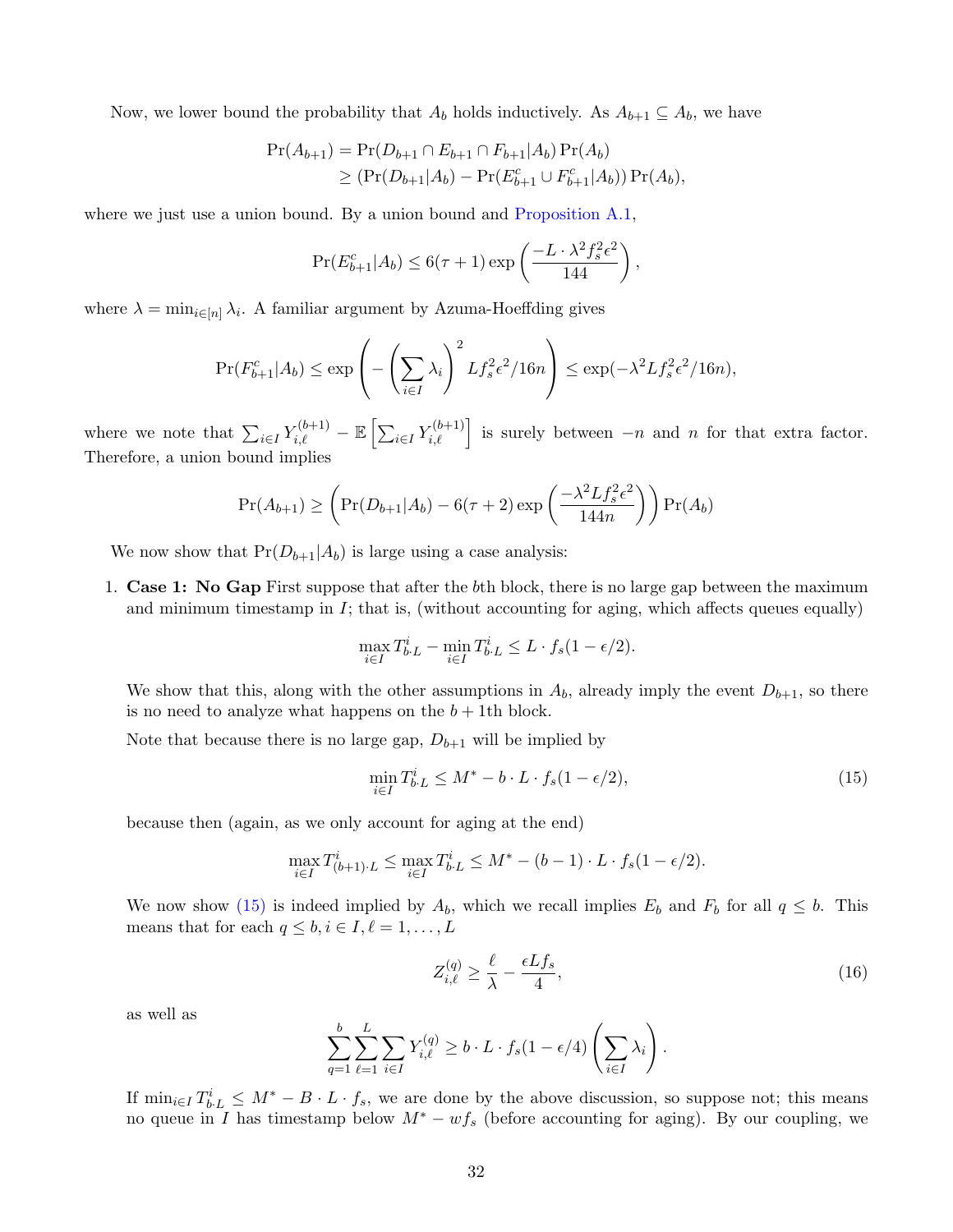have  $X_{i,\ell}^{(q)} = Y_{i,\ell}^{(q)}$  up until now as no queue in I has lost priority to those outside of I, so this last inequality is equivalent to

$$
\sum_{q=1}^{b} \sum_{\ell=1}^{L} \sum_{i \in I} X_{i,\ell}^{(q)} \ge b \cdot L \cdot f_s(1 - \epsilon/4) \left( \sum_{i \in I} \lambda_i \right).
$$

By averaging, this implies that there exists some  $i \in I$  such that

$$
\sum_{q=1}^{b} \sum_{\ell=1}^{L} X_{i,\ell}^{(q)} \ge b \cdot \lambda_i \cdot L \cdot f_s(1 - \epsilon/4).
$$

By  $(16)$ , this implies this queue *i* has decreased in age by at least

$$
b \cdot L \cdot f_s(1 - \epsilon/4) - \frac{b \cdot \epsilon \cdot Lf_s}{4} = b \cdot L \cdot f_s(1 - \epsilon/2).
$$

Because all queues in I have timestamp at most  $M^*$  at the beginning of this process, this implies that (before accounting for aging)

$$
\min_{i \in I} T_{b \cdot L}^i \le M^* - b \cdot L \cdot f_s(1 - \epsilon/2),
$$

which combined with the no-gap assumption implies  $D_{b+1}$ . Therefore, when there is no gap, the probability of  $D_{b+1}$  conditioned on  $A_b$  is 1.

2. Case 2: Large Gap Suppose after the bth block, there is a large enough gap between the maximum and minimum timestamp in  $I$ ; specifically, suppose that (again, without aging)

$$
\max_{i \in I} T_{b \cdot L}^i - \min_{i \in I} T_{b \cdot L}^i > L \cdot f_s(1 - \epsilon/2).
$$

The previous case showed that  $A_b$  itself implies

$$
\min_{i \in I} T_{b \cdot L}^i \le M^* - b \cdot L \cdot f_s(1 - \epsilon/2)
$$

As we have conditioned on  $A_b$ ,  $\max_{i \in I} T_{b \cdot L}^i \leq M^* - (b-3) \cdot L_{fs}^f(1 - \epsilon/2)$ ; if this held instead with  $b-2$ , we would already be done. If not, as we have set  $L = a \cdot \lceil \frac{6}{\epsilon} \rceil^{\tau-1}$  and evidently the set of queues with timestamp within  $L \cdot f_s$  of the maximum in I has size at most  $\tau$ , we may apply the inductive hypothesis to see that with probability at least  $1-C_1 \exp(-C_2 a)$ , for some absolute constants  $C_1$  and  $C_2$  depending only on  $n, \epsilon, \lambda, \mu, p$  that every such queue decreases by at least  $L \cdot f_s \cdot (1 - \epsilon/2)$  on this block by our choice of L; therefore, conditioned on  $A_b$ , with probability at least  $1 - C_1 \exp(-C_2 a)$ , these queues decrease by enough to satisfy  $D_{b+1}$ .

Combining these cases, we conclude that

$$
\Pr(A_{b+1}) \ge \left(1 - C_1 \exp(-C_2 a) - 6(\tau + 2) \exp\left(\frac{-\lambda^2 L f_s^2 \epsilon^2}{144n}\right)\right) \Pr(A_b)
$$

Unravelling this recurrence and using  $Pr(A_0) = 1$ , we conclude that

$$
Pr(A_m) \ge 1 - B(C_1 \exp(-C_2 a)) - 6B(\tau + 2) \exp\left(\frac{-\lambda^2 L f_s^2 \epsilon^2}{144n}\right).
$$

As  $L = a \cdot \lceil \frac{6}{\epsilon} \rceil^{\tau-1}$  and  $B = \lceil \frac{6}{\epsilon} \rceil$  $\frac{6}{5}$ , this evidently has the claimed form of  $1 - C'_1 \exp(-C'_2 a)$  for absolute constants  $C_1, C_2 > 0$  depending only on system parameters and not a, completing the inductive step. With this, the lemma is proved.  $\Box$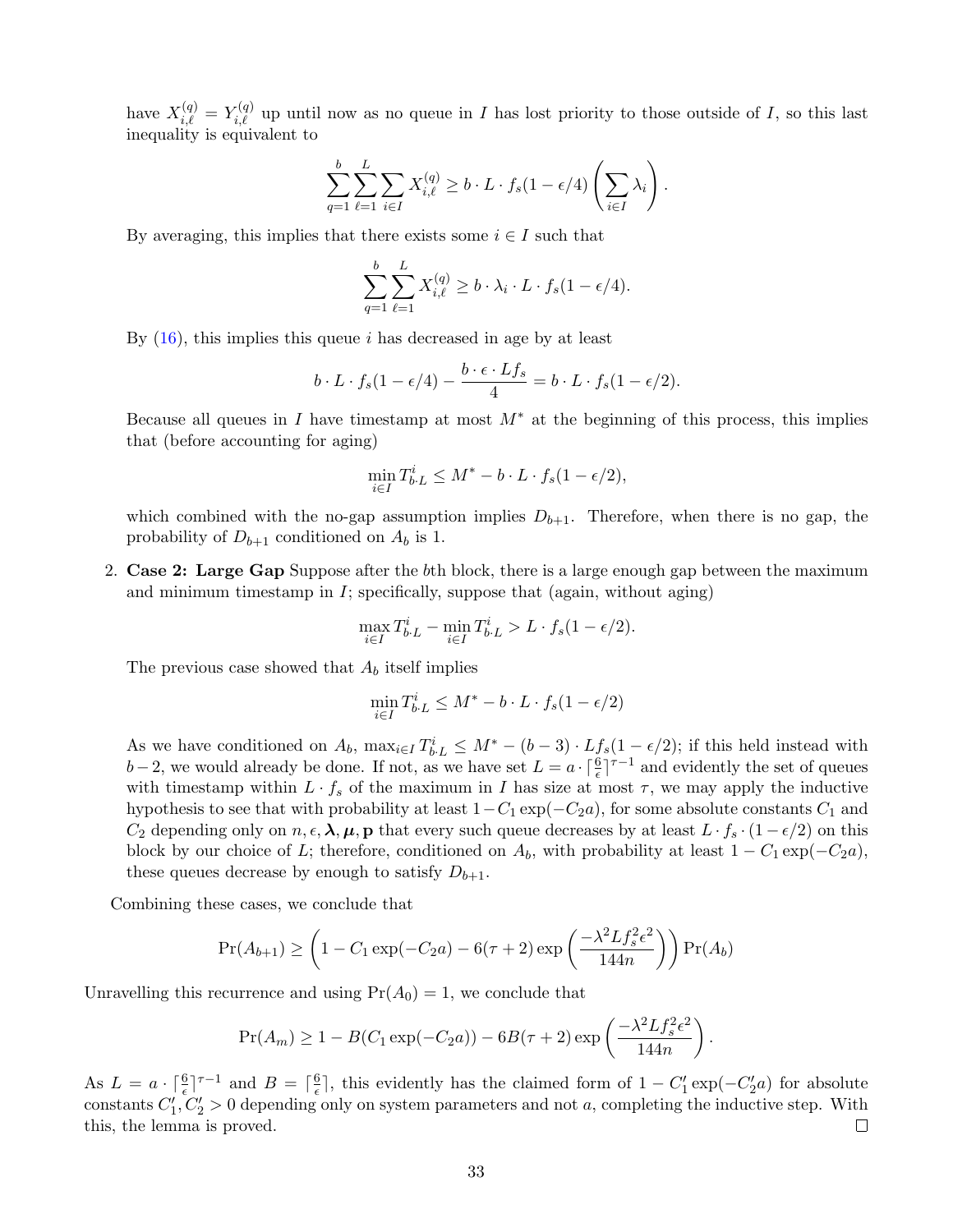For this proposition to yield anything useful, we will need a corresponding lower bound that asserts roughly that if groups have separated according to what the algorithm asserts, then the aging rate of the average queue in a group grows at the conjectured rate.

**Proposition C.2** [\(Proposition 4.3,](#page-14-1) restated). For any  $s \ge 1$  and any fixed  $\epsilon > 0$ , the following holds: suppose that at time t, it holds that

$$
\min_{i \in U_s} T^i_t - \max_{i \in S_{s+1}} T^i_t \ge 2 \cdot \frac{w}{\lambda_n}.
$$

Then with probability  $1-A \exp(-Bw)$  where  $A, B > 0$  are absolute constants not depending on w, we have

$$
\sum_{i \in S_{s+1}} \lambda_i T_{t+w}^i - \sum_{i \in S_{s+1}} \lambda_i T_t^i \ge (1 - (1 + \epsilon) f_{s+1}) \cdot w \cdot \left(\sum_{i \in S_{s+1}} \lambda_i\right).
$$

Moreover, for any fixed  $\epsilon > 0$ , with probability at least  $1 - A \exp(-Bw)$  it holds that

$$
\sum_{i \in S_1} \lambda_i T_w^i \ge (1 - (1 + \epsilon) f_1) \cdot w \cdot \left(\sum_{i \in S_1} \lambda_i\right).
$$

Proof. We prove the second statement first, as it is slightly simpler and the main idea will reappear.

Using similar notation to the last proof, let  $X_{i,t}$  denote the indicator variable that queue i cleared a packet at time t. Similar to as in that proof, we have for every  $t \geq 1$ ,

$$
\mathbb{E}\left[\sum_{i\in S_1}X_{i,t}\bigg|\mathcal{F}_{t-1}\right]\leq \left(\sum_{i\in S_1}\lambda_i\right)\cdot f_1.
$$

Indeed, other queues may have priority at time t and some queues in  $S_1$  may be empty at time t, so this is just an upper bound.

Again, let  $G_{i,\ell}$  be i.i.d. geometric random variables with parameter  $\lambda_i$  for  $\ell = 1, \ldots, w$ . In a now familiar argument, the interpretation is that when queue  $i$  clears her  $\ell$ th packet, her age decreases by  $G_{i,\ell}$ ; in particular, the cumulative decrease from clearing k packets is then  $Z_i^k := \sum_{\ell=1}^k G_{i,\ell}$ . Another now familiar application of [Proposition A.1](#page-25-2) implies that with probability at least  $1 - A \exp(-Bw)$  (where A, B are absolute constants depending only on  $n, \epsilon, \lambda$ , not w), we have

$$
\left| Z_i^k - \frac{k}{\lambda_i} \right| \leq \frac{\left( f_1 \cdot \left( \sum_{i \in S_1} \lambda_i \right) \cdot \epsilon/2 \right) \cdot w}{\lambda_i}.
$$

Because the expected number of packets cleared by the queues in  $S_1$  is at most  $\lambda(S_1) \cdot f_1$  by definition, another familiar application of the Azuma-Hoeffding inequality also implies with probability at least 1 −  $A' \exp(-B'w)$  (where  $A', B'$  do not depend on w) that

$$
\sum_{t=1}^{w} \sum_{i \in S_1} X_{i,t} \le (1 + \epsilon/2) \cdot \left(\sum_{i \in S_1} \lambda_i\right) \cdot f_1 \cdot w.
$$

Combining these two estimates, we recall that

$$
T_w^i = \max\left\{0, w - \sum_{t=1}^{J_i} G_{i,\ell}\right\} \ge w - \sum_{t=1}^{J_i} G_{i,\ell},
$$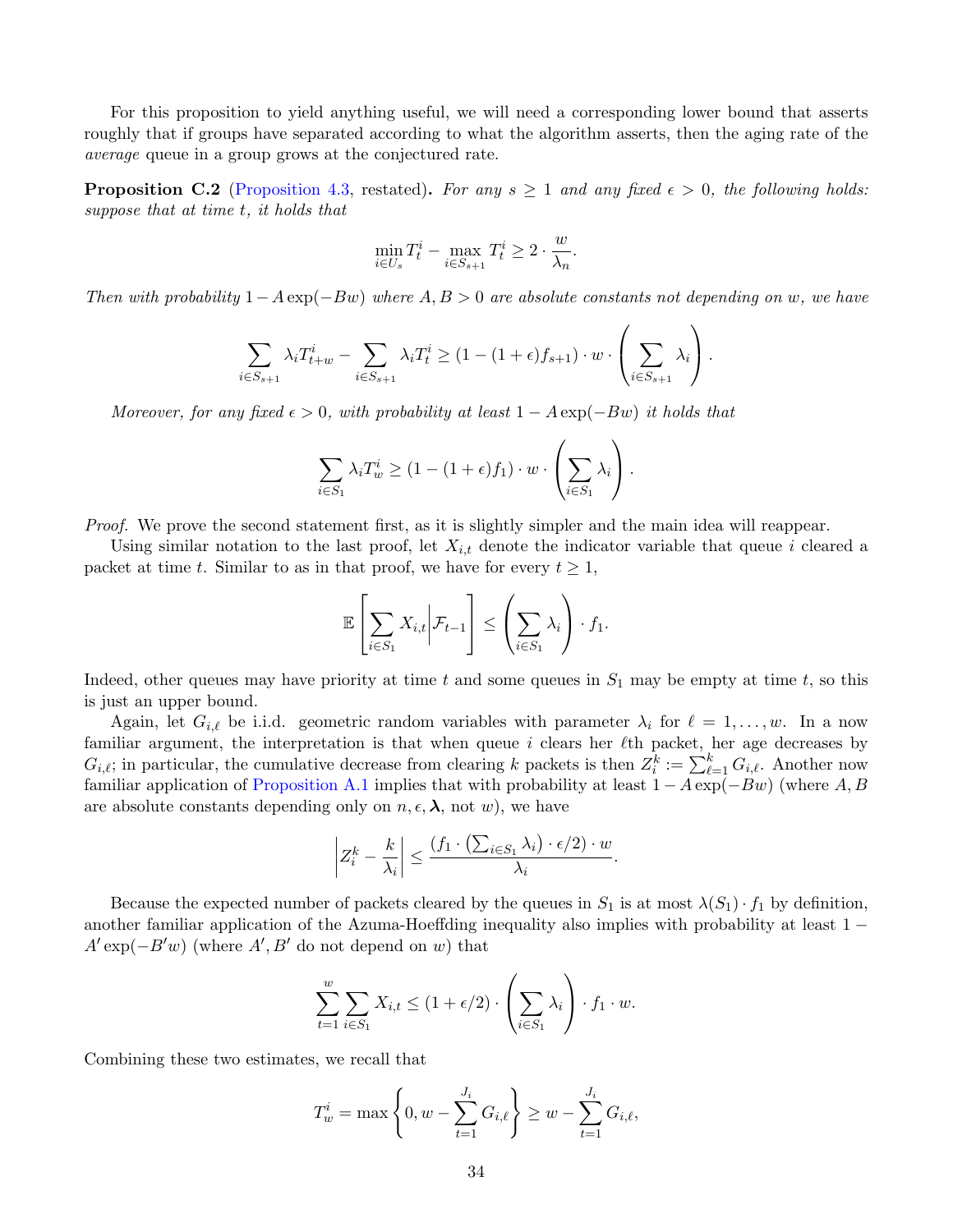where  $J_i = \sum_{t=1}^{w} X_{i,t}$ . Thus, it follows under these good events that

$$
\sum_{i \in S_1} \lambda_i T_w^i \geq w \cdot \left(\sum_{i \in S_1} \lambda_i\right) - \sum_{i \in S_1} \lambda_i \left(\sum_{\ell=1}^{J_i} G_{i,\ell}\right)
$$
\n
$$
\geq w \cdot \left(\sum_{i \in S_1} \lambda_i\right) - \sum_{i \in S_1} \lambda_i \cdot \left(\frac{J_i}{\lambda_i} + \frac{(f_1 \cdot (\sum_{i \in S_1} \lambda_i) \cdot \epsilon/2) \cdot w}{\lambda_i}\right)
$$
\n
$$
= w \cdot \left(\sum_{i \in S_1} \lambda_i\right) - \sum_{i \in S_1} \left(J_i + \left(f_1 \cdot \left(\sum_{i \in S_1} \lambda_i\right) \cdot \epsilon/2\right) \cdot w\right)
$$
\n
$$
\geq w \cdot \left(\sum_{i \in S_1} \lambda_i\right) - w \cdot f_1 \cdot \left(\sum_{i \in S_1} \lambda_i\right) \cdot \epsilon/2 - \sum_{t=1}^w \sum_{i \in S_1} X_{i,t}
$$
\n
$$
\geq w \cdot \left(\sum_{i \in S_1} \lambda_i\right) - w \cdot f_1 \left(\sum_{i \in S_1} \lambda_i\right) \epsilon/2 - w \cdot (1 + \epsilon/2) \cdot \left(\sum_{i \in S_1} \lambda_i\right) \cdot f_1
$$
\n
$$
= w \cdot \left(\sum_{i \in S_1} \lambda_i\right) \cdot (1 - (1 + \epsilon) \cdot f_1).
$$

By a union bound, we thus find this occurs with probability  $1 - A \exp(-Bw)$  for some absolute possibly different constants  $A, B > 0$  that do not depend on w, thus concluding the proof of the second statement.

The proof for  $s \geq 1$  is very similar, just with one extra condition. Suppose at time t, we have

$$
\min_{i \in U_s} T_t^i - \max_{i \in S_{s+1}} T_t^i \ge 2 \cdot \frac{w}{\lambda_n}.
$$

Consider now the next w steps, and let  $G_{i,\ell}$  be as above, with  $\ell = 1$  to w being the same geometric random variables, with  $Z_i^k$  being the k<sup>th</sup> partial sum. Another familiar application of [Proposition A.1](#page-25-2) implies that with probability at least  $1 - A_1 \exp(-A_2 w)$ , we have

$$
Z_i^w < 1.5 \cdot \frac{w}{\lambda_n}, \quad \forall i \in U_s.
$$

Moreover, this event occurring implies that no queue in  $U_s$  can possibly become younger than the any queue in  $S_{s+1}$  on the next w steps, even if they clear a packet in every step by our assumption. Therefore, on this event, we can apply the same analysis with the variables  $X_{i,t}$  as above, just noting that conditioned on this occurring,

$$
\mathbb{E}\left[\sum_{i\in S_{s+1}}X_{i,t+\ell}\bigg|\mathcal{F}_{t+\ell-1}\right]\leq \left(\sum_{i\in S_{s+1}}\lambda_i\right)\cdot f_{s+1},
$$

as every queue in  $U_s$  will have priority over every queue in  $S_{s+1}$  on this window. An extremely similar argument via Azuma-Hoeffding and [Proposition A.1](#page-25-2) and taking a union bound so that the concentration of queues in  $U_s$  above implies that the desired result holds with probability at least  $1 - A \exp(-Bw)$  for some constants  $A, B > 0$  not depending on w (but again, on  $n, \epsilon, \lambda, \mu, \mathbf{p}$ ).

 $\Box$ 

While these above results characterize the long-run rates up to linear terms, we can provide slightly better control than offered by [Theorem 4.1](#page-13-0) for the groups such that  $f_k > 1$ :